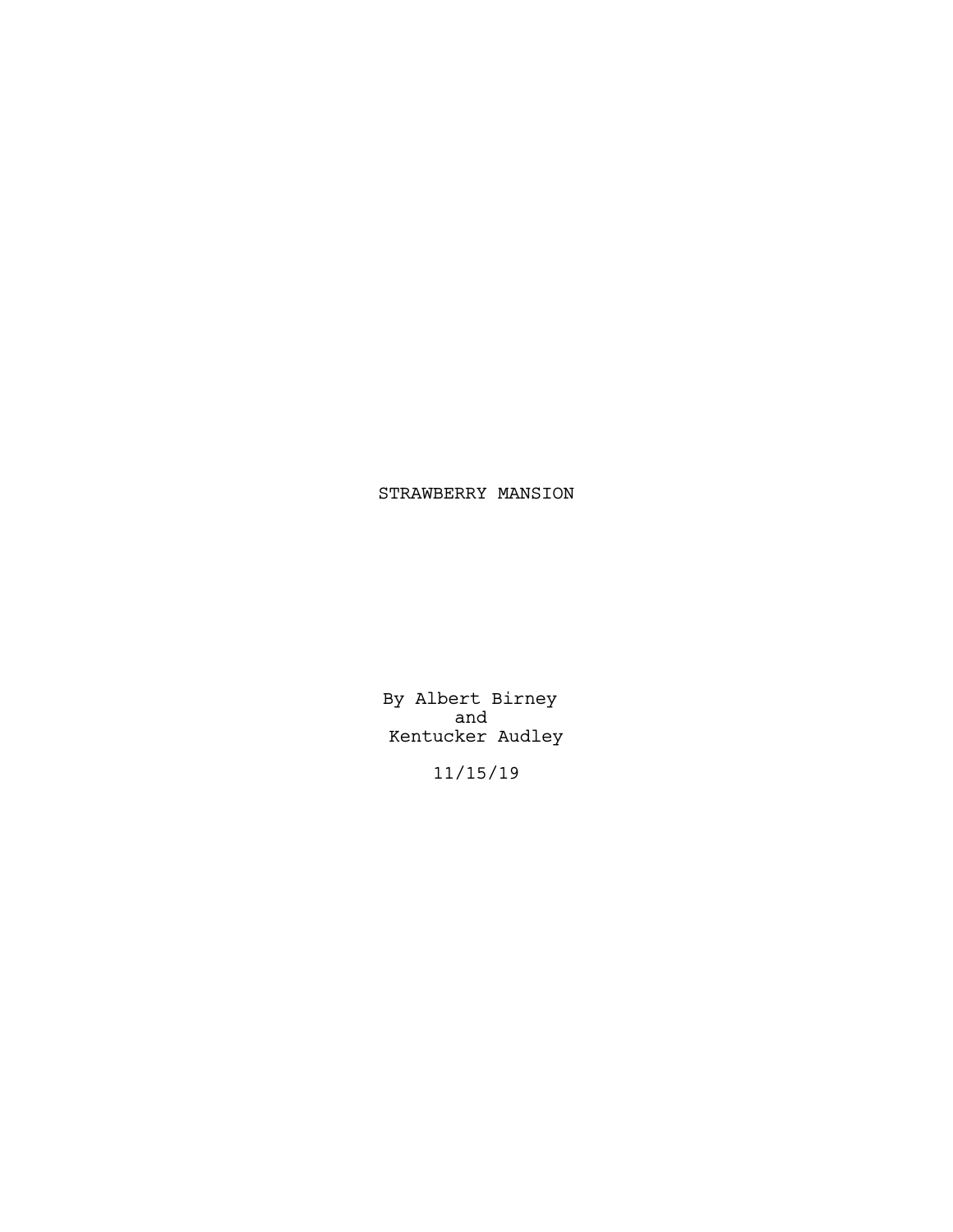## 0A INT. - PINK ROOM - DAY 0A

In a small pink room, a man in a black suit sits at a table with a hand covering his face. Everything in the room is pink. The table, cabinets, even a house plant is pink.

The man is JAMES PREBLE, 35 years old. By his body language, we sense he's in pain. We get closer - he's pressing his fingers against his forehead, above his eyes. Then he drops his hand to reveal his eyes and face. He looks around the room without moving his head.

The following is handheld with many jump cuts.

He opens the pink cabinets. Looks through his pill bottles. Everything is empty.

He goes to the pink refrigerator. There are bottles and food containers, but everything is empty.

To a pantry, no food.

To a faucet, no water.

Preble collapses to his knees. In agony. He can barely move.

There's a knock at the door. Preble looks up. The door begins to slowly open on its own…

Preble watches as fog filters into the room. Out of the fog emerges a smiling man wearing a Hawaiin shirt. He is BUDDY. He enters the room holding up a giant bucket of chicken from Captain Kelly's and a 2 liter bottle of Red Rocket Soda.

Preble's eyes light up. Buddy leans down next to Preble, and begins pouring Red Rocket Soda down his throat.

Still in slow motion, Preble looks up to Buddy.

PREBLE You're my best friend.

Buddy smiles and puts out his hand to help Preble up.

BUDDY You can always count on me, Buddy. Whenever you need anything, I'm here for you.

Preble smiles like a child.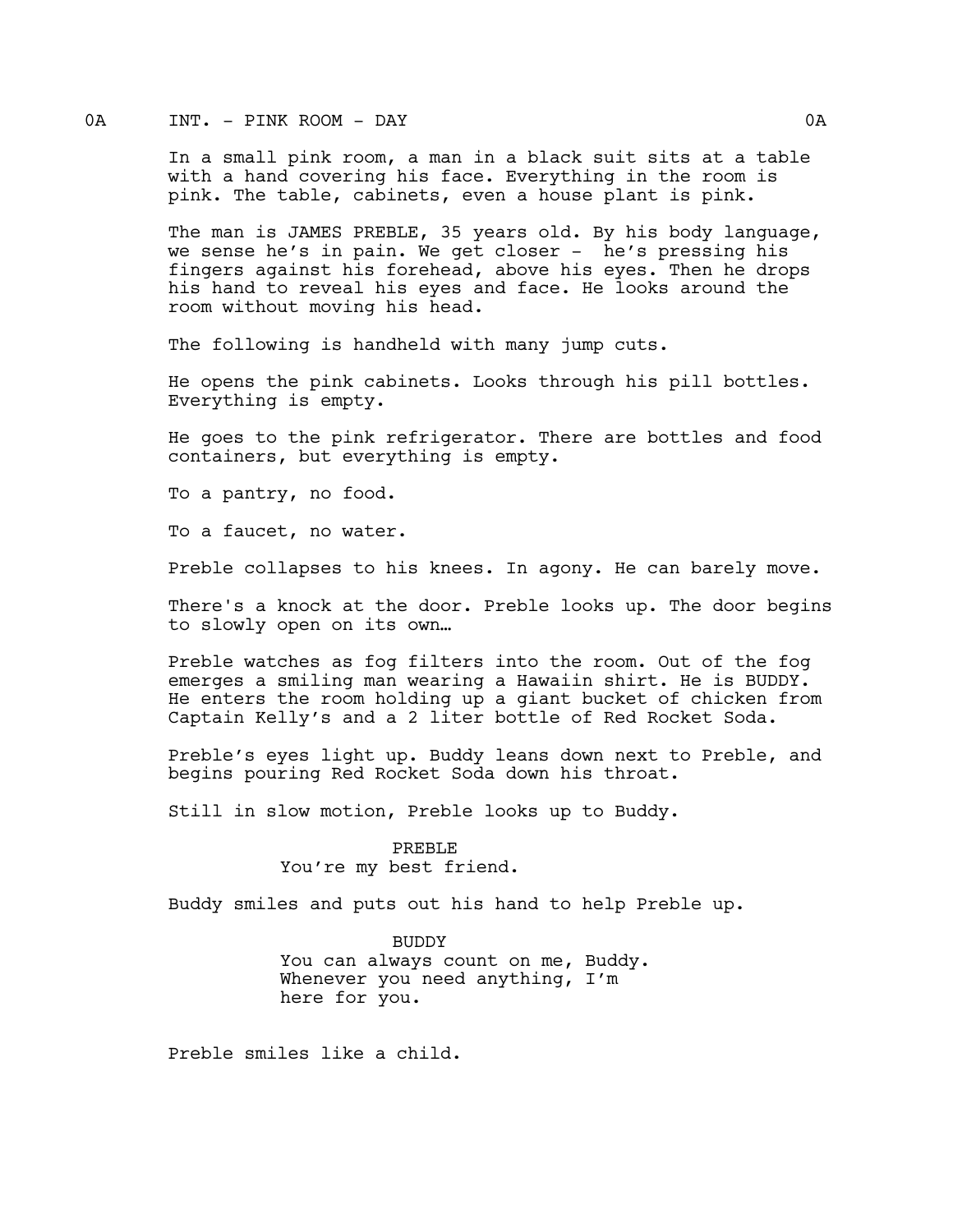# 0B INT. - PREBLE'S BEDROOM - MORNING CORNECTED OB

Preble lays in bed and opens his eyes. He takes a moment to wake up. Next to his bed is a strange machine. Preble takes a small USB like device from the machine and exits the room.

#### 0C INT. - PREBLE'S LIVING ROOM - MORNING 0C

A living room with some futuristic elements, like a box with digital jellyfish swimming around. Preble pours a cup of coffee and walks over to a wall and turns on a large projection of numerous TV channels. He scrolls through some screens and then settles on one.

He walks over to a wall of plants and waters them. Above the plants is a digital aquarium filled with exotic fish.

He picks up a small audio recorder and begins to speak into it...

> PREBLE Okay... on the docket for today... Arabella Isadora. 80 years old. Widow. No records on file. Hmm. Assignment length: 1 day. Address of Residence: 3102 Domino Lane. (*under breath*) Where's that? Estimated arrival: 1:00pm.

Preble puts the recorder away and takes one last sip of his coffee.

1 EXT. - FAST FOOD DRIVE THROUGH - DAY 1

A large, fried chicken drive-through sign fills most of the frame. Behind the sign, a perfect blue sky. The sign is filled with pictures of fried chicken. A robotic voice comes from the speaker.

> FAST FOOD ROBOT Welcome to Captain Kelly's Chicken, home of the new chicken shake. What can I get you today?

Preble leans out the window of his car and talks into the speaker.

> PREBLE A chicken shake?

FAST FOOD ROBOT One chicken shake. Anything else?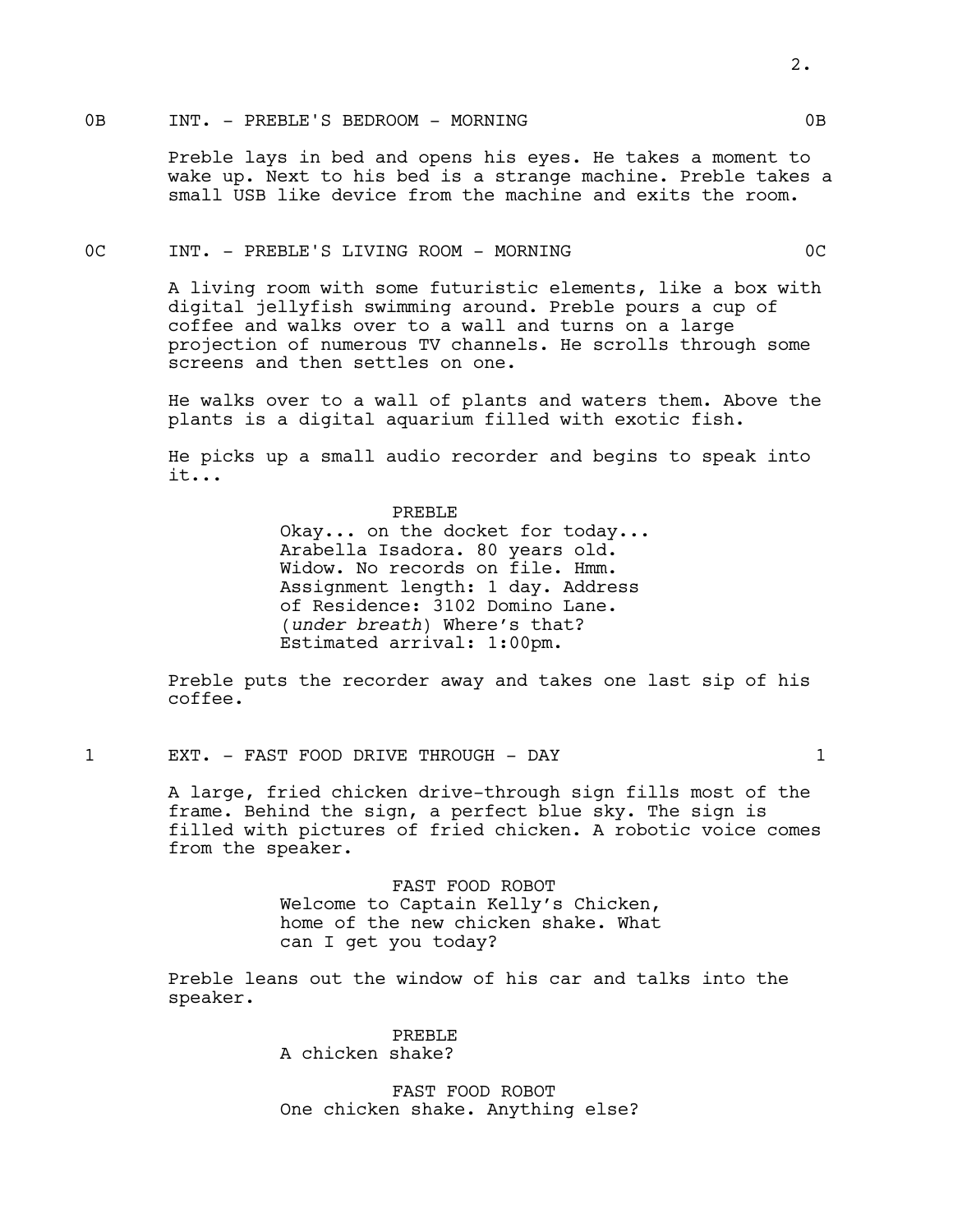#### PREBLE

No, I don't want a chicken shake.

FAST FOOD ROBOT Our new Chicken Shake, made with real blended chicken meat and whipped gravy, all under 500 calories. Would you like to try one?

Preble looks disgusted.

PREBLE No, no, no. I'll just have a Barnyard Bucket.

FAST FOOD ROBOT For an extra dollar you can upgrade to a Mega Barnyard Bucket.

PREBLE

Ok. Sure.

FAST FOOD ROBOT And would you like regular or crispy chicken?

PREBLE Um, regular is fine.

FAST FOOD ROBOT And would you like double gravy?

PREBLE How much extra is that?

FAST FOOD ROBOT

89 cents.

Preble thinks for a second.

PREBLE

Sure.

FAST FOOD ROBOT Smooth or chunky?

PREBLE

Um. Smooth.

FAST FOOD ROBOT And anything to drink?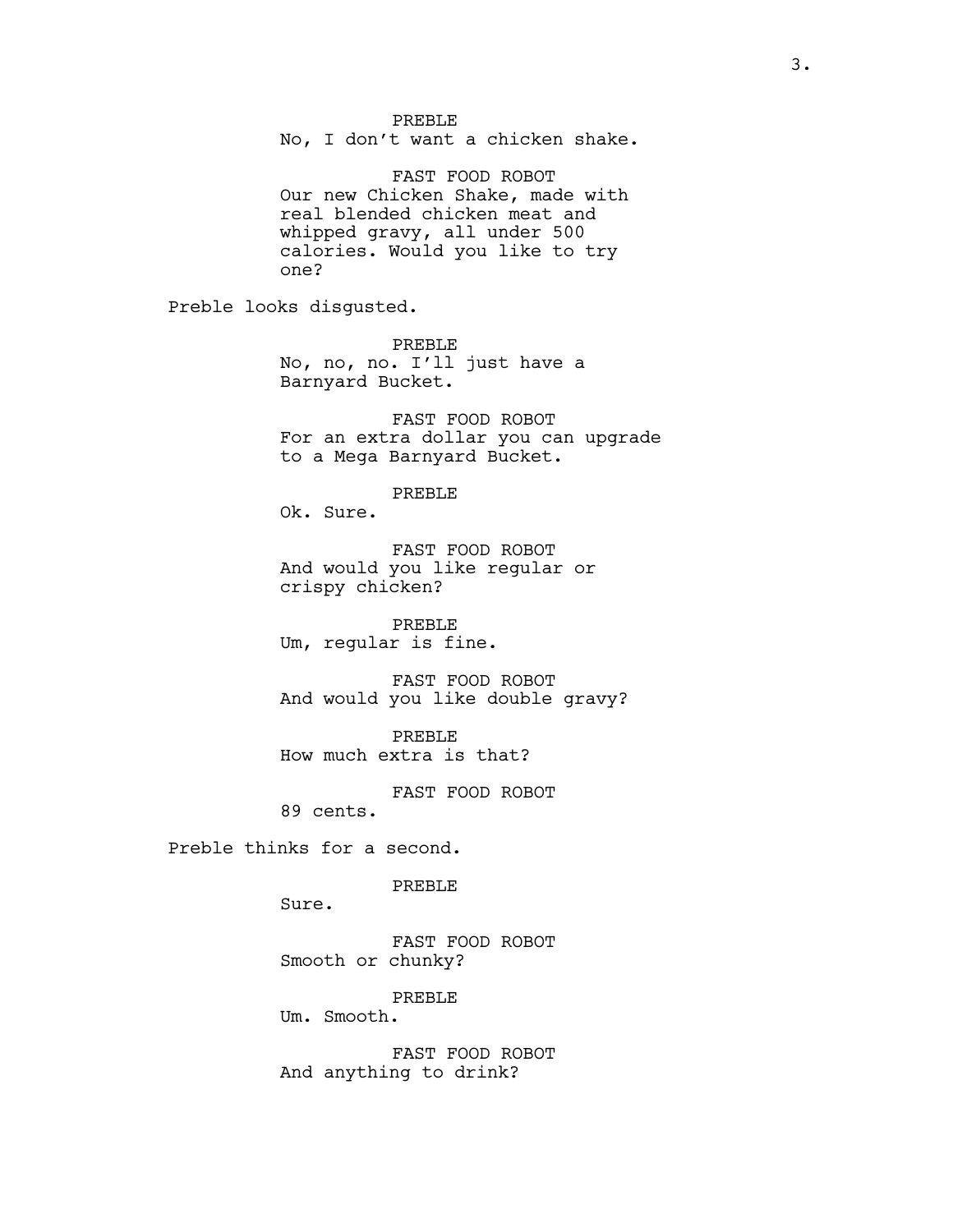PREBLE A medium Red Rocket.

FAST FOOD ROBOT Ok, so I've got a Mega Barnyard Bucket with extra double gravy, smooth and a medium Red Rocket. Will that be all?

Preble thinks for a moment.

#### PREBLE

And I'll take a chicken shake too.

2 EXT. - PARKING LOT OF A LARGE SHOPPING CENTER - DAY 2

Preble hesitantly takes a sip of the chicken shake. It's not bad. He's sitting in his car in an empty parking lot.

The shopping center has seen better days. Many of the businesses appear to be permanently closed. Preble puts the shake down and looks in the bag. He pulls out a clear bag. He opens it up and takes out a small stuffed animal. Preble looks confused and annoyed by this unexpected toy.

He begins eating his fried chicken. He turns on the radio and scans the dial until settling on a sad song.

Preble sits there, slowly eating his chicken, taking sips of his soda, staring straight ahead.

Preble looks up, sees something strange.

15 feet in front of his car stands what appears to a man covered head to toe in lush, green grass.

Preble is transfixed.

After a few seconds the GRASS MAN is gone.

Preble sits there, holding his half eaten drumstick, unsettled, not knowing what he just saw.

3 EXT. - BUSY ROAD - DAY 3

Preble drives by stores, signs and traffic lights. The endless sprawl of capitalism whizzing past his window. The sad song on the radio continues.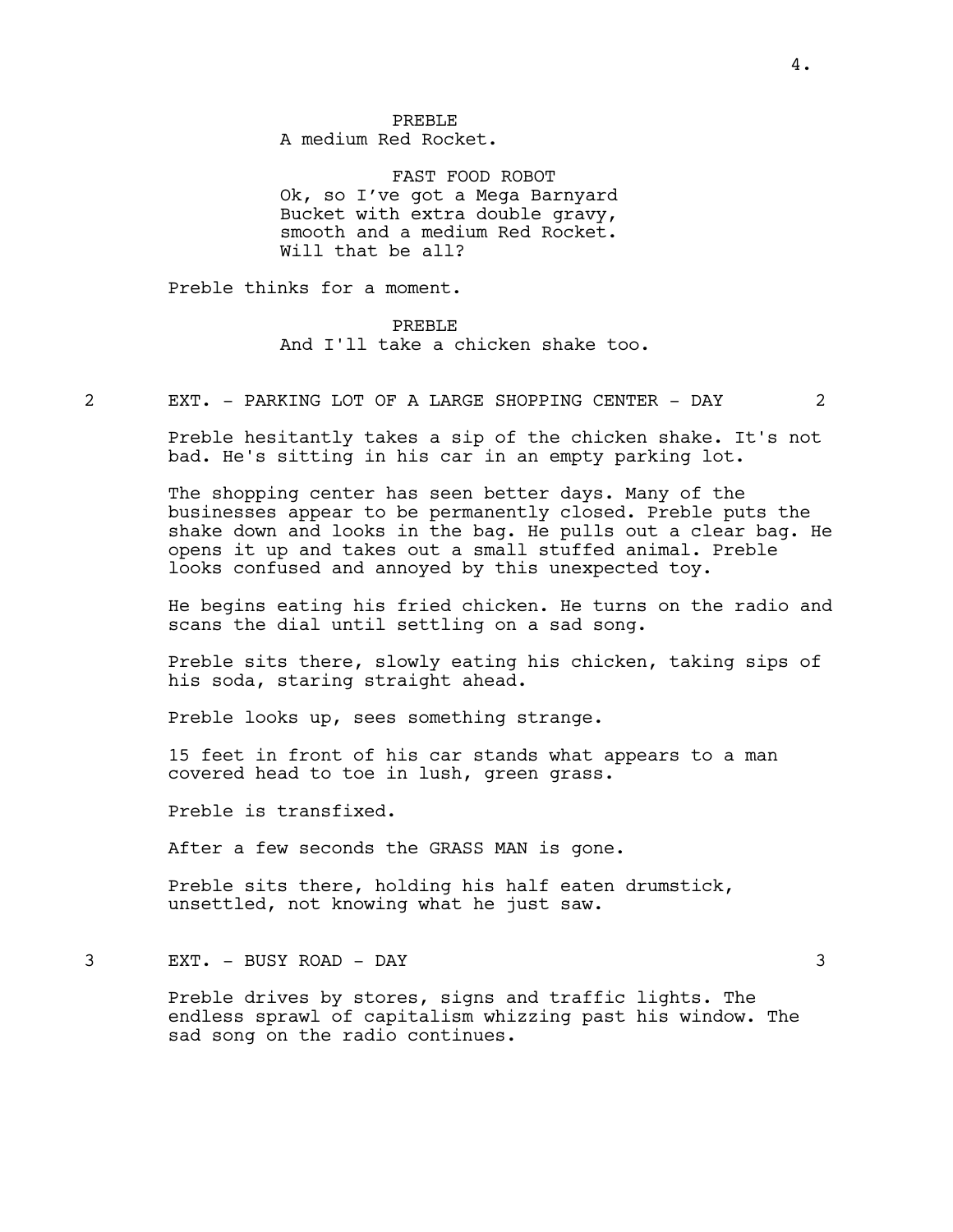4 EXT. - FOUR LANE HIGHWAY - DAY 4

Preble drives by fields and trees as the landscape becomes noticeably more rural.

# 5 EXT. - SIDE OF THE ROAD - DAY 5

Preble is consulting a map laid out on the front of his car. He looks over and see a roadside memorial. There's a weathered white cross covered in faded stuffed animals. Preble walks back to the car.

CU of the small stuffed animal from Captain Kelly's being placed on the roadside cross.

6 EXT. - COUNTRY ROAD - DAY 6

The car winds along a narrow road. He pulls off into a driveway. The driveway abruptly stops. We see a house in the distance. The driveway does not connect to the house. There's a sign that says THE END blocking the car from going any further.

Preble gets out of the car.

7 EXT. - FIELD - DAY 7

Preble gets out and inspects the property. He double checks the mailbox. It reads "Isadora." He's at the right place. He begins to walk into an open field in the direction of the house.

8 EXT. - FIELD - DAY 8

AN OLD COUNTRY HOUSE sits atop a hill. Clouds drift through the sky. TWO BUTTERFLIES flutter by. Preble steps into the frame. He surveys the scene for a moment before advancing towards the house.

9 EXT. - MANSION - DAY 9

Preble steps onto the porch and places his suitcase at his feet. He rings the doorbell and adjusts his tie. The two butterflies reappear and flap next to Preble. He looks at them just as the door opens.

ARABELLA ISADORA, a colorfully dressed woman in her late 70s, greets Preble. She's wearing an elaborate machine of wires and blinking lights on her head.

5.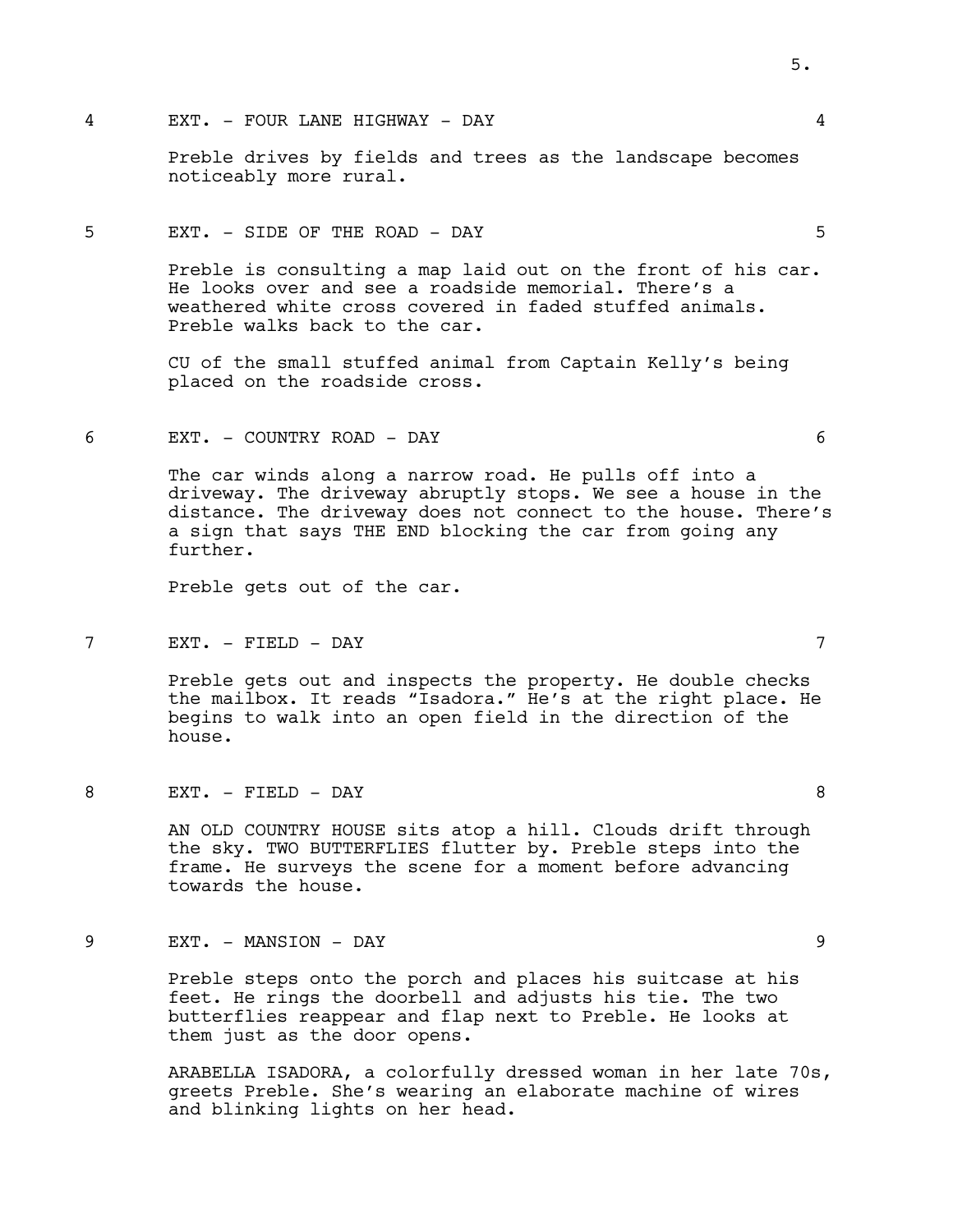(shocked) Oh hello!

PREBLE Hello ma'am, are you Ms. Arabella Isadora?

ARABELLA (smiling) One second, let me get her for you.

Arabella goes inside. The butterflies flap around the porch. Preble watches them.

The moment is interrupted as Arabella steps back onto the porch, no longer wearing the machine on her head. She has one hand positioned behind her back, holding an ice cream cone. The butterflies land on top of Arabella's head.

> ARABELLA (CONT'D) Hello, Arabella Isadora at your service. And what can I do for you young man?

PREBLE My name is James Preble. I'm a tax auditor.

He hands her a business card that reads "James Preble. Tax Auditor."

Arabella looks at the card with the hand that's not behind her back, and then at Preble.

ARABELLA

Yes I see.

She hands the card back to Preble and in the same motion he grabs a piece of paper from his suit pocket.

> PREBLE Ma'am, did you send me this letter?

ARABELLA Yes, I suppose I did.

PREBLE Ms. Isadora, it...

ARABELLA Please, call me Bella.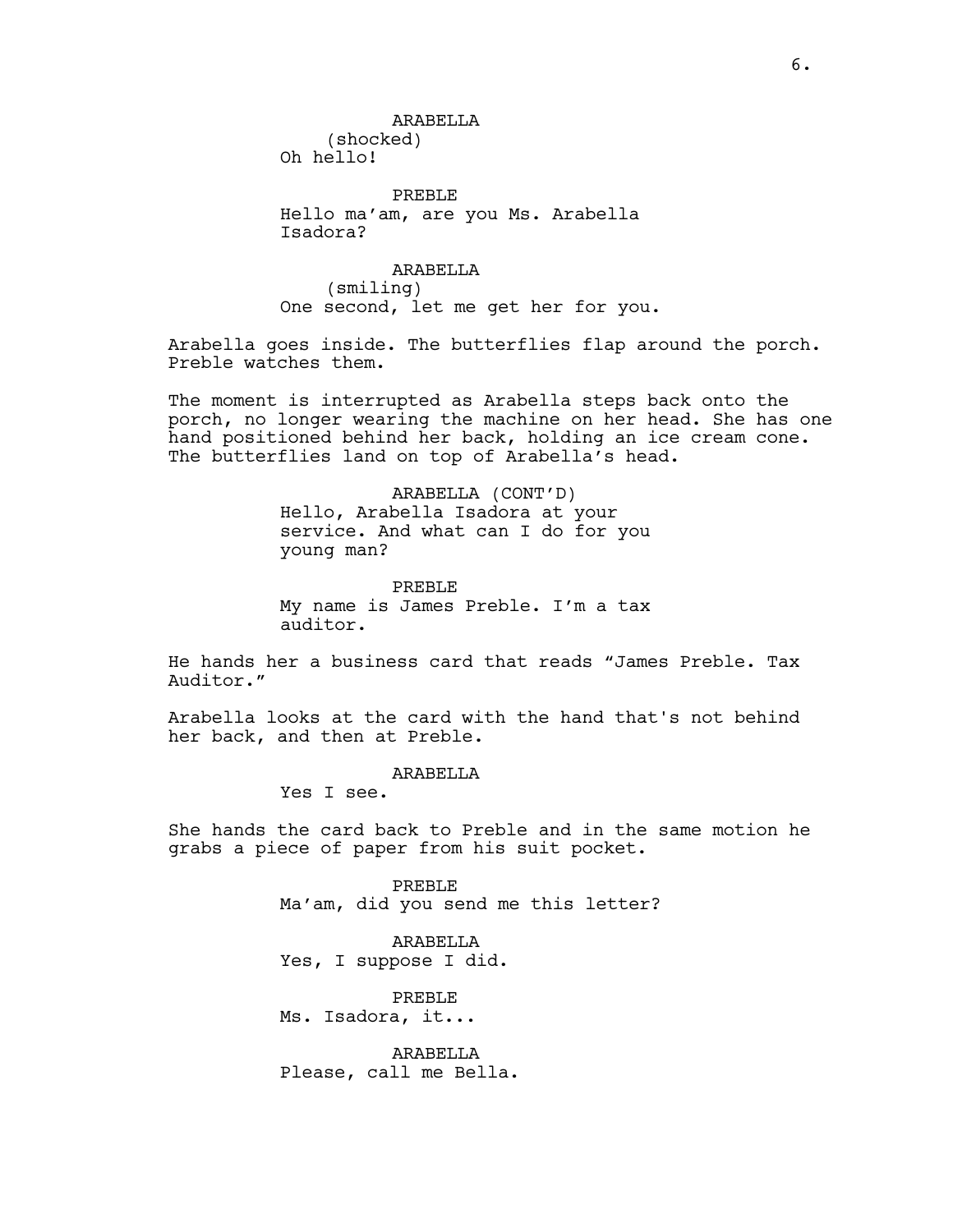PREBLE Bella, it appears we do not have any tax records for you or your property.

BELLA (smiling) Oh dear, is that so?

#### PREBLE

Yes. I'm here to perform a preliminary audit-- account, assess, and appraise what you have accumulated here on the premises.

BELLA Of course. So you'd like to come in?

PREBLE Yes ma'am. The sooner we get started the sooner I'll be out of your hair.

Bella smiles, her hand still behind her back. The butterflies fly into the house. She looks intensely at Preble, and says the following in the style of an old-fashioned rhyme...

# BELLA (dramatically) Out of my hair and into my home, to enter you must lick the ice cream cone.

She brings forth the strawberry ice cream cone that she has been hiding behind her back.

Preble stares at the ice cream. Then up at her.

Bella smiles.

# BELLA (CONT'D) It's melting dear.

Preble hesitantly grabs the cone.

CLOSE UP, SLOW MOTION shot of Preble's tongue licking the ice cream.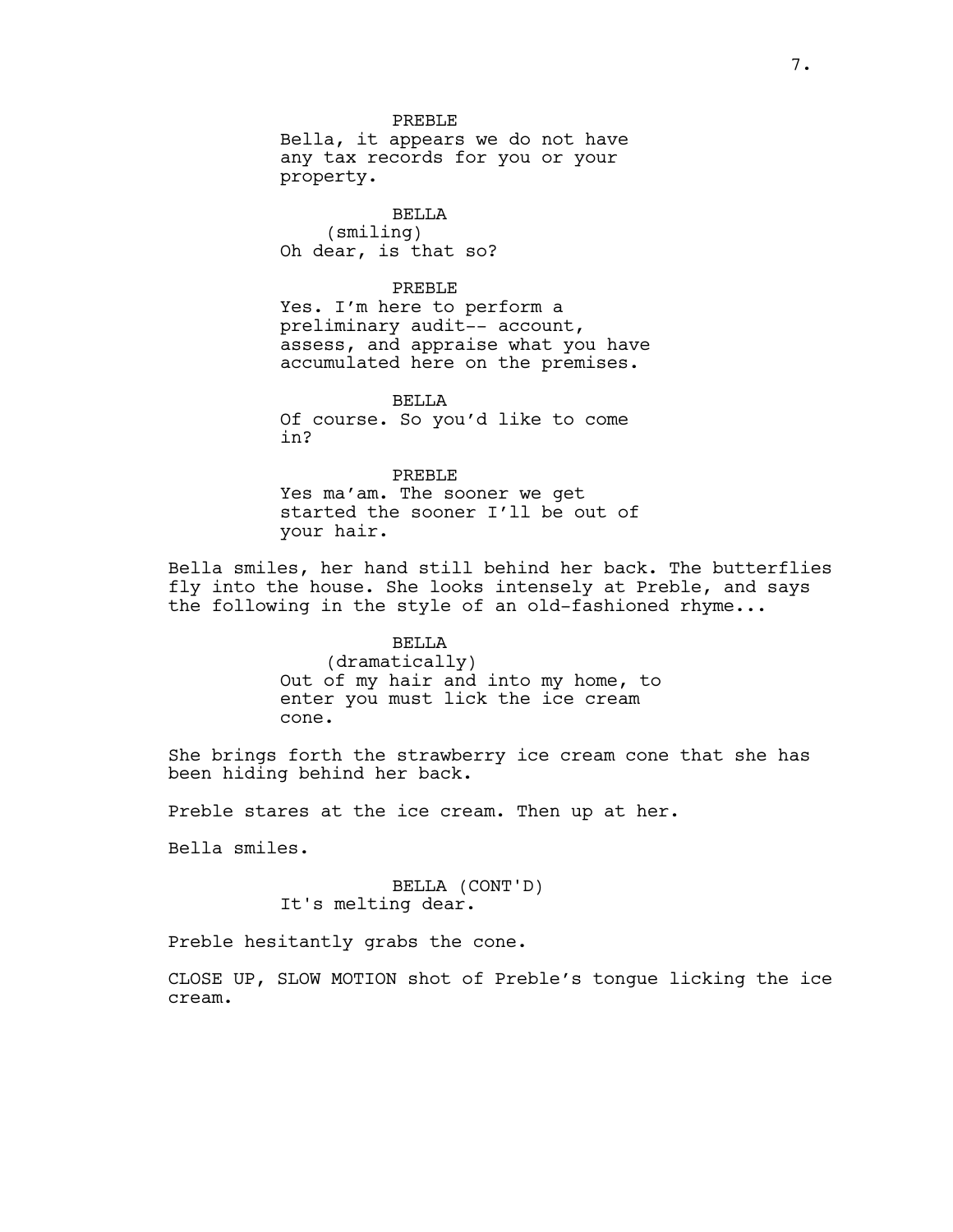# 10 INT. - MUSIC ROOM - DAY 10

A wide shot of a room filled with musical instruments. A piano is the centerpiece. Stacks of VHS cassette tapes of varying colors are everywhere.

On top of the mantle is an old bowling pin.

Preble and Bella enter the room. Bella motions for Preble to have a seat on a reading chair. He does so, and she follows suit

Preble takes out a clipboard and pen.

PREBLE Shall we get started?

BELLA Yes, of course.

Bella cries out in the direction of a succulent garden:

BELLA (CONT'D) You have to get to the witch!

PREBLE

Excuse me?

Bella stands up and walks over the an old fashioned, hand cranked music box. She cranks it and music begins to play.

### **BELLA**

Did you know in ancient times it was believed a witch's heart was made of a beet and during years when the beet harvest was particularly abundant it was believed that there was a new coven of witches living in the area.

Preble looks at Bella as if she is crazy.

PREBLE I...did not know that.

Bella sits back down.

#### BELLA

Of course I've always loved beets. So juicy. A perfect side on a dinner plate. I've always thought if you could take a bite from the planet Mars it would taste something like a beet. (MORE)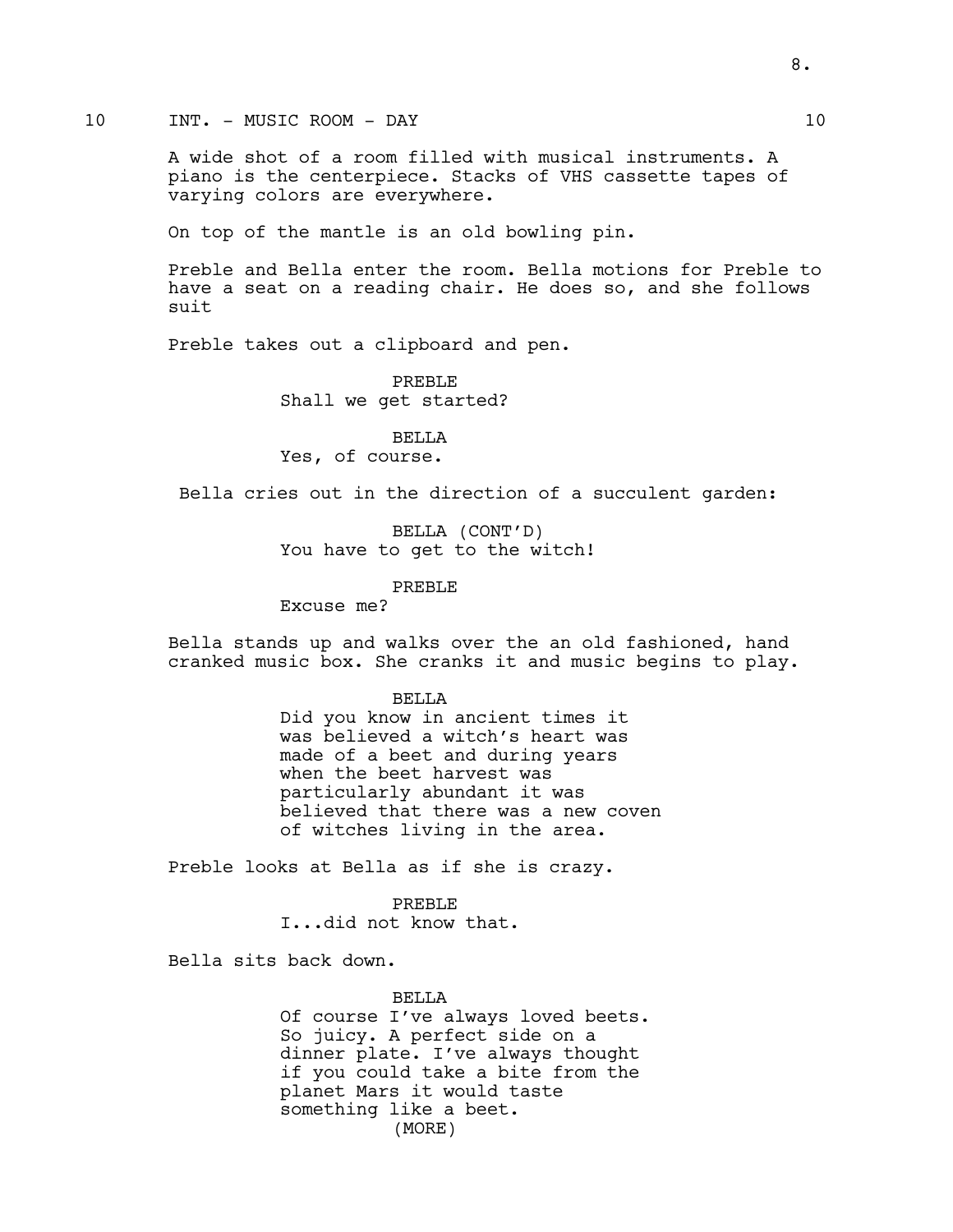Of course the moon probably tastes like a turnip. I'm sure it would be lovely in a stew. BELLA (CONT'D)

Preble just stares.

PREBLE

I'll need to ask you a few preliminary questions. First, what is your full name?

BELLA

Arabella Henrietta Buckingham Isadora.

Preble takes notes.

PREBLE

And what is your current or former profession?

BELLA

Oh dear, I never know how to answer this. Recently I've been painting, oh I'd love to show you some! And I'm always writing. I'm currently working on a short story about an astronaut who falls in love with a super nova. And of course I've been composing songs for many years and constructing various machines and gadgets. I think of myself as something of an atmosphere creator.

Preble smirks and nods. CLOSE UP of him checking the box next to 'Artist.'

> PREBLE (pointing at the VHS tapes) I couldn't help but notice all the tapes. Have you not updated to the new format?

For the first time we see a close up of the stacks of VHS tapes.

> BELLA Oh, I'm old fashioned.

PREBLE Well you know the Air Sticks became mandatory seven years ago.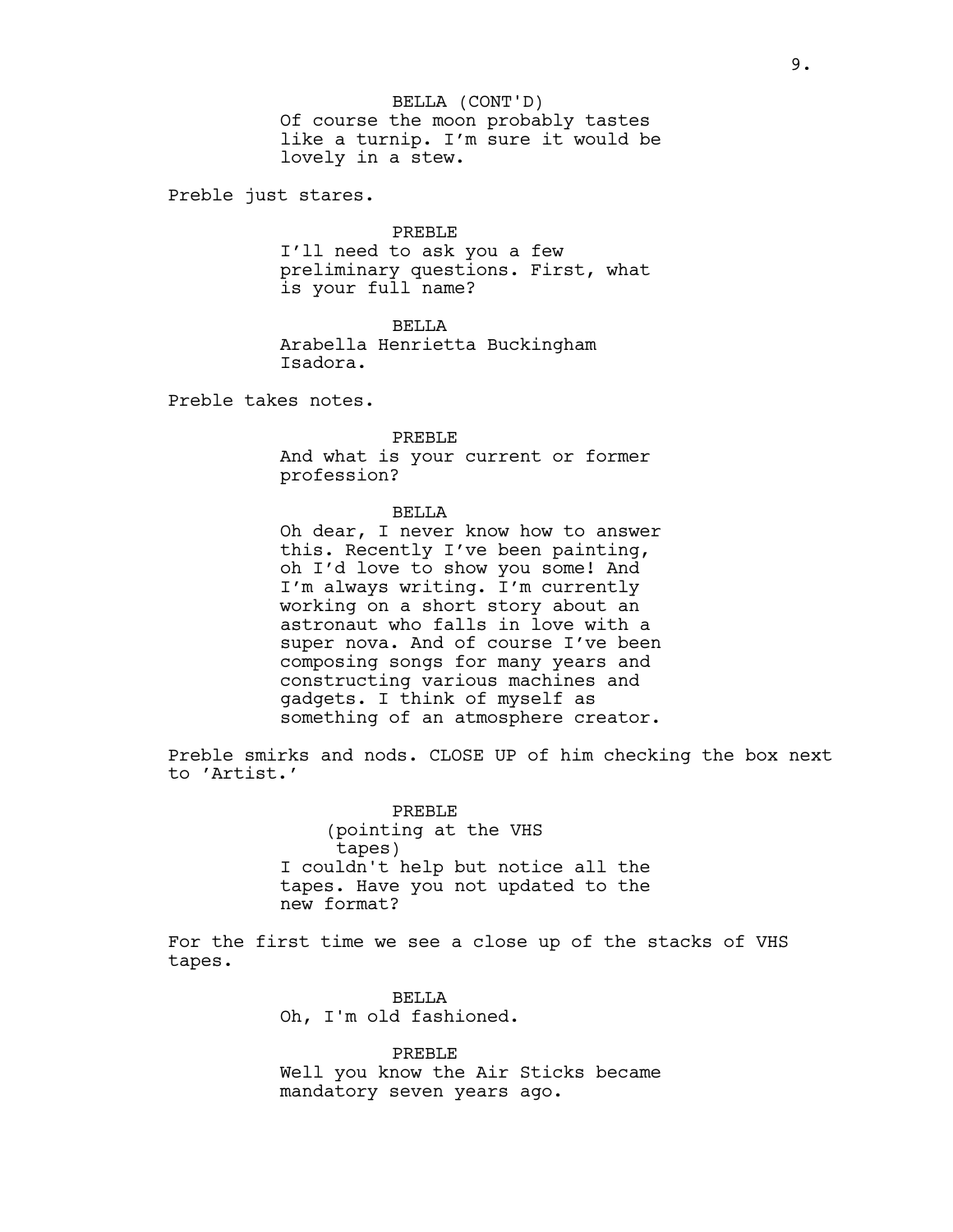BELLA (laughing) I suppose I've lost track of time.

PREBLE Ok. And are these are all of them?

### BELLA

Oh heavens no! There are many more. My husband was always trying to get me to organize them.

PREBLE Your husband?

BELLA

Yes.

PREBLE And where is your husband now?

BELLA He's moved on to that distant shore.

Preble gives a respectful nod.

BELLA (CONT'D) He was a terrific man. I miss him but I do still feel his presence. Now there was a man who loved toast.

Preble doesn't know how to react to this out-of-nowhere statement.

> PREBLE And where are his tapes?

BELLA I'm afraid they're all gone.

PREBLE (concerned) Gone?

**BELLA** 

Burned in a fire.

PREBLE (jotting something down) I see. Well, I'm here for yours, so let's start there.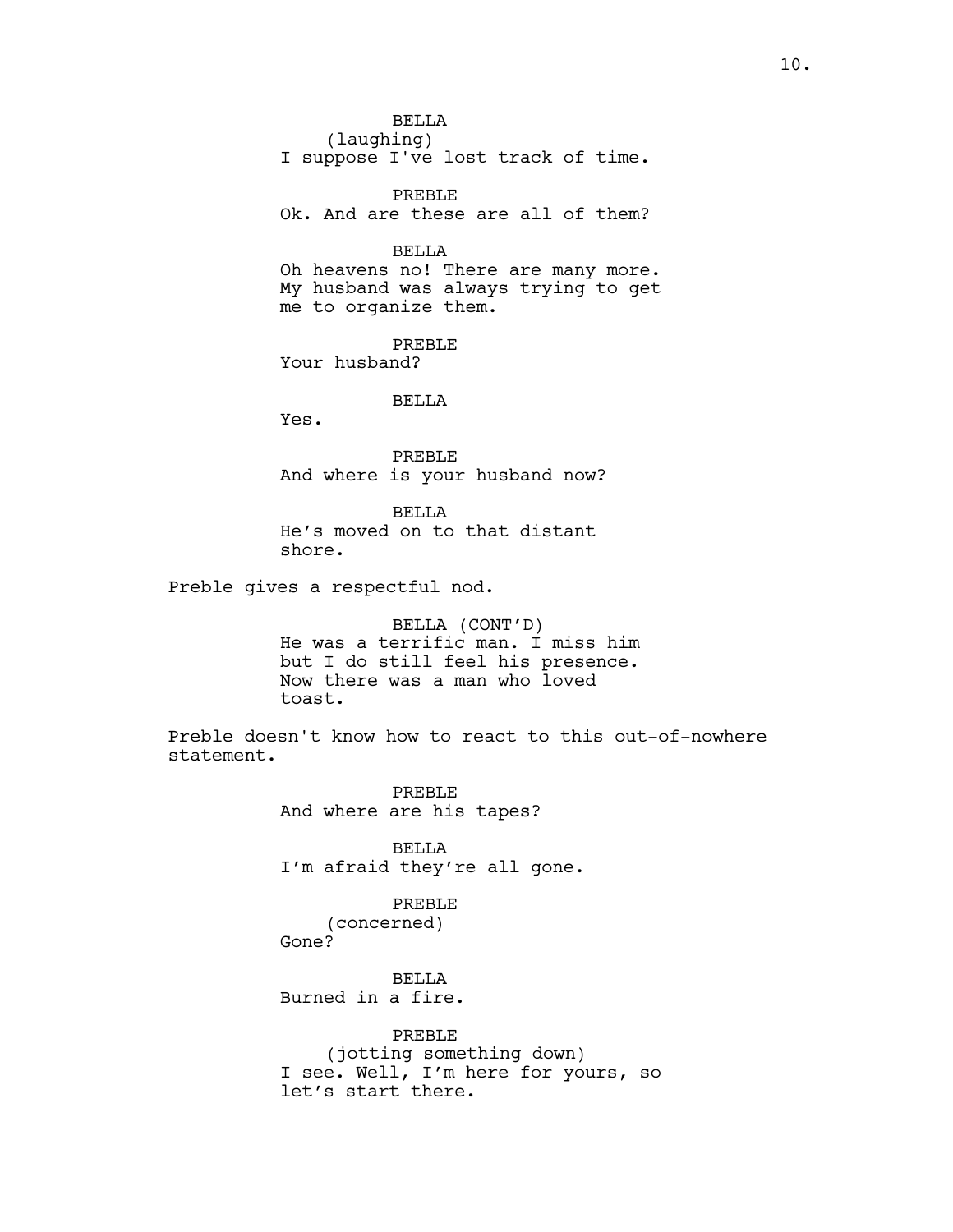# **BELLA**

Yes of course!

Preble looks around the room.

PREBLE I must say, there a lot more than I was anticipating.

#### BELLA

(laughing) Then I'd better make us some tea!

Bella leaves as Preble takes more notes. He stands up and strolls around the room.

He picks up a tape, blows dust from it, and puts it back.

A FLY begins buzzing around his face. Preble swats it away but it comes right back and he swats again, more irritated. This fly won't give up. He swats a third time and makes contact.

Preble exits the music room and on the way to the kitchen he notices hundred of more tapes in the library.

## 11 INT. - KITCHEN - DAY 11

A small, circular table sits in the middle of kitchen. There are more VHS tapes stacked around the room. Bella puts the tea kettle on the stove. Preble enters and notices all the VHS tapes.

> PREBLE (pointing at the tapes) Just how many would you say you have?

BELLA Oh, I don't know. A couple thousand?

Preble is shocked.

PREBLE Bella, I'm going to be straight with you-- what you've got here is a serious federal offense. I can't say I've ever seen a case of this magnitude.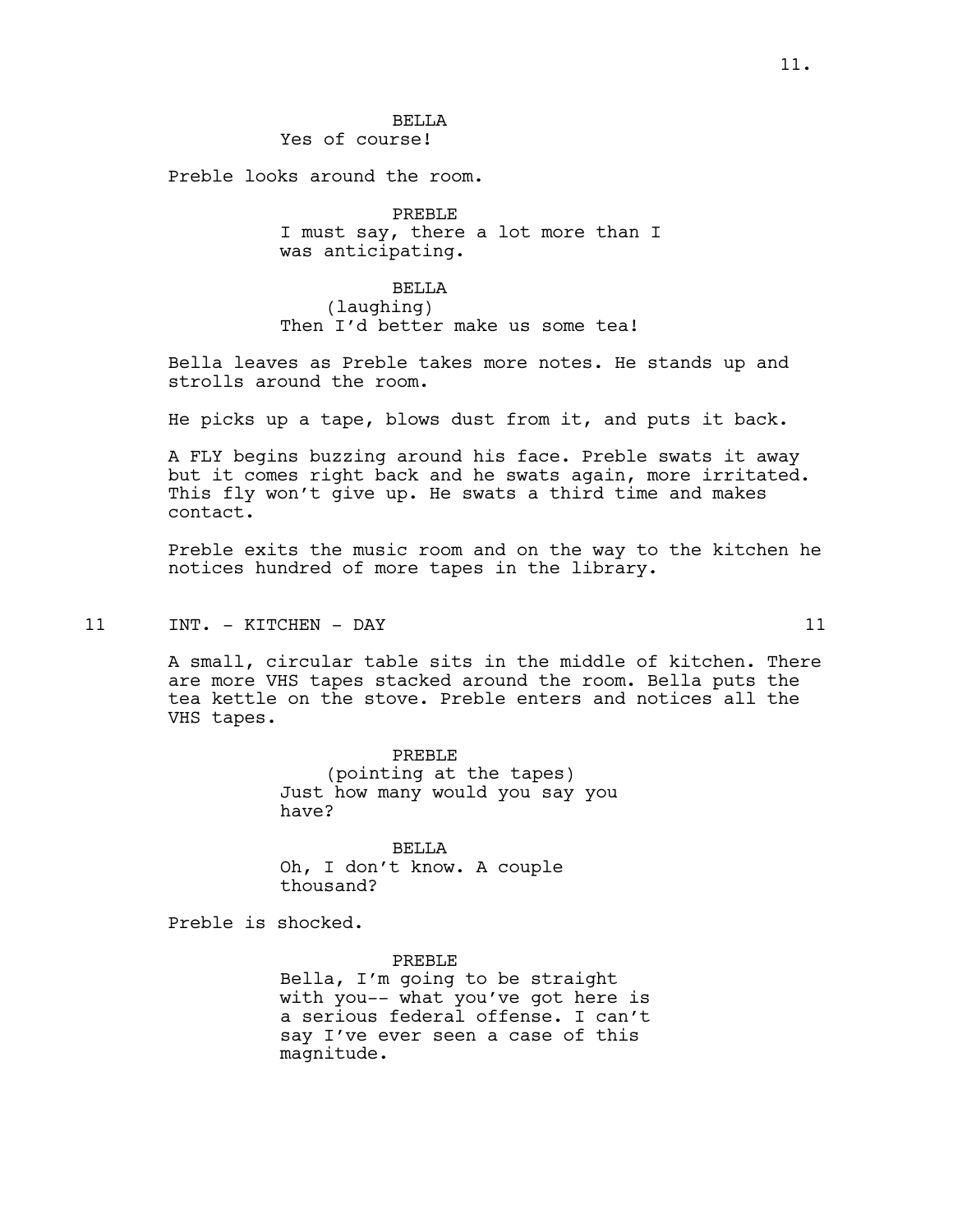(smiling) Oh dear!

#### PREBLE

I don't think you comprehend exactly what you have here. You're looking at a lot of fines, not to mention all the money owed on back taxes. Possibly even jail time. There's no way to know exactly until we take a good look at everything. Now my superiors are going to be checking all my findings so let's make this as painless as possible.

Sound of the teapot screaming. Bella saunters over and takes it off the stove.

> PREBLE (CONT'D) Bella, I'd like to get started right away. With a case like this it will take some time, hopefully not too long. Maybe a couple of weeks, a month at the most.

Toast pops up from a toaster.

BELLA

Oh darnit. This old thing is going haywire. Let me put a fresh one in.

PREBLE

No, this is fine.

BELLA Oh no, you don't want it burnt.

PREBLE Perhaps you can recommend a motel nearby?

BELLA Oh nonsense, Preble. You'll stay in Sugarbaby's room.

PREBLE Oh no, I couldn't impose. Plus it's against protocol and--

BELLA Oh please, it's no bother to me or Sugarbaby.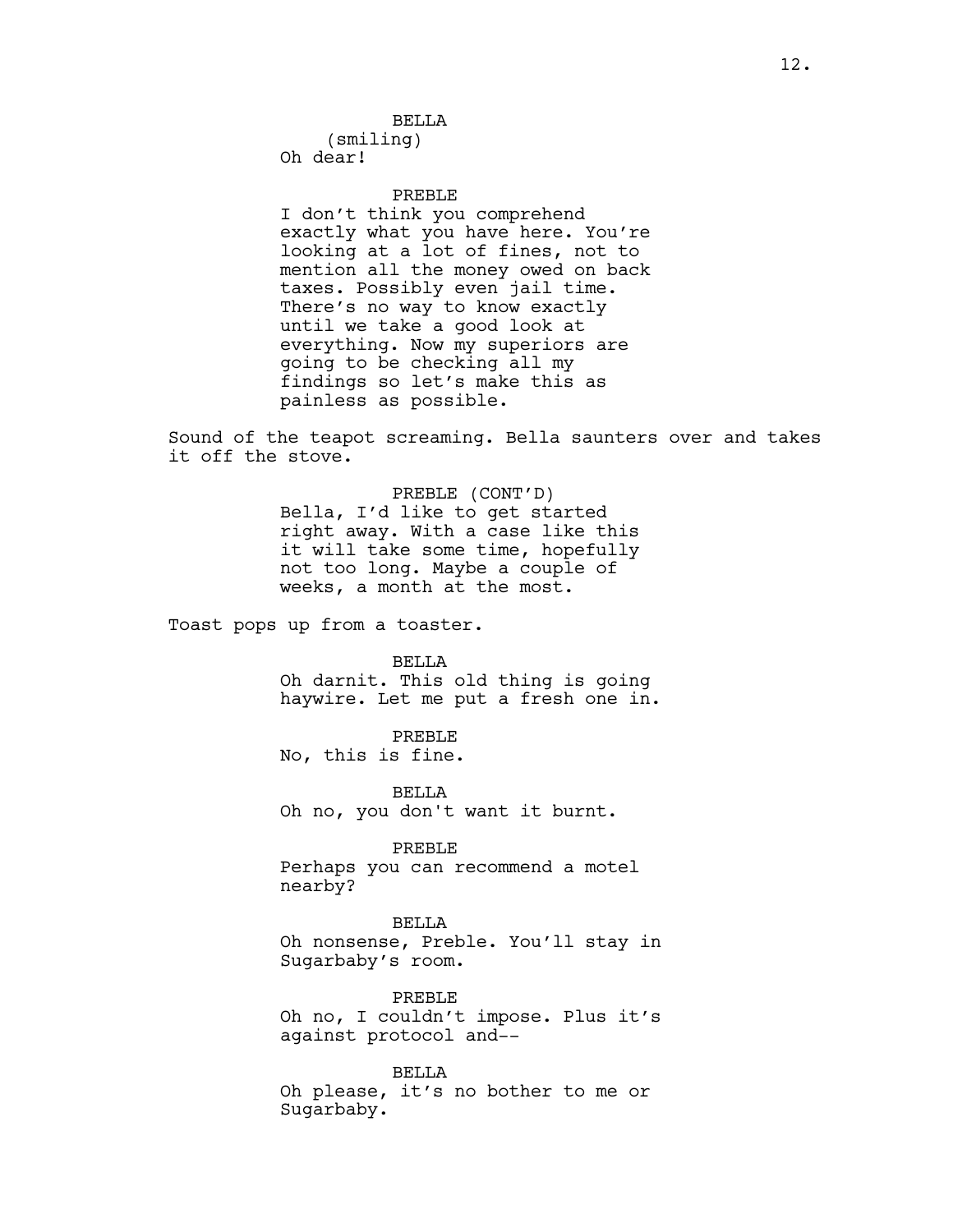BELLA

I insist.

Preble stares at Bella for a moment. He knows this is a battle he can't win.

> PREBLE Ok then. Thank you.

BELLA You just make yourself right at home.

Bella pours cream into the tea.

BELLA (CONT'D) Preble, we are going to have a beautiful time together.

CLOSE UP of the cream swirling around.

12 INT. - SUGARBABY'S ROOM - DAY 12

CLOSE UP of SUGARBABY THE TURTLE, walking along a dresser in a sparsely decorated room. There's a large bed next to the dresser and a few plants by the window. Along one wall is a wooden table and chair.

Preble stands next to the bed unpacking his suitcase. He takes a machine from the suitcase and assembles it on the table. The machine resembles a VCR mixed with an old telephone switchboard. From the suitcase he brings out a pink helmet and connects it to the machine.

Bella enters with a tray of VHS tapes, tea and toast.

She puts the tray down on the table near the door and starts to riffle through the tapes, which are all labeled with dates.

She decides on one.

**BELLA** Let's start with this. August 23rd, 1977. This is the first one I had of my father after he died.

PREBLE Yes, I see. Well I appreciate you being so helpful.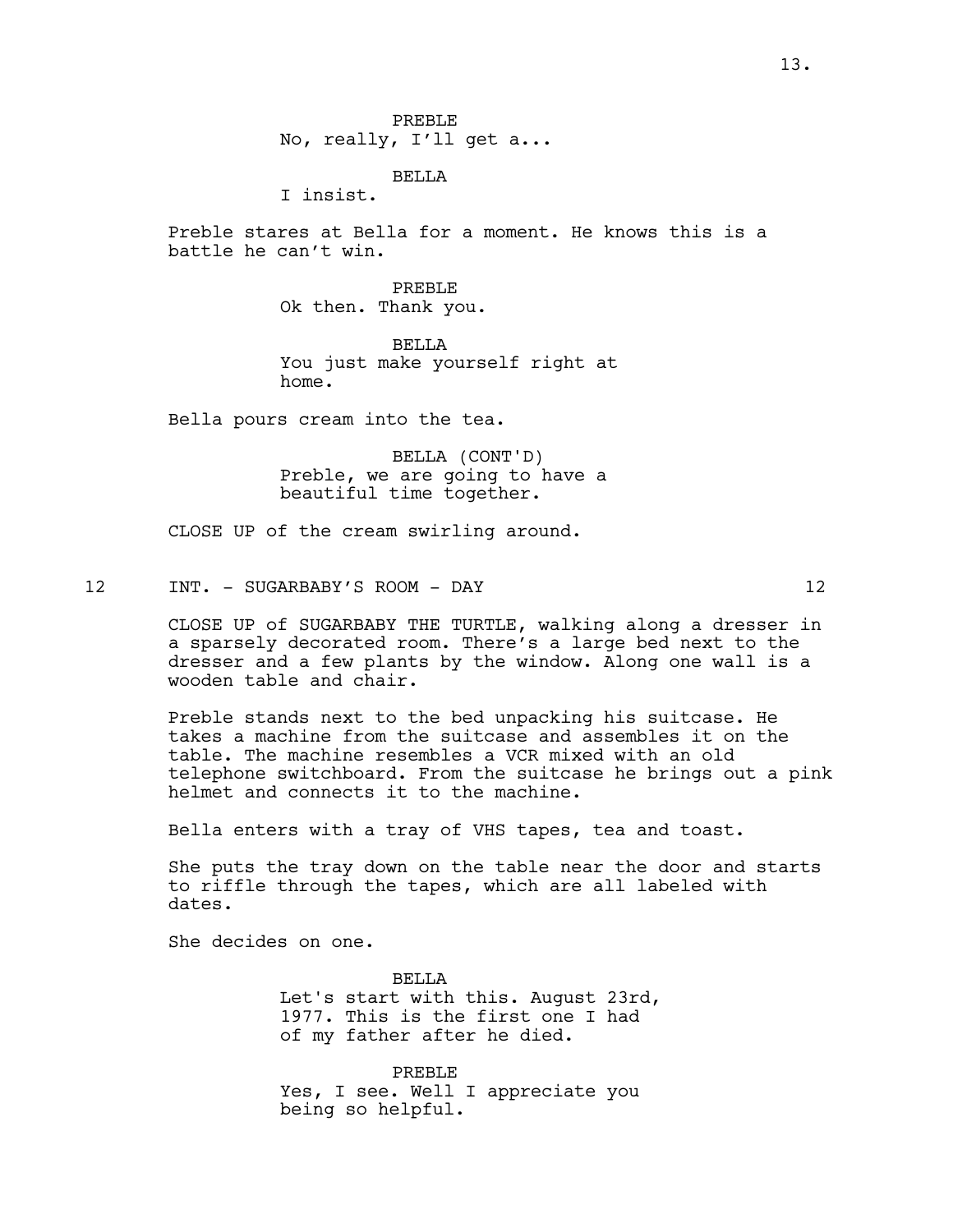**BELLA** 

Of course! This is going to be great fun!

PREBLE Right. I'll keep you informed of my progress.

BELLA Lovely! I hope it goes smoothly.

Bella walks over to the turtle and picks him up.

BELLA (CONT'D) Come on Sugarbaby. Let's give Mr. Preble enough space to work.

She leaves the room and Preble takes a sip of his tea and a bite of his toast. He gives a quick glance to the sculpture of the man at the foot of the bed. He takes a small tape recorder out of his pocket and begins to speak into it.

PREBLE

Arrived at the home of Arabella Isadora at 2:27 p.m. on Monday, July 22nd, 2035. It is now...3:08 p.m. Arabella, or Bella as she has requested that I call her, has put me in a spare room on the second floor. It appears she has well over a thousand tapes. I will begin the audit immediately.

He picks up a VHS tape and walks over to the VCR-like machine. He puts the tape into a slot, picks up a tablet and pen, sits down and puts on the pink helmet. The helmet comes down over his eyes and nose but his mouth is still visible.

Preble presses the PLAY button on the tablet and the machine begins to come to life.

Cut wide of the scene, and then slowly track into Preble as music and sound design builds...

And then...

We see quick flashes of random video images and then shoot through a VHS wormhole into Bella's dream.

13 EXT. - FIELD - DAY 13

An open field. POV looking right, then left.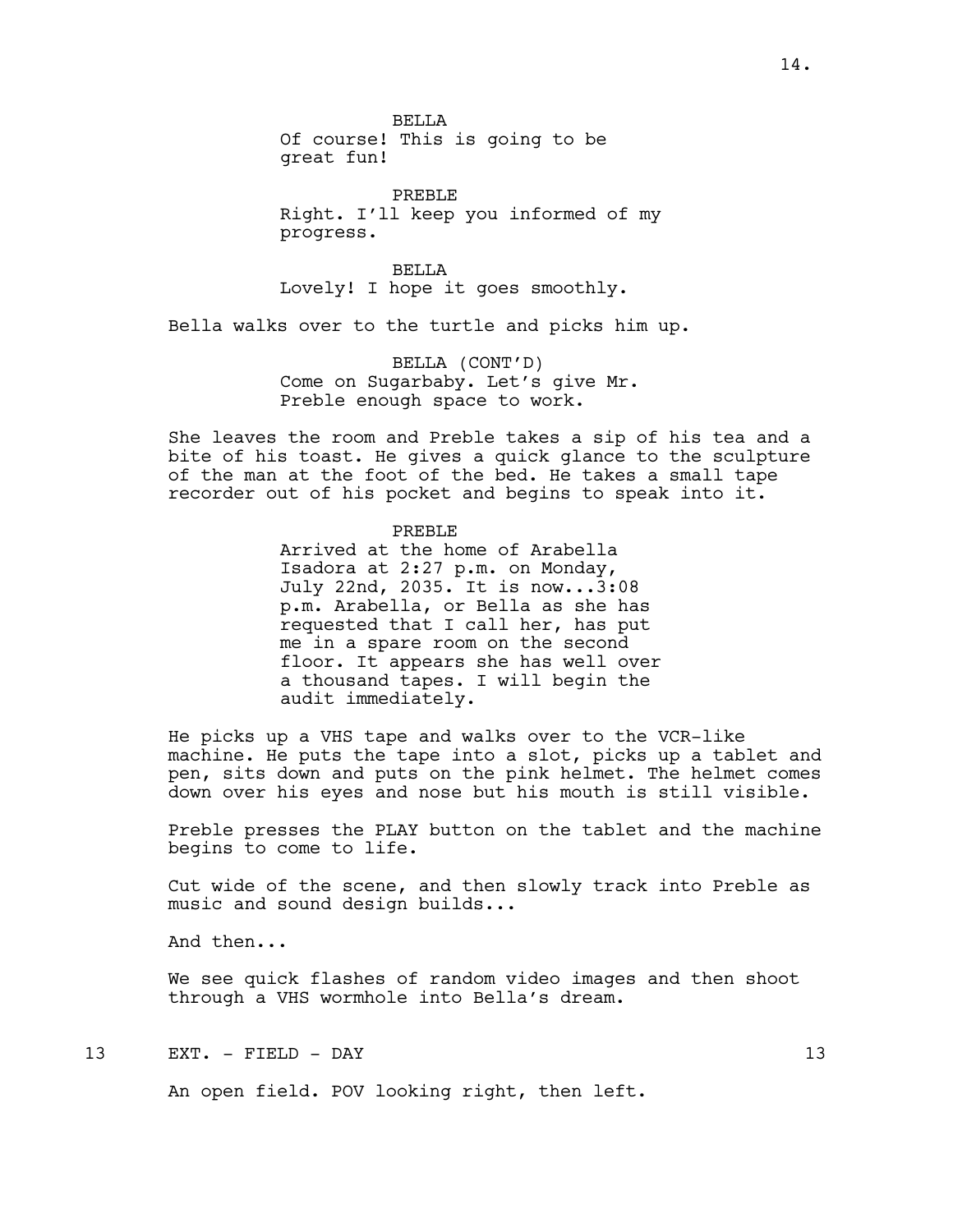Preble appears blue and see through, a HOLOGRAM. He looks around.

He sees someone. In the distance a man with a large beard holds a trumpet. The trumpet sounds.

Preble watches for a moment.

With a whoosh, someone runs right by Hologram Preble, startling him.

It's a young woman running straight at the trumpeter.

They embrace. Whenever FATHER speaks, smokes comes out of his mouth but we never see him smoking anything.

> YOUNG BELLA Where did you go?

FATHER I'm right here.

YOUNG BELLA I miss you dad.

Hologram Preble watches and takes notes.

CUT TO:

Young Bella and her Father walk arm in arm and come upon a buffalo laying on the ground with a large gaping wound on the side who appears to be in pain.

Father notices the wound. His arm disappears into the buffalo, up to his own elbow, and he feels around for a second, grabs hold of something...

# FATHER

There we are.

He brings out an airplane dripping with blood and shows it to his daughter...

> FATHER (CONT'D) (CONT'D) Nothing is sharper than an airplane.

Bella looks at the buffalo, concerned.

YOUNG BELLA Is he going to die?

FATHER Nothing ever dies.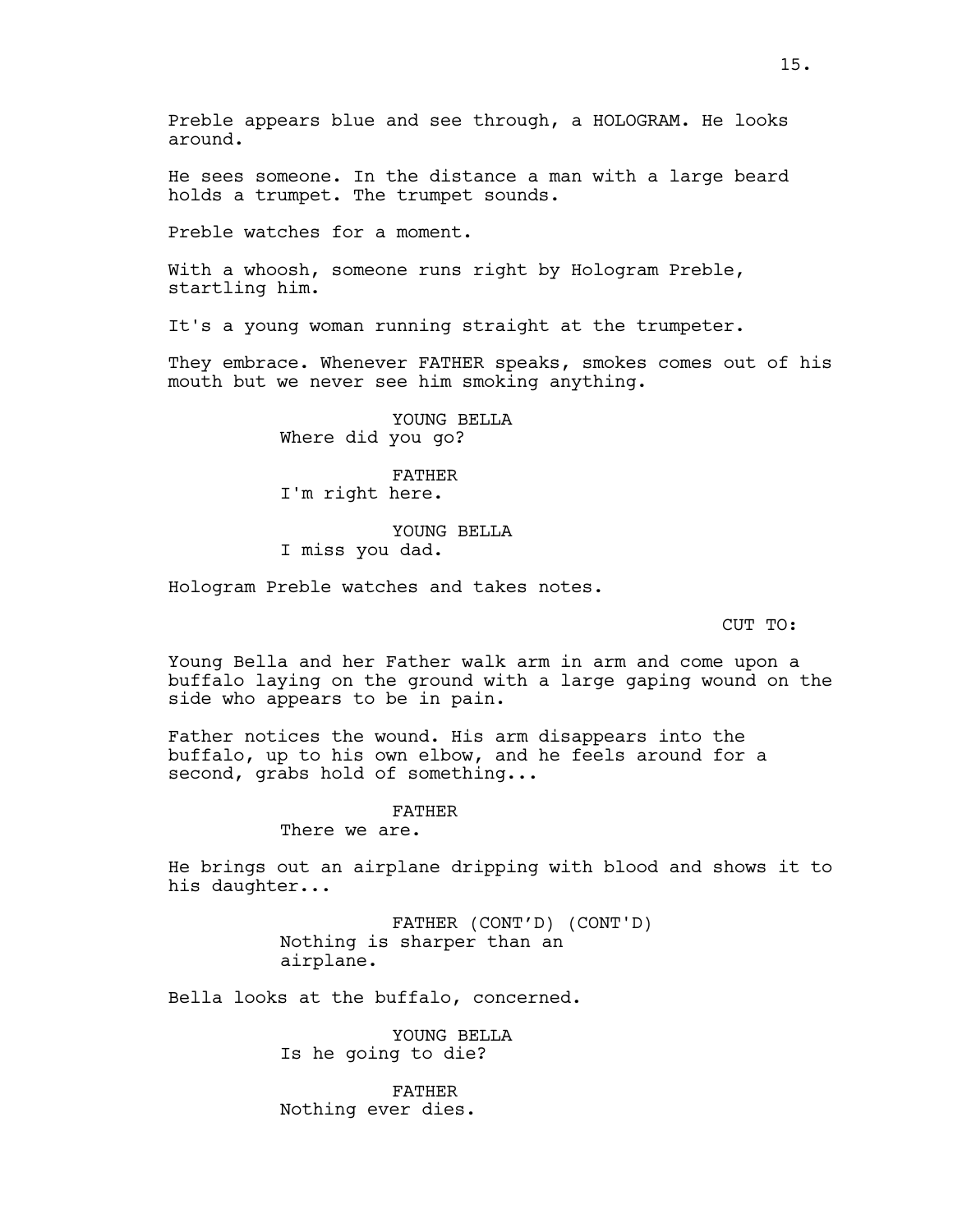Father touches his hand to the beast and the fur is replaced by vibrating colors. The technicolor beast gets to his feet and runs through the landscape.

Father picks a yellow dandelion. He holds it in front of his daughter.

> FATHER (CONT'D) All things are changing.

The dandelion is now all white seeds. Young Bella blows and they scatter in the wind.

We follow close behind one seed as it floats away into the countryside.

14 INT. - SUGARBABY'S ROOM - DAY 14

Preble takes off the pink helmet as the tape ejects from the machine. He pushes a button and an official looking form prints out.

CLOSE UP of the form as he checks off boxes for "Buffalo" "Airplane" "Trumpet" "Dandelion." Elements from the dream have been itemized and monetarily assessed. Numbers and money signs are all over the form.

Preble files the form in a folder and takes a bite of his toast and a sip of his tea.

He feels something on his tongue and brings his finger up to get it off.

CLOSE UP of dandelion seed on the tip of his finger.

Preble thinks nothing of it and wipes it off on his pants.

15 INT. - DINING ROOM - DAY 15

Preble enters the dining room with a stack of tapes (ones that he's finished auditing) carried on the same tray that Bella brought to him earlier.

He notices a rat skeleton posed in a glass box, gives it a good look. The rat skeleton is wearing a tiny helmet of wires, like the one Bella was wearing when she answered the door at the beginning. There's also a key in the rat skeleton's hand.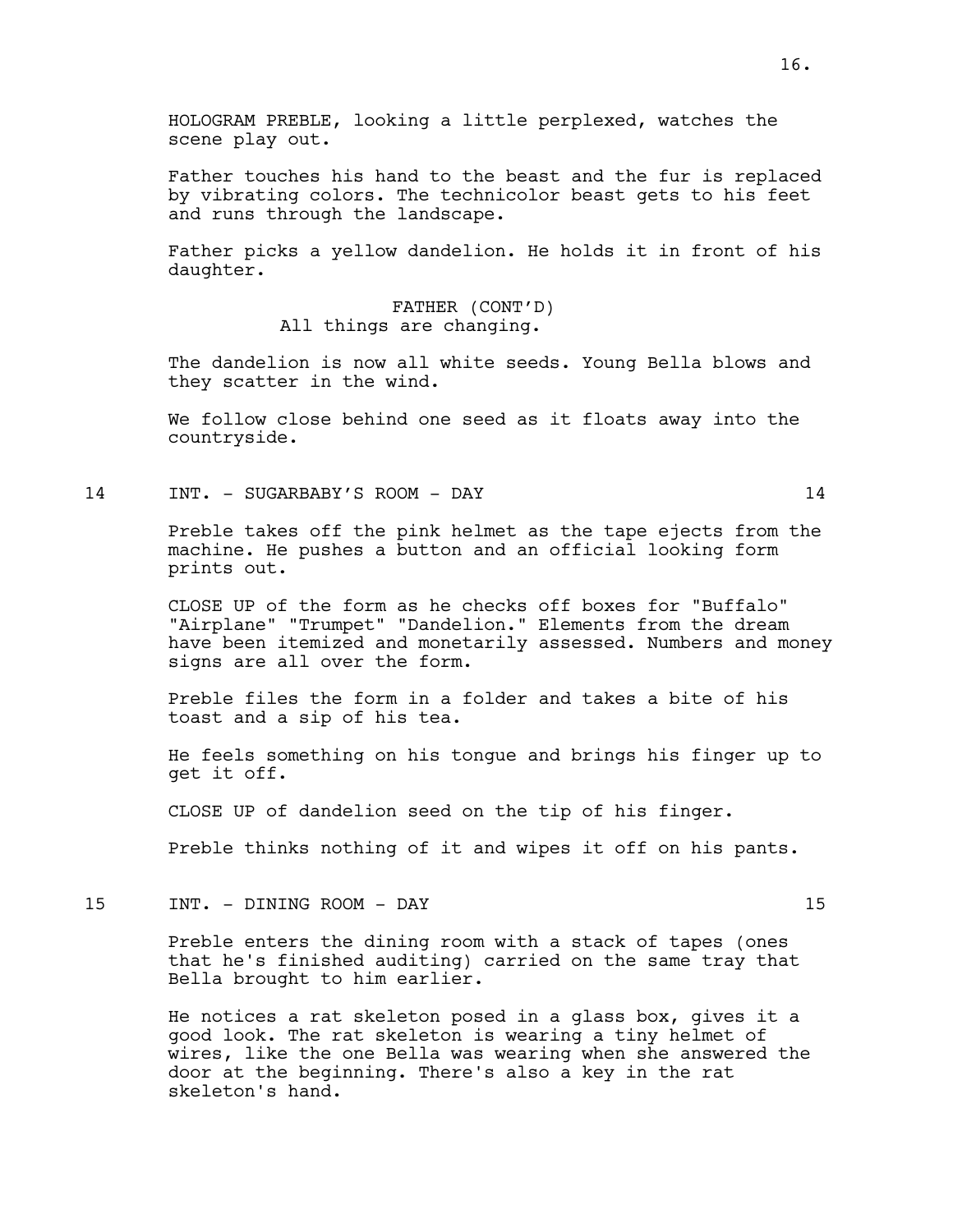# 16 INT. - MUSIC ROOM 16

Preble follows Bella into the music room. Bella picks up some more tapes. She hands him one.

#### BELLA

Oh this one. May 12th, 1985. I had this one the night after I met my husband for the first time. It's a very special one.

## PREBLE

Well I'm going to have watch them all, regardless of their personal significance to you.

BELLA Of course, of course.

Preble looks down.

Again, he can't help but notice the big sculpture of the man sitting in the chair. There's something about it that draws him in. On the head of the sculpture sits a helmet of wires and electronic parts. In the sculpture's hand is a paper mache rat wearing a similar helmet.

> BELLA (CONT'D) My husband made them for me before he died. He didn't want me to be lonely. And I must say, it's nice to have someone to play to.

She turns and takes a violin off the wall.

PREBLE Do you play all of these instruments?

Out of nowhere, a single note rings out on the piano.

Preble looks at Bella.

BELLA Yes, and sometimes they play themselves.

Bella brings the violin up to her chin and smiles.

17 EXT. CEMETERY - DAY 17

Standing in a cemetery, Young Bella plays a violin.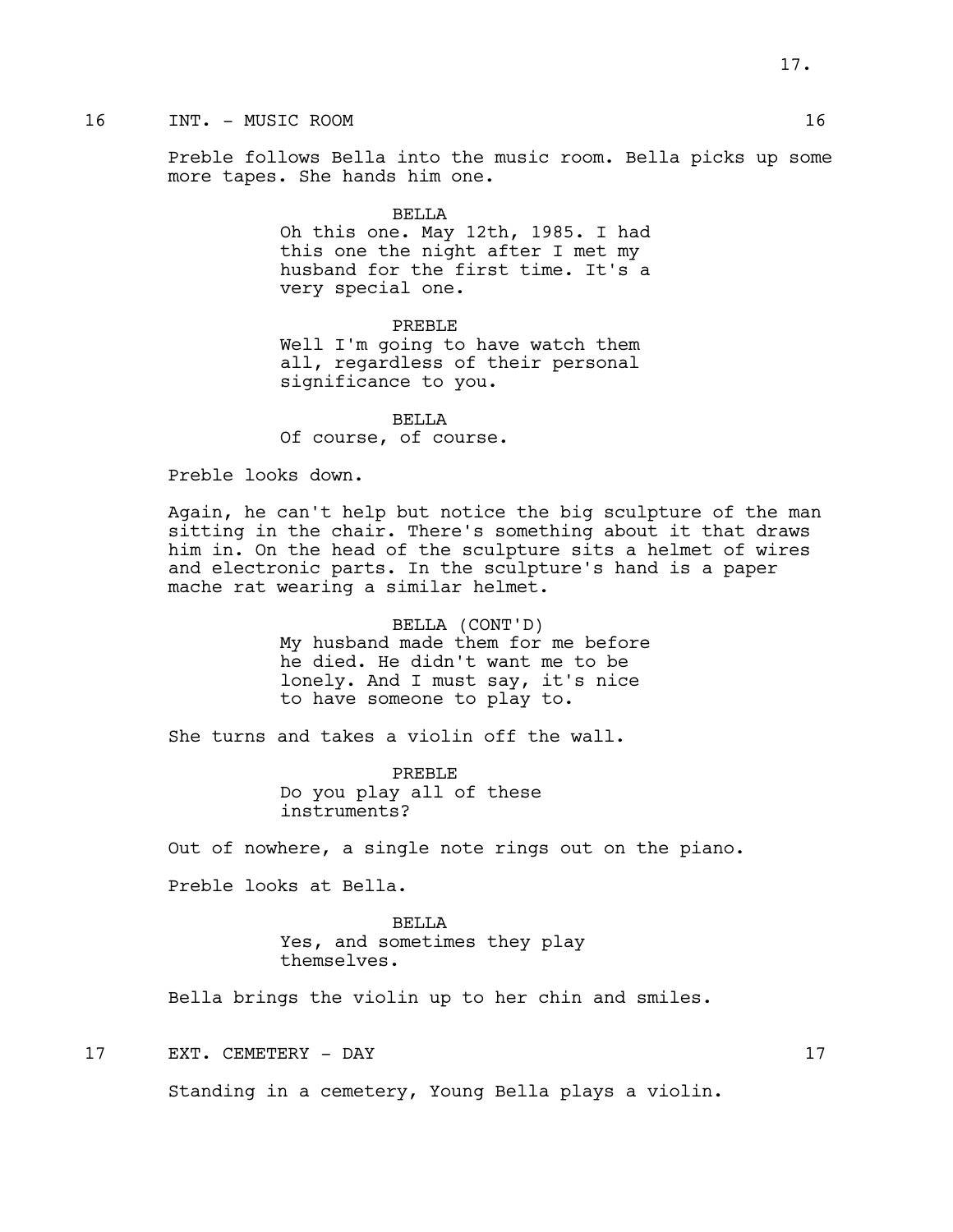A skeleton crawls out of the ground and begins dancing.

The music continues over a dream montage of various moments Bella's dreams. Hologram Preble watches all of these off to the side. The dreams are:

1. A clown hands Bella an ice cream cone with 12 scoops and she licks the scoops from bottom to top.

2. Bella sits in a small boat and fishes. Then she's on land holding an enormous fish, twice the size of her.

3. Bella has a bike pump connected a purple character, Fanny, with a round head. She pumps it up until Fanny's head floats away.

4. A furry beast with antlers, The Beast King, is holding a large wasp nest. Bella puts her hand inside the nest.

5. Sitting at a school desk writing math equations on a piece of paper. Bella's tooth falls out and lands on the paper. The tooth suddenly grows in size and has eyeballs and a mouth. It smiles at Bella and picks up the pencil and begins to finish her math work. Bella smiles with a tooth missing.

Hologram Preble smiles.

#### 18 INT. - SUGARBABY'S ROOM - NIGHT 18

The dream tape ejects. Paper prints out. Preble takes a moment to collect himself and wipes sweat from his brow. He jumps as he notices Bella sitting on the dresser watching him.

PREBLE

Ahhhhh!

BELLA Oh I didn't mean to startle you.

PREBLE What are you doing?

BELLA I was watching you do your work. You were smiling.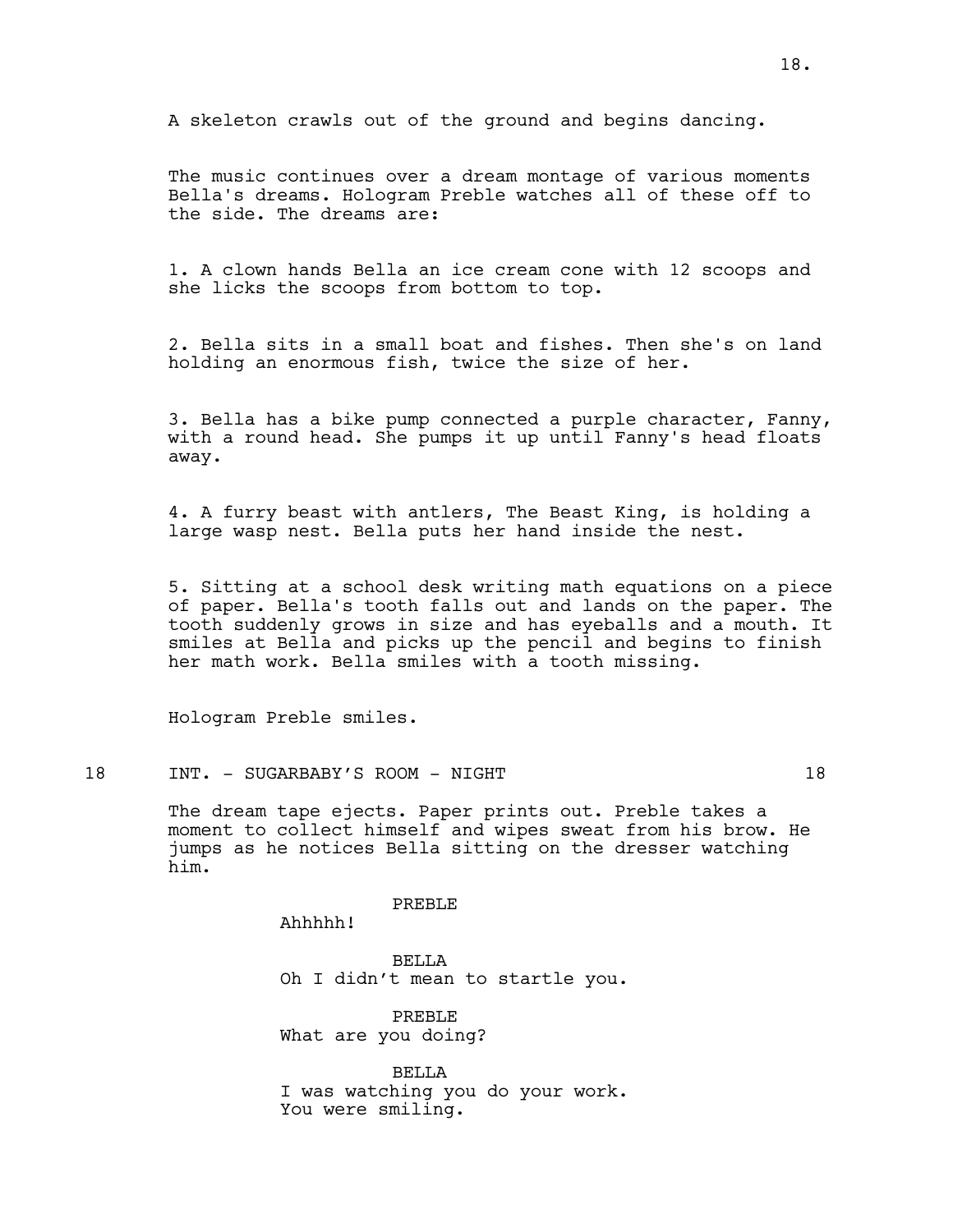Preble is embarrassed. He busies himself with the printout.

PREBLE Bella, I hate to be rude but I prefer to do my work in private.

BELLA Ah, of course. My apologies.

On her way out she hands him a plate with a sandwich on it.

BELLA (CONT'D) Some dinner for the tax man.

Preble inspects it as Bella stands in the doorway.

PREBLE Bella, you need not...

## BELLA

It's avocado and tomato. You love avocados.

She leaves the room. Preble stands up and closes the door. He takes a bite of the sandwich, walks over to a painting of a 17th century British ship hanging on the wall. Preble stares at the ship and eats his sandwich.

He moves over to the bed and sits in front of a small TV. He turns it on.

Behind the TV is a spiderweb. There is a fly stuck in the web.

Preble stares at the fly for a moment before he touches the web and frees the fly.

He takes the last bite of his sandwich and leaves the room.

18A INT. - PICTURE ROOM - NIGHT 18A

Preble peaks into the room next to Sugarbaby's room. There's buckets of paint and large canvases spread out. There's also a small table with machine parts. One wall is nothing but pictures an inspiration wall.

# 19 INT. - STAIRS - NIGHT 19

Preble walks down the stairs holding the dirty plate.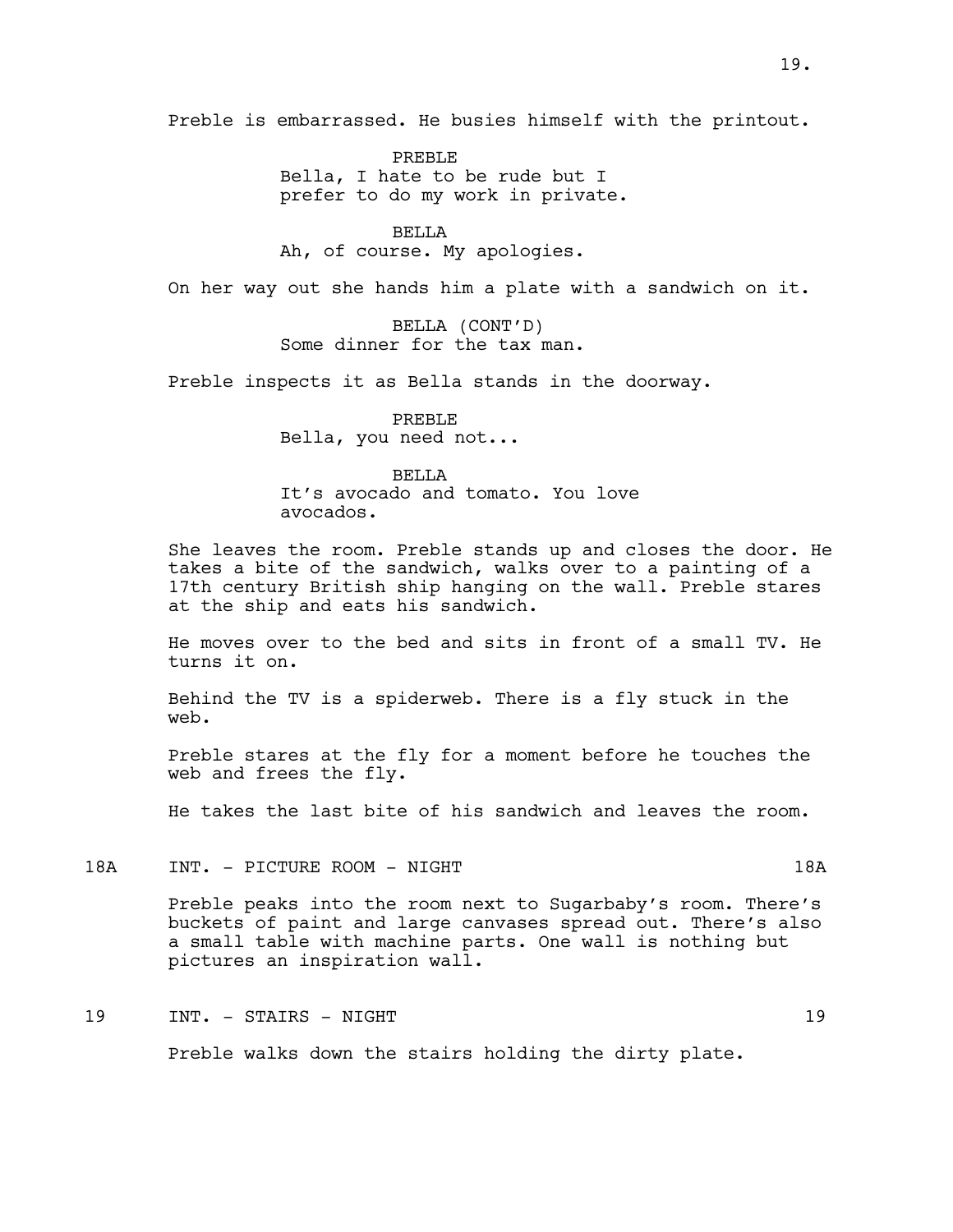20 INT. - KITCHEN 20

Preble places the plate into the sink. From the other room he hears the piano.

PREBLE

Hello?

21 INT. - MUSIC ROOM - NIGHT 21

Preble enters.

# PREBLE

I'm going to-

He sees that it is SUGARBABY walking on the piano keys.

PREBLE (CONT'D)

Oh.

He looks around the corner to make sure Bella isn't around then looks back at Sugarbaby.

> PREBLE (CONT'D) Do you know this one?

He reaches down and spontaneously plays a simple rendition of "Row Your Boat."

22 EXT. - FRONT PORCH - NIGHT 22

Bella sits in a rocking chair, smoking a pipe. She listens, smiling wide, nodding her head, quietly singing to herself.

As Preble plays the last line on the piano ("Life is but a dream")

CUT TO

A long shot of the house at night, bathed in blue moon light.

FADE TO BLACK

FADE UP ON

23 INT. - PINK ROOM - NIGHT 23

We're back in the same pink room from the opening scene. A simple room where everything is painted pink. Preble sits at a table surrounded by spiderwebs, which fill up the entire room.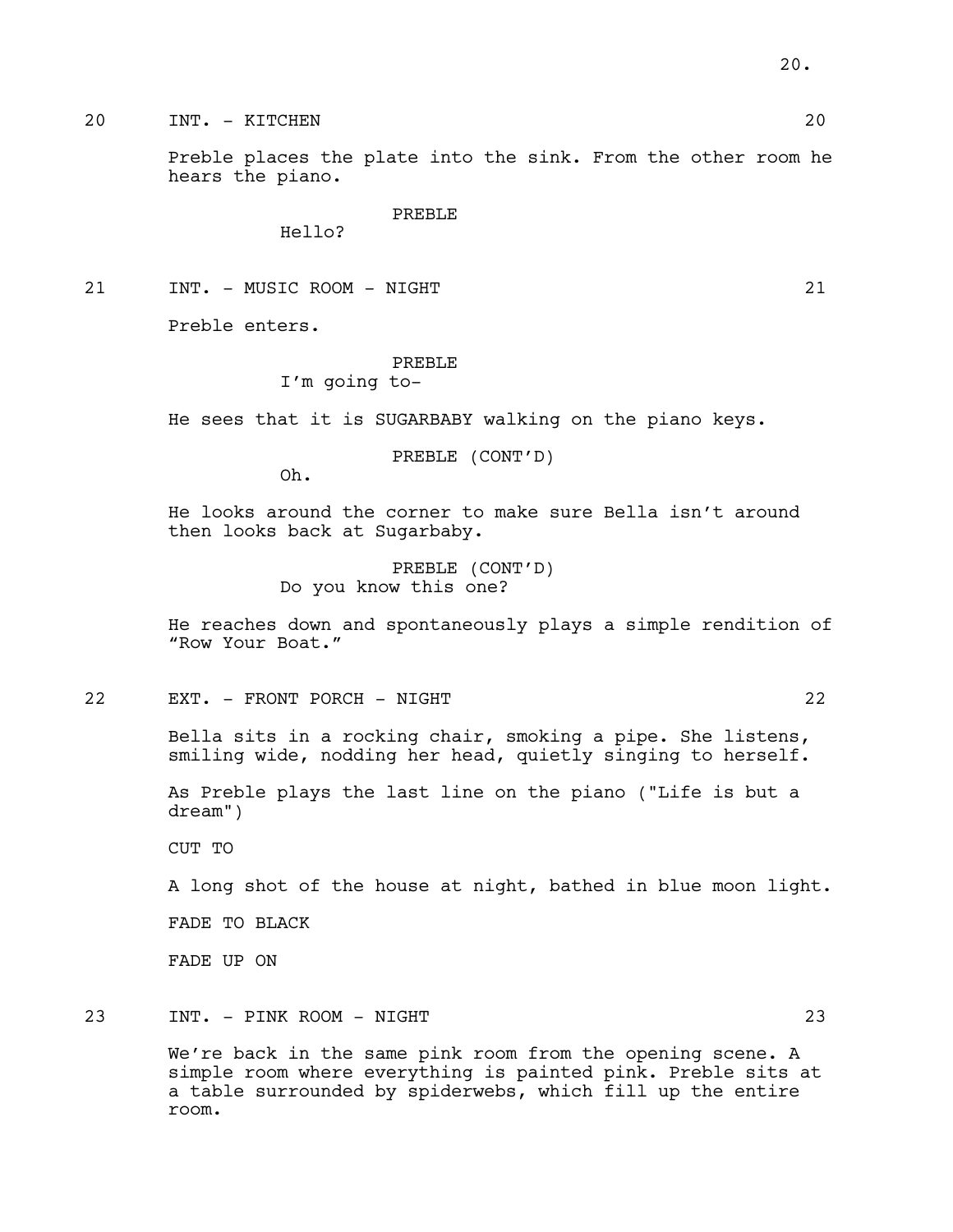Preble looks up. We see a spider dangling. Preble stands up and sweeps the webs with a broom.

He sweeps and sweeps but doesn't appear to be making progress.

He stops the job, frustrated.

Just then, there's a knock on the door.

The door begins to open on its own, like in the opening scene, fog spills into the house. The same jovial man wearing a Hawaiian shirt enters holding a can of bug spray. Preble is relieved to see him, as always...

> BUDDY Whoa buddy! You got a spider problem! Here, try this.

Buddy hands Preble the spray can. The label has a picture of a spider with a red X over it. It reads SPIDER SPRAY.

> BUDDY (CONT'D) This stuff is great! Couple 'o sprays with that and you'll be bug free fo' sure! Haha!

Preble holds the can and smiles.

BUDDY (CONT'D) Three times more deadly than the other leading brand, you're guaranteed to kill 'em all, haha!

Preble begins to spray around his apartment. Buddy is loving it.

> BUDDY (CONT'D) Oh yeah! Watch 'em squirm, haha!

Preble is getting into it, egged on by his friend.

BUDDY (CONT'D) Bad day to have 8 legs! Oh yeah, good shot buddy!

While Preble continues to spray, there's another knock on the door.

Preble looks up confused. He looks at Buddy.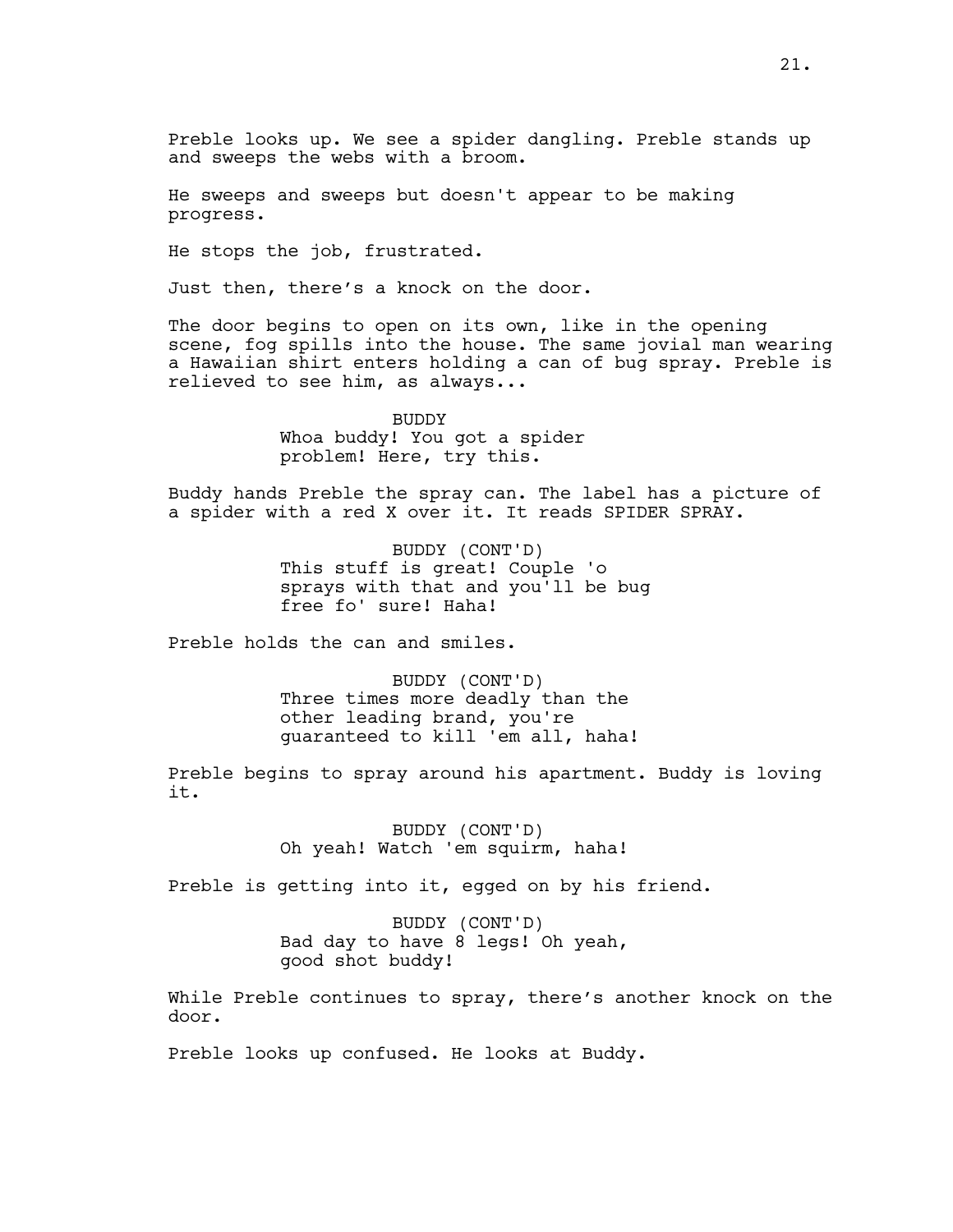BUDDY I'm sure it's nobody.

Another knock.

Preble turns to the door…

BUDDY (CONT'D)

Wait, no.

Buddy puts up his hand preventing Preble from going to the door.

> PREBLE What are you doing?

BUDDY If you answer that door, you're only gonna let in pain.

PREBLE What, no. Somebody's knocking. I should answer it.

#### BUDDY

I'll get it!

Preble thinks for a moment and shrugs.

Buddy goes to the door, and opens it slightly.

BUDDY (CONT'D) We're not interested, thank you.

We can't see who it is, but it's a woman's voice. It sounds like Young Bella.

> YOUNG BELLA Can I speak with James Preble?

BUDDY He's not accepting visitors at the moment.

YOUNG BELLA Well is he here?

Preble leans over to see the woman, but she's being blocked by Buddy.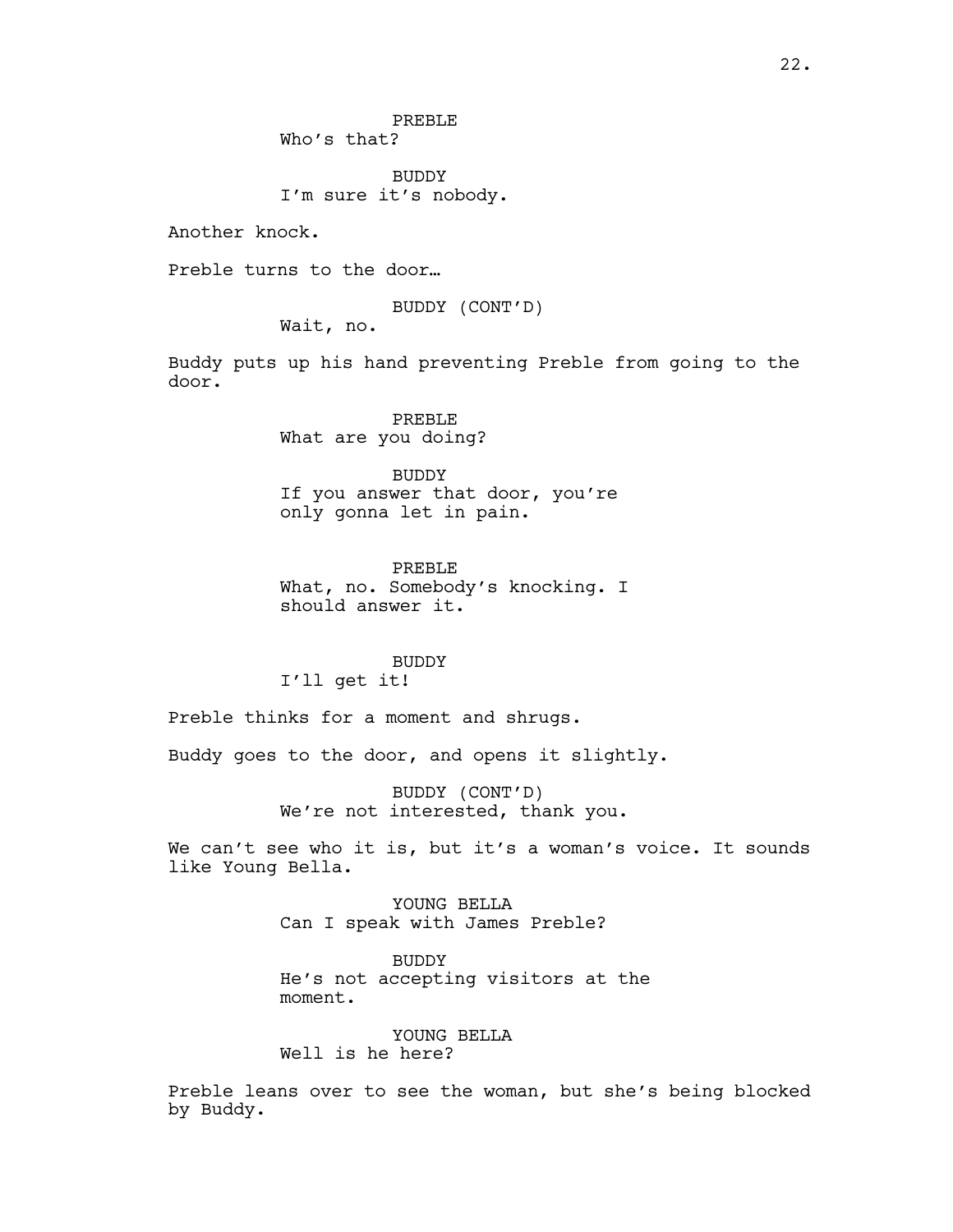BUDDY He's busy. I'll tell him you came by.

YOUNG BELLA Please I need to see him.

BUDDY James has everything he needs. I assure you, if there's anything he needs, he can get it from me.

Buddy shuts the door rudely.

He turns back to Preble.

PREBLE Who was that?

BUDDY

Nobody.

Preble looks a little irritated. Buddy looks to change the subject back to the spiderwebs.

> BUDDY (CONT'D) Here, let me help you with these. I got ya, buddy. You need it, I got it.

Buddy takes the Spider Spray and douses the rest of the room.

Preble looks to the door, unsettled.

FADE TO BLACK

FADE UP ON...

23 A INT. - SUGARBABY'S ROOM - MORNING 23 A 23 A

A tiny satellite dish on top of the dream recording machine is rotating and then stops. A VHS tape ejects. The camera rack focuses and we see Preble waking up. A rooster crows in the background.

24 EXT. - BACKYARD - MORNING 24

Close up of a chicken pecking.

Bella scatters seeds for the chickens. Preble stands on the back porch watching her.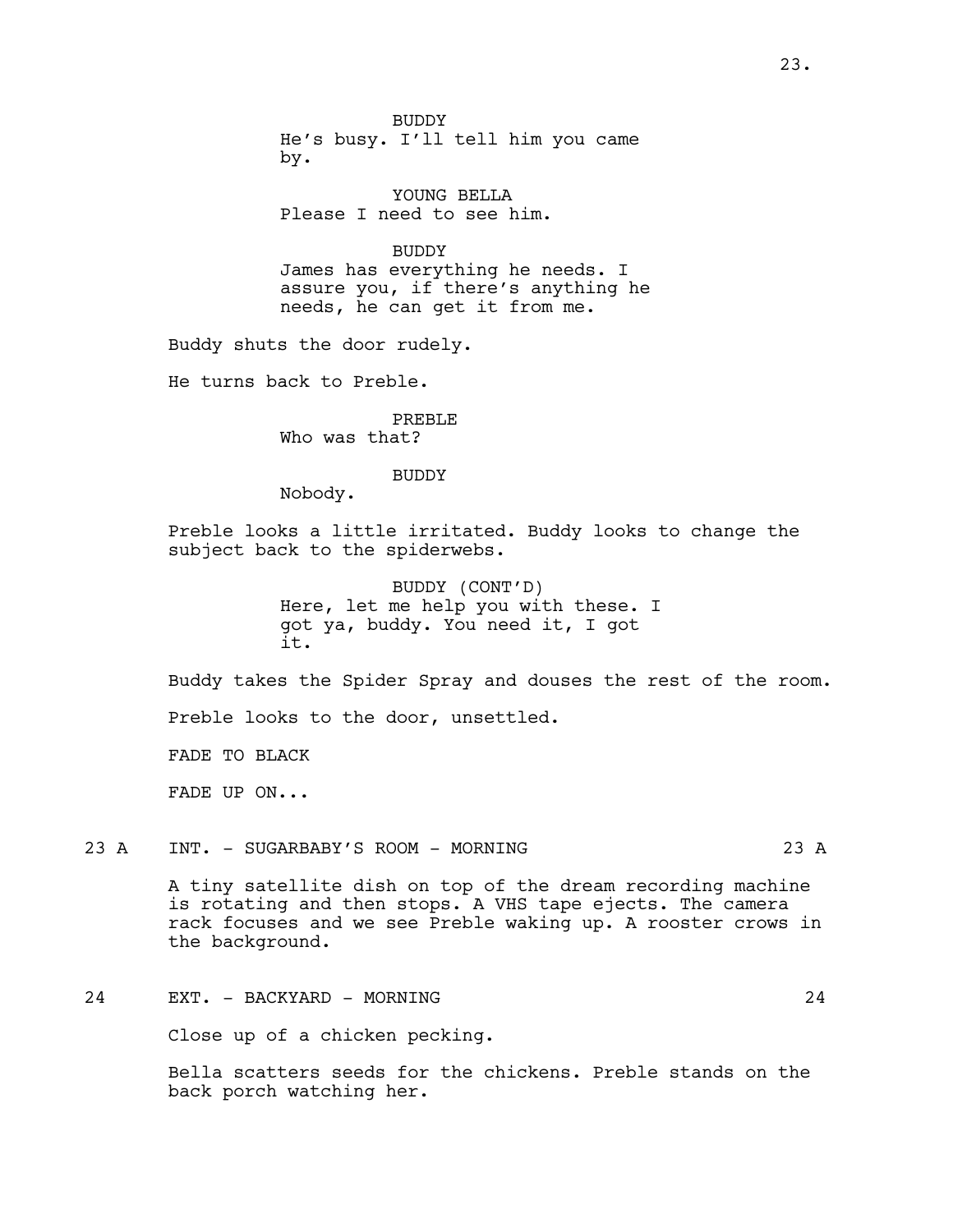They watch the chickens for a moment.

She walks by him holding some fresh eggs and smiles.

25 EXT. - PATIO - MORNING 25

Preble and Bella sit eating eggs in silence. Bella keeps smiling at Preble. He looks uncomfortable. There is a bowl of strawberries on the table.

> BELLA How long have you been auditing dreams?

PREBLE About 15 years now.

BELLA And do you enjoy it?

PREBLE Yes I do ma'am.

They sit in silence for a moment. Bella holds a pinwheel.

BELLA I used to make them for my son, but he was never interested.

Preble takes a second to ask...

PREBLE I didn't know you have a son.

**BELLA** We don't see much of each other anymore.

PREBLE Oh yeah, why is that?

#### BELLA

Well, we don't always see eye to eye. I was so young when I had Peter. His father was an older student. We were divorced before Peter could even crawl.

PREBLE Oh, so you were married before... the toast guy?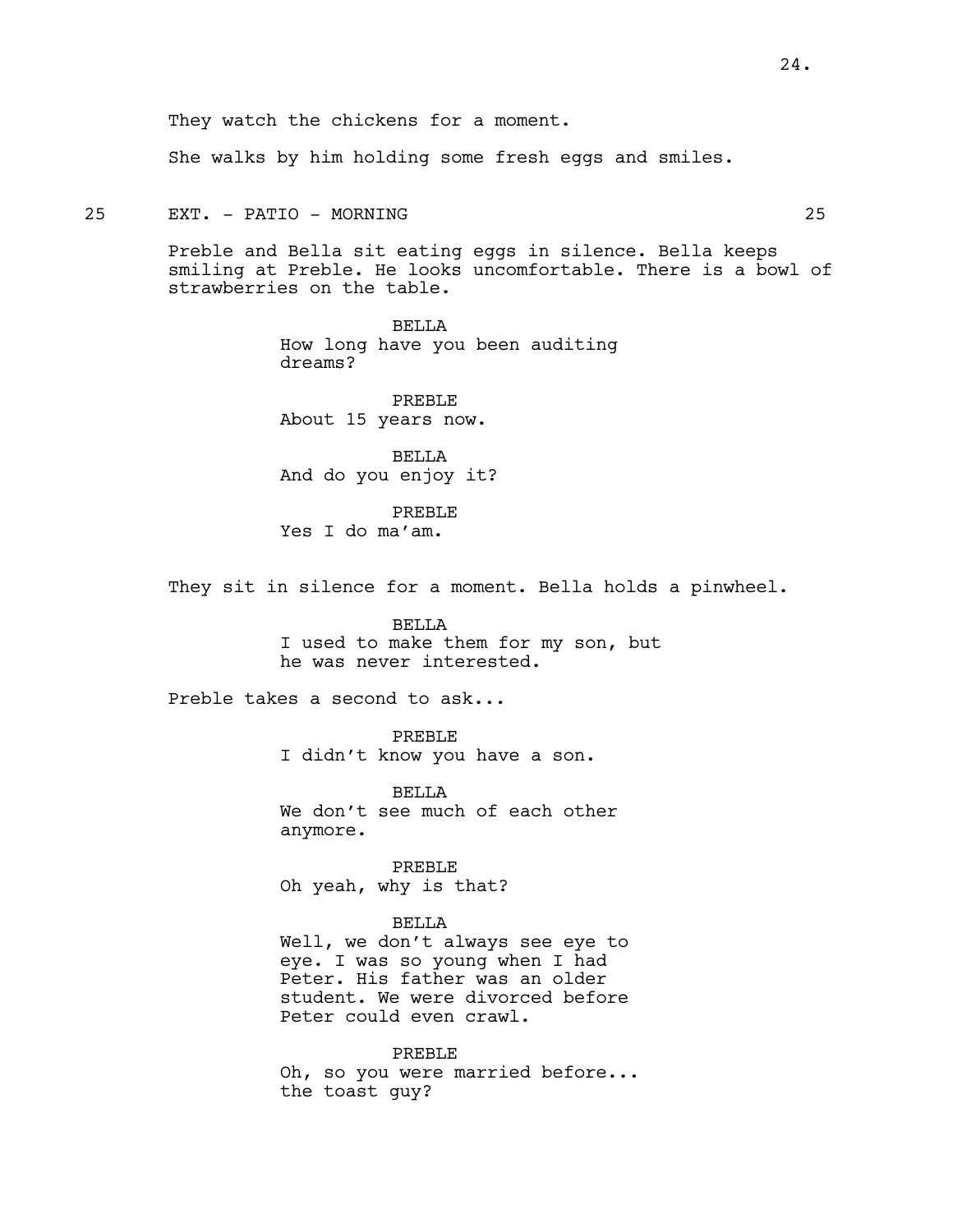**BELLA** 

Yes. What a mistake. He was an evil man. And unfortunately, our son took after him in that regard. (beat) Now he has a son of his own. My grandson. I only met the boy once. Years ago. He tried to flush Sugarbaby down the toilet. (beat) If I could go back, there's some things I would do differently. Ah, but that's life.

They sit in silence for a moment, eating their breakfast.

PREBLE So, what was your second husband like?

BELLA He was a gentle soul. We had a wonderful life together.

They stare at each other for a long moment, feeling something - sadness or connection.

26 INT. - RESTAURANT - DAY 26

A table at a quaint French restaurant.

Young Bella is positioned in the same spot that Bella and Preble just were.

Hologram Preble stands nearby, taking notes, but also smiling at the scene...

A FROG WAITER (a human body with a giant, hand painted paper mache frog head) walks by Hologram Preble, and approaches the table with two menus...

> FROG WAITER Will anyone be joining you this evening?

YOUNG BELLA Oh no, it's just me.

Hologram Preble hesitantly goes over and sits down next to her.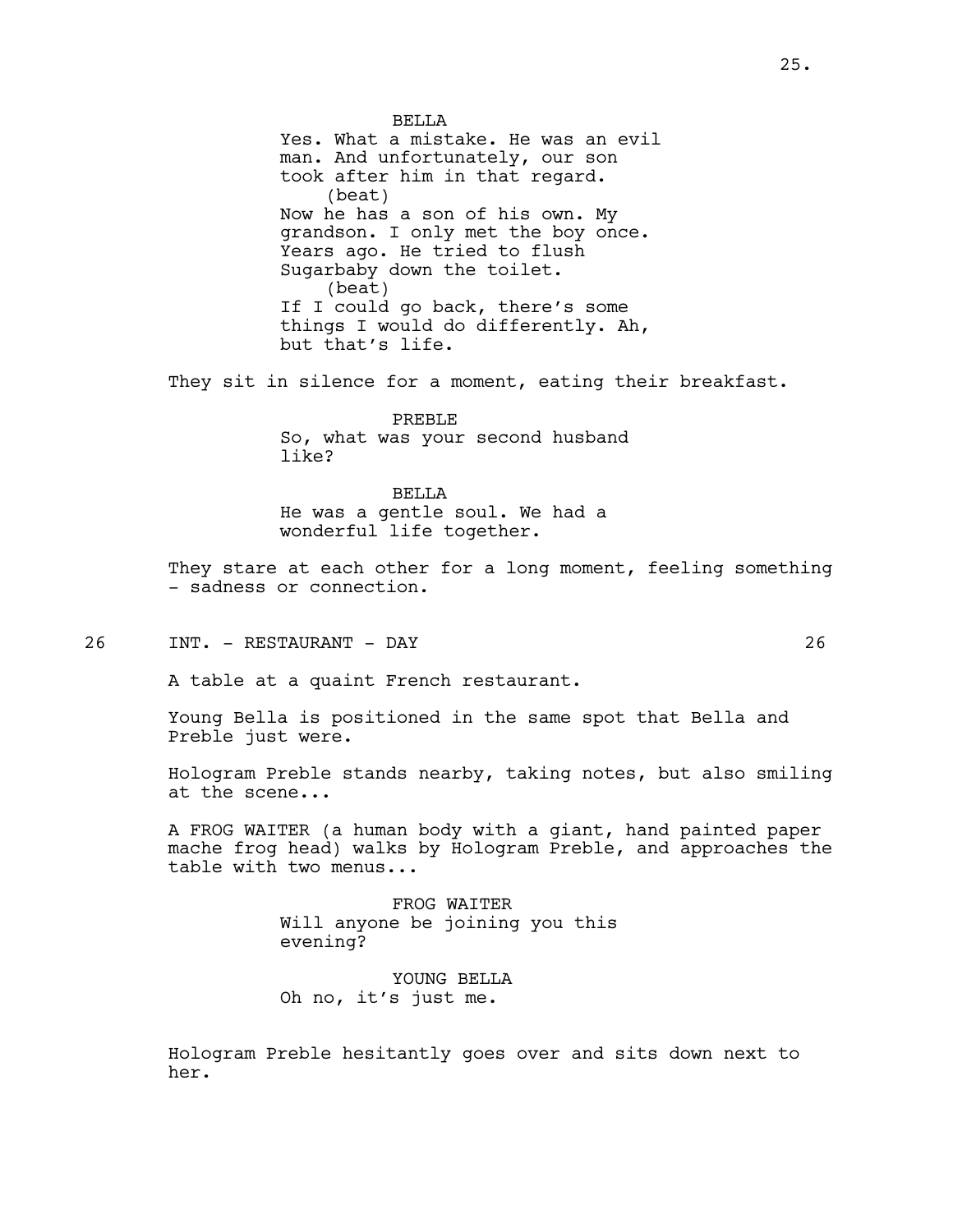FROG WAITER Can I start you with anything to drink?

YOUNG BELLA I'll have a glass of wine.

FROG WAITER Sure thing.

YOUNG BELLA Thank you! And what's your soup of the day?

FROG WAITER Today we have a cream of asparagus.

YOUNG BELLA That sounds good.

FROG WAITER It is delicious.

YOUNG BELLA You have a very deep voice. It's nice.

FROG WAITER Thank you madam.

YOUNG BELLA I mean it, you could be an announcer on TV or the radio.

FROG WAITER I've been told that before, madam.

YOUNG BELLA I bet you're a great singer.

FROG WAITER I play the saxophone.

The Frog Waiter holds up his saxophone and begins to play as he walks away.

She continue looking at the menu. Just then a bird flies overhead. Young Bella and Hologram Preble watch it.

YOUNG BELLA

Ohh!

The Frog Waiter reappears with the wine on a tray.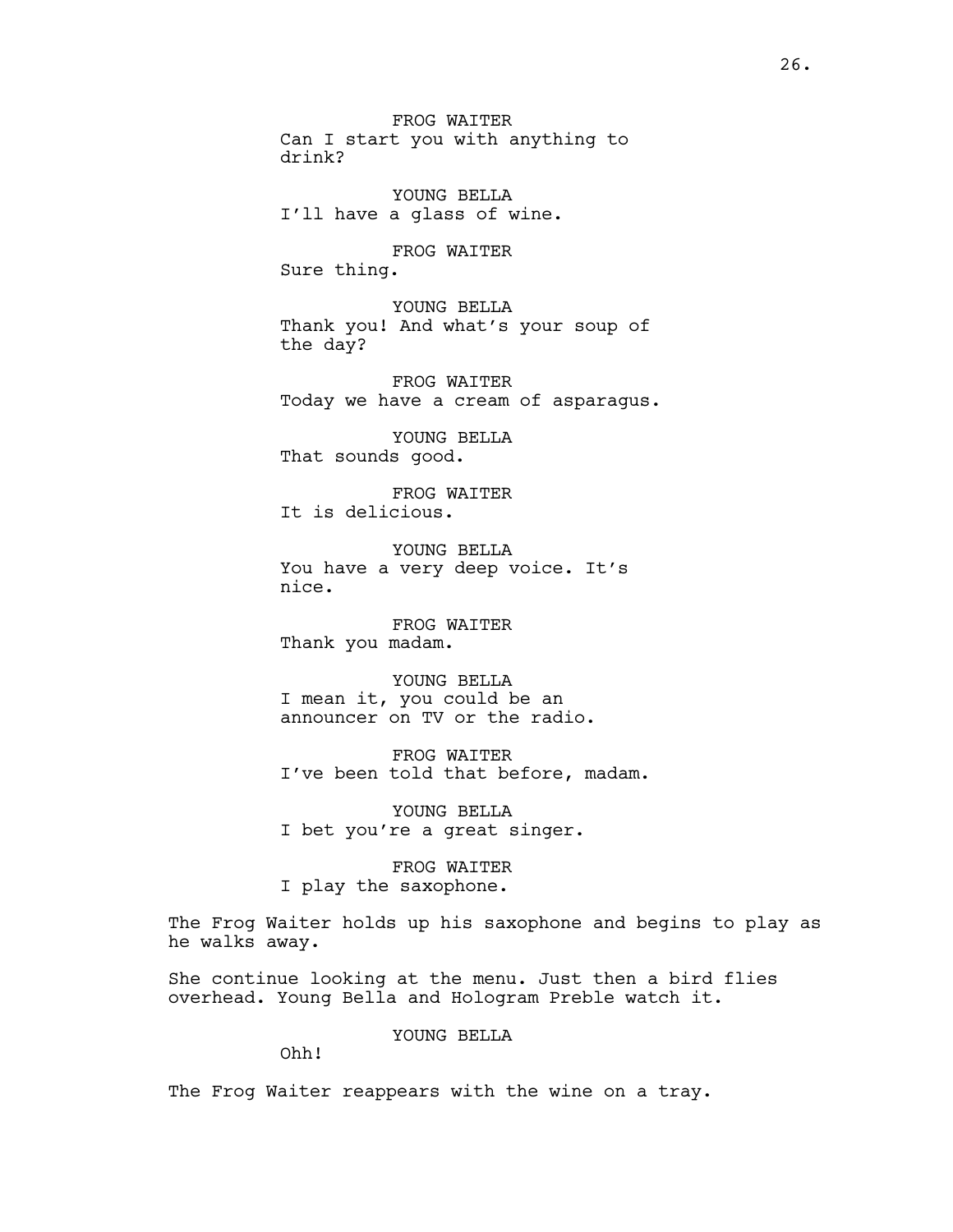The Frog Waiter puts the wine glass in front of her.

FROG WAITER Yes madam, we are aware. We are working to remedy the situation.

He holds up a net.

Young Bella smiles. Hologram Preble smiles too. Young Bella takes a sip of her wine.

A moment goes by and then the bird lands on the back of Preble's chair. It's positioned directly behind Preble's head, so that when Bella looks at the bird it appears she's looking at Hologram Preble.

## YOUNG BELLA Hello friend.

Hologram Preble smiles, like she's talking to him. The Frog Waiter reappears with the net and just before he can catch the bird it flies away. He walks away.

Hologram Preble looks to another table and notices a bucket of static. Then looks at another table and sees another. Preble begins to look a little unsettled...

The Frog Waiter reappears with a tray filled with static, which he places down on the table. It's the shape of a bucket of chicken.

> FROG WAITER Our apologies about the bird. Here is a bucket of dsflhbds salihfb sljhfb, on the house.

The lines he speaks after "bucket" are reversed and distorted. Then he walks away.

Hologram Preble gives a perplexed look. He touches the bucket is and inspects it. It glitches for a second and becomes a bucket of Captain Kelly's Chicken before going back to static.

27 INT. - SUGARBABY'S ROOM - DAY 27

Preble, with the pink helmet on, sits in front of his machine. The tape ejects and Preble takes off the pink helmet.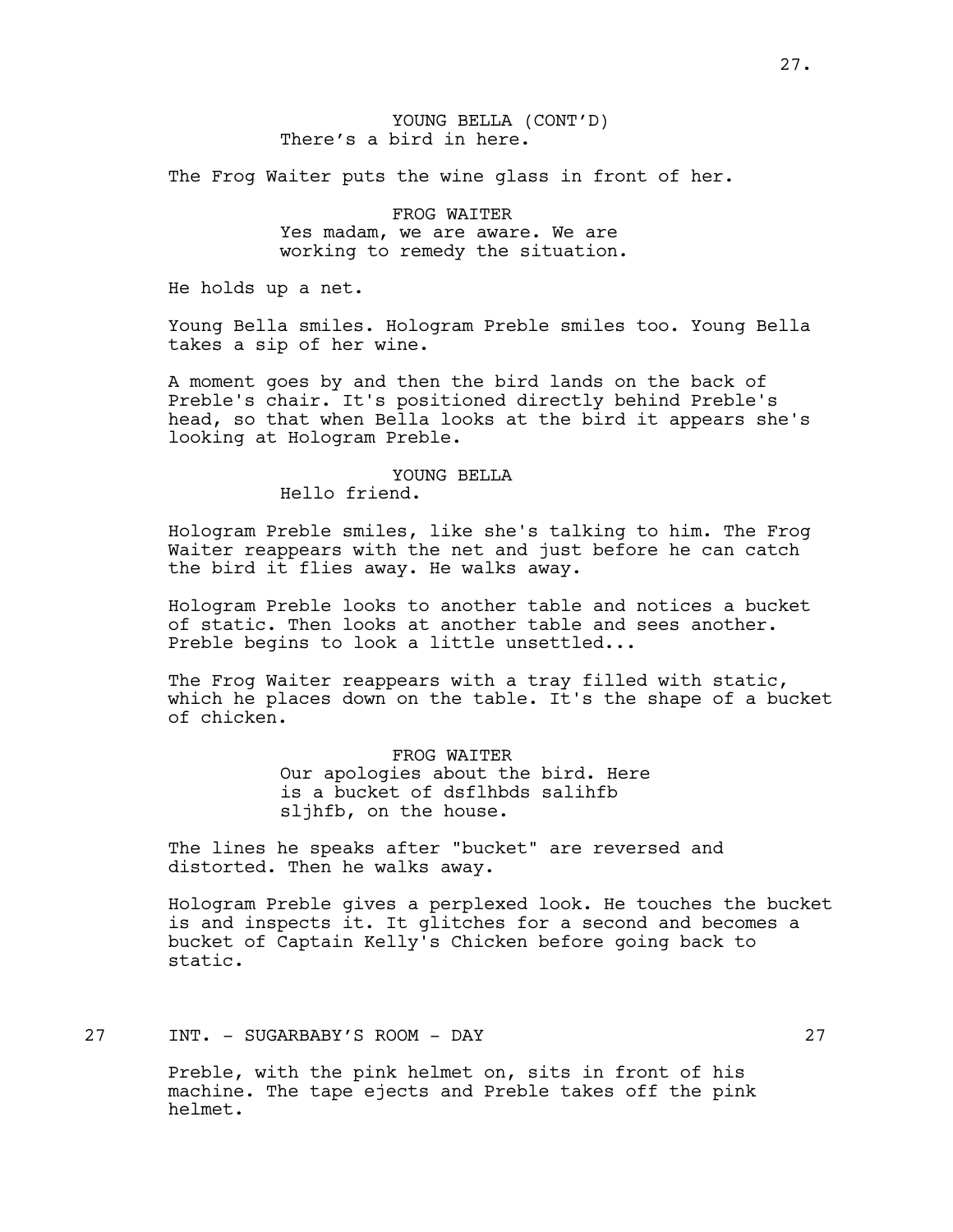Preble is unnerved staring at the bird.

# 29 INT. - DINING ROOM - NIGHT 29

They begin their meal. Preble takes a bite and another sip of wine.

A faint whistling sound is heard.

PREBLE Did you hear that?

BELLA Probably just the pipes.

Another beat of silence.

They continue eating. Preble tries to spear a beet on his plate but it inexplicably moves away. Preble looks confused.

When he looks up from his plate Bella is Young Bella.

YOUNG BELLA Do you want to kiss me?

Preble is shocked.

PREBLE

What?

Bella is back to her old self.

**BELLA** Do you want more wine?

PREBLE Please, excuse me. I--

He gets up and walks out of the room.

30 INT. - BATHROOM 30

Preble splashes water on his face and looks at himself in the mirror. He has a concerned look - he doesn't feel quite right. He stares at himself in the mirror.

Gradually his reflection begins to distort, almost like it's melting.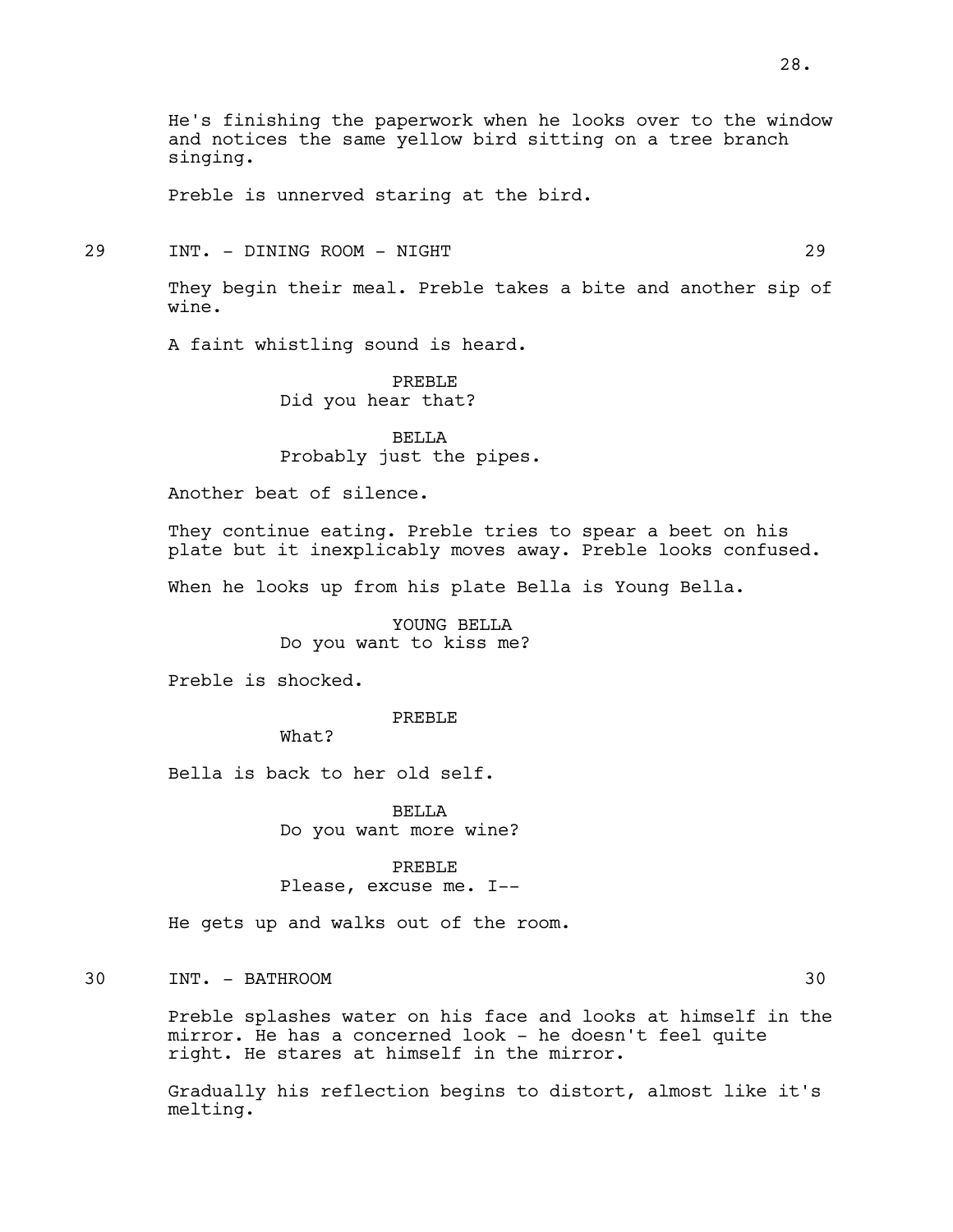31 INT. - DINING ROOM 31

Preble walks back in.

PREBLE I'm not feeling well. I should go to bed.

**BELLA** You should sit down.

PREBLE Perhaps I had too much wine.

BELLA Or not enough.

Bella offers him the bottle.

PREBLE No thank you.

BELLA Well at least sit with me while I finish.

Preble reluctantly sits down.

Close up of a fork spearing a beet. Bella continues eating dinner.

> BELLA (CONT'D) It looks like there will be a storm tonight.

Preble looks out the window and when he looks back Bella is young again.

> YOUNG BELLA I need to see you again.

Preble closes his eyes and when he reopens them Bella is old once again.

> PREBLE I think I'm losing my mind.

BELLA Well it's about time!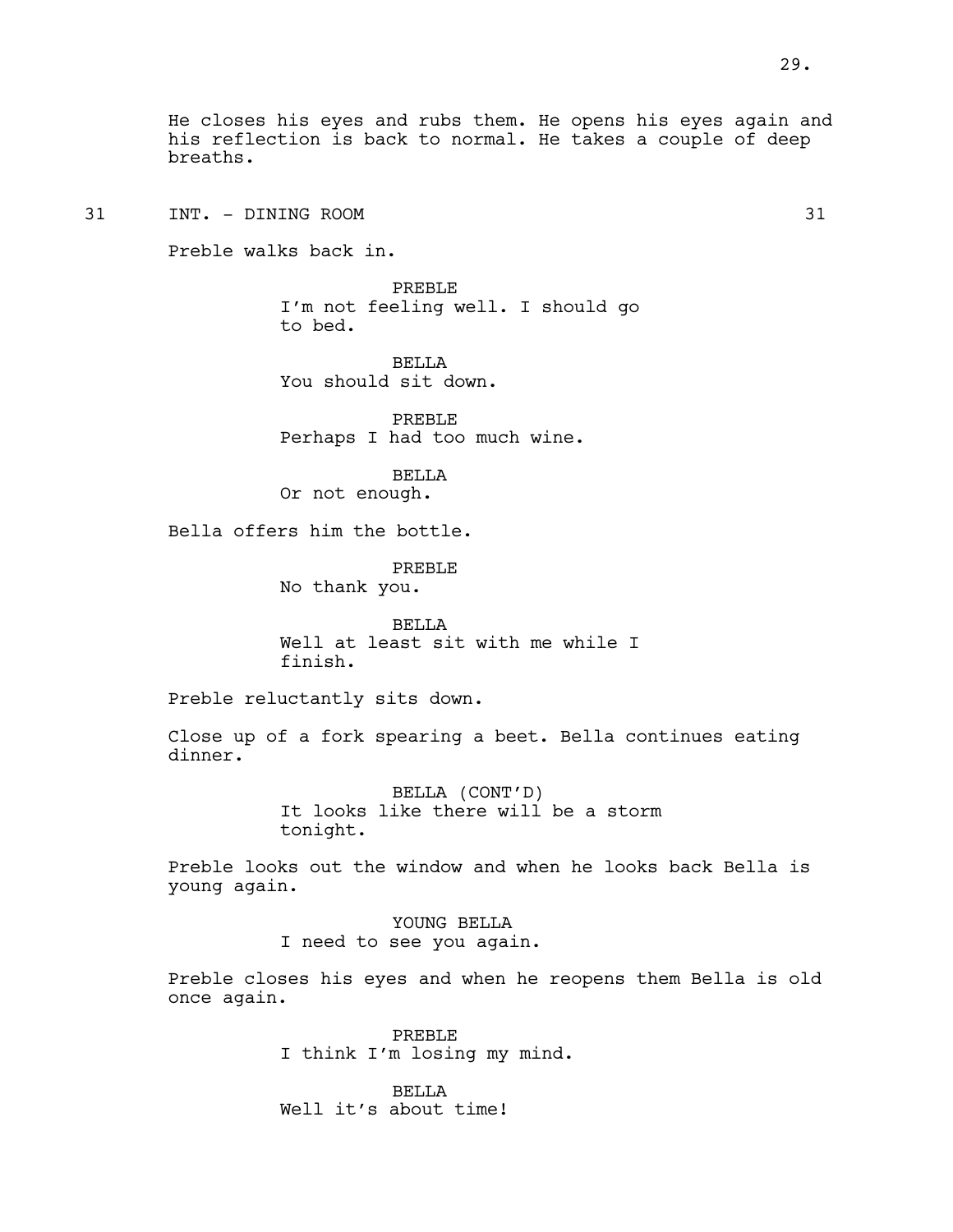Bella fills up both wine glasses and raises her glass into the air. BELLA (CONT'D) To losing one's mind! She drinks a big gulp from her glass. Preble waits a moment and then drinks all of his wine. BELLA (CONT'D) That's the ticket! Another round! Bella refills the glasses. Preble looks troubled. PREBLE There's something I don't understand. BELLA I'm glad to hear that. PREBLE There was a bucket of chicken in your dream...but I couldn't see it. BELLA (knowingly) Oh? PREBLE Yeah, it was like it was being blocked. BELLA Well maybe it was being blocked because it shouldn't be there. Preble looks confused. PREBLE What do you mean it shouldn't be there? Bella takes a moment. BELLA Let me ask you something. PREBLE Okay.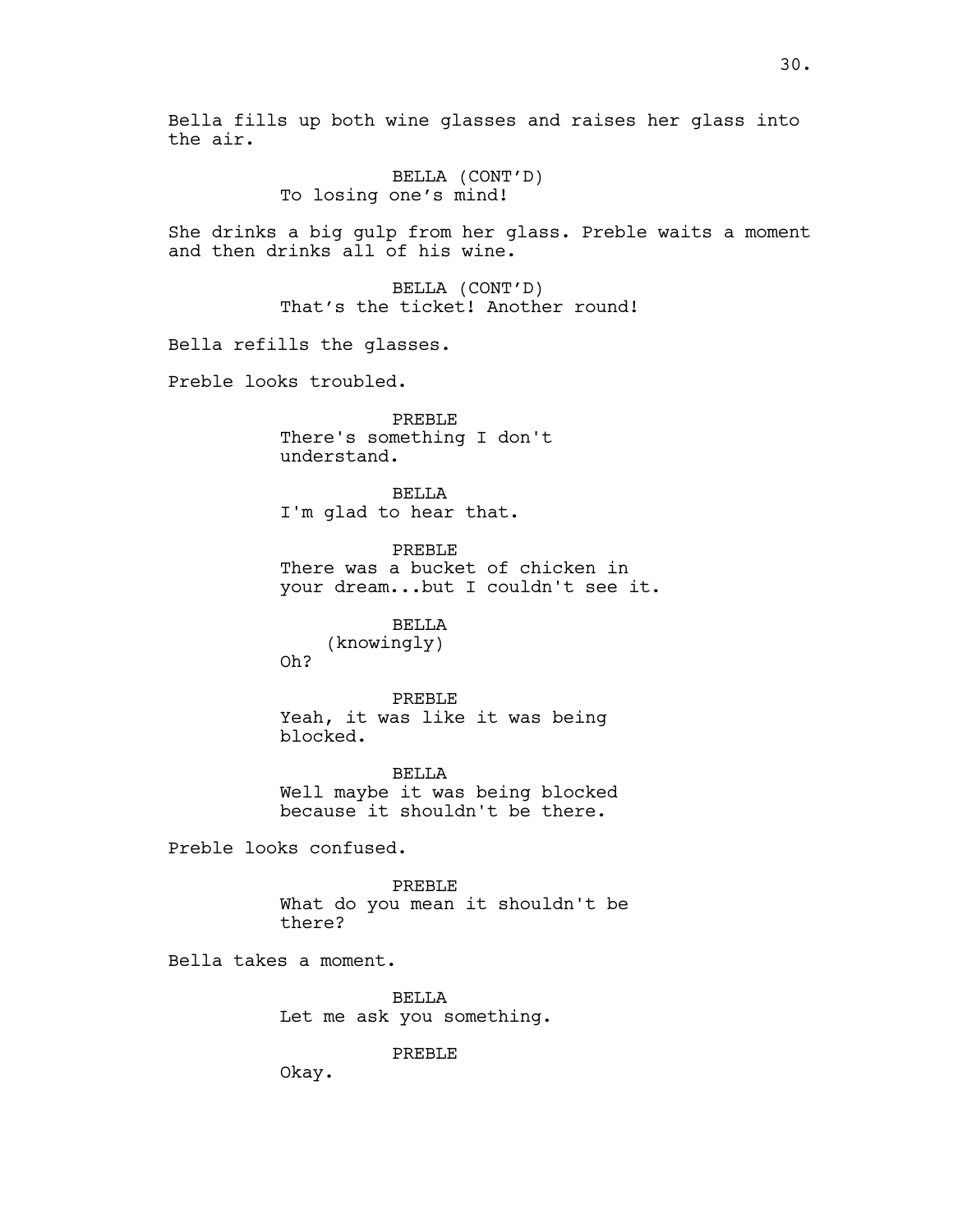**BELLA** Do you believe that your dreams are your own?

PREBLE Of course, yeah.

BELLA And you don't think anything should be transmitted in there against your will?

# PREBLE

Of course not.

Bella leans back in her chair. We let the moment breathe for a second.

> PREBLE (CONT'D) What are you trying to say?

Bella stands up and leaves the room.

Preble sits for a moment and bats the final beet around on his plate.

Bella reenters wearing the helmet of wires and lights (the same one on her head the first time she answers the door.)

> BELLA Jim and I developed this together. Its an ad blocker.

## PREBLE

I don't understand.

Bella realizes she needs to back up.

BELLA Once we started wearing these, the ads disappeared.

PREBLE Bella. What ads?

BELLA The ads they're transmitting into our dreams without us knowing.

Preble is confused.

PREBLE That doesn't happen. (beat) How do you know that?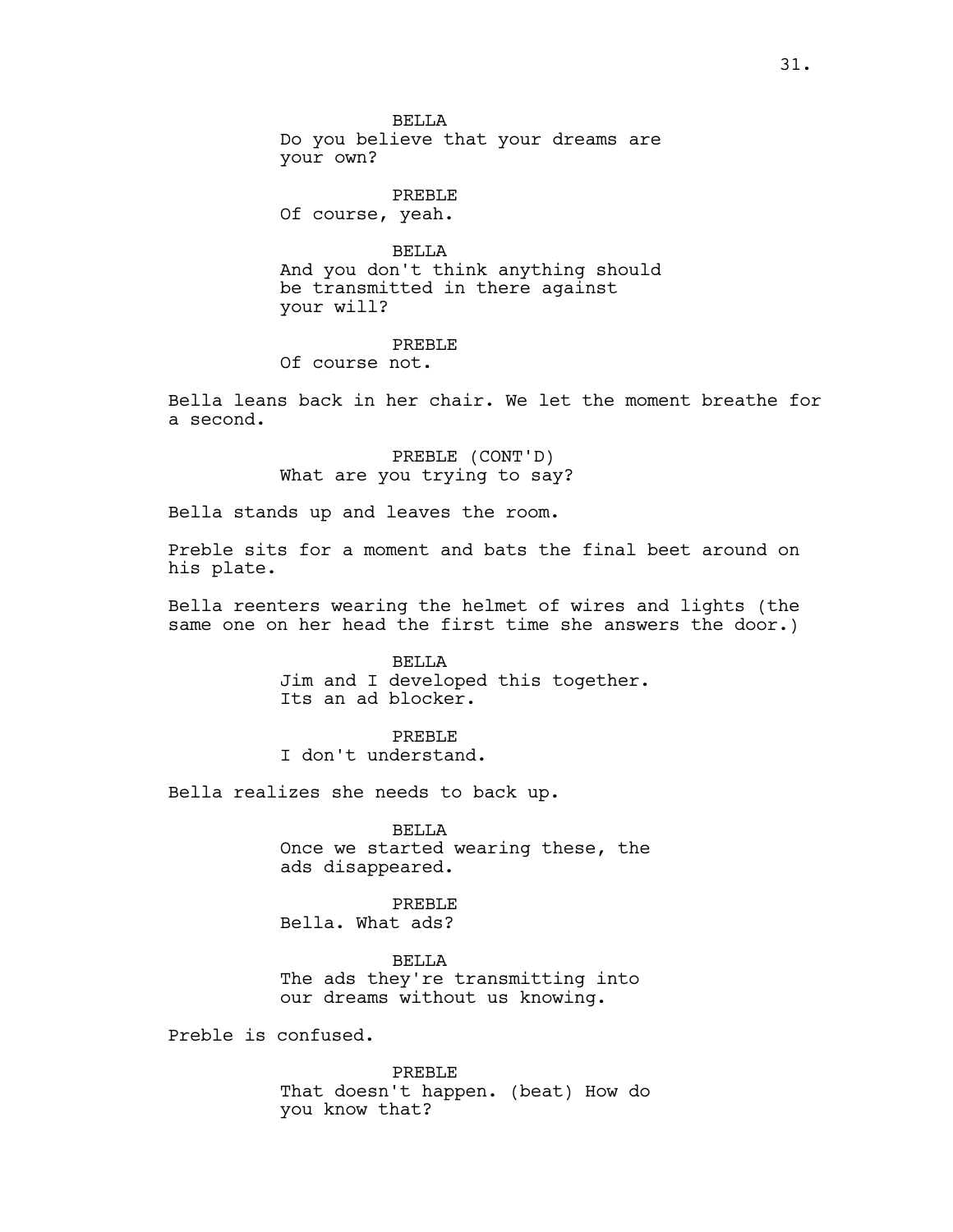BELLA

You of all people should know. Don't you see them in there when you're doing your work?

PREBLE Why would they do that, that's crazy?

BELLA Because it makes them money.

Preble just stares at her in disbelief.

PREBLE

I don't...

BELLA Tell me...what did you dream about last night?

# PREBLE

(trying to recall) Last night I had a dream where I was clearing out all these spider webs in my apartment and I couldn't get them out, and my buddy came over with some spider spray. And then we ate some Captain Kelly's chicken.

#### BELLA

You hear what you're saying?

PREBLE

Well of course I see Captain Kelly's occasionally in my dreams, that doesn't mean it's an an ad. So what if I dream of eating chicken? What if I'm hungry?

Preble puts down his fork.

#### BELLA

The dream you told me about earlier. The first one you ever recorded. It was so adventurous and imaginative. You were in a boat, in the forest. When was the last time you had a dream like that, that felt that vivid and alive?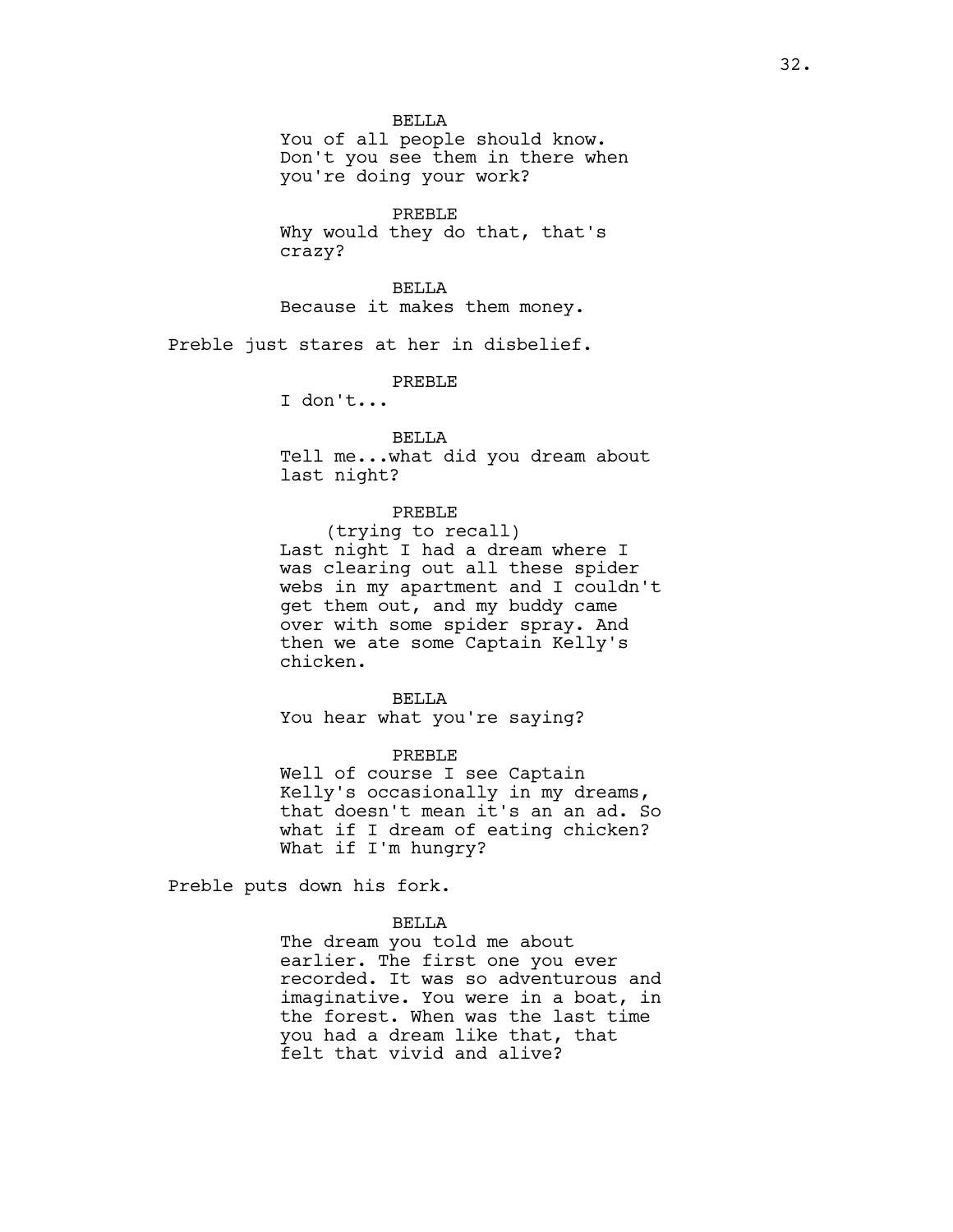#### PREBLE

I can go back and watch my old tapes any time I want to.

#### BELLA

No! When was the last time you had a new dream that you realized something or were searching for something?

#### PREBLE

I don't have to search for much, my buddy is always there.

BELLA

That's not your buddy, Preble! It's an ad!

#### PREBLE

No, it's not! It's my friend, how dare you!

## BELLA

They gave me one to. I had a lady friend. I would be climbing a snowy mountain, and then all of the sudden, I'd be at the mall with my "friend" selling me an arctic tent.

Bella takes off the helmet and hands it to Preble, who doesn't take it...

## BELLA (CONT'D)

I read somewhere that thousands of years ago one of the most common dreams of our ancestors was being chased by wolves. Maybe nine times out of ten the wolves would get them. But then the one time they got away, well that memory stayed inside them, and then when a wolf was really chasing them, somewhere deep inside them, they knew how to get away. (beat) Dreams are how we imagine scenarios, how we release anxiety. How we process our lives. How we make sense of ourselves.

Preble just stares at her.

BELLA (CONT'D) Believe me, the blocker works. Please will you try it, Preble? (MORE)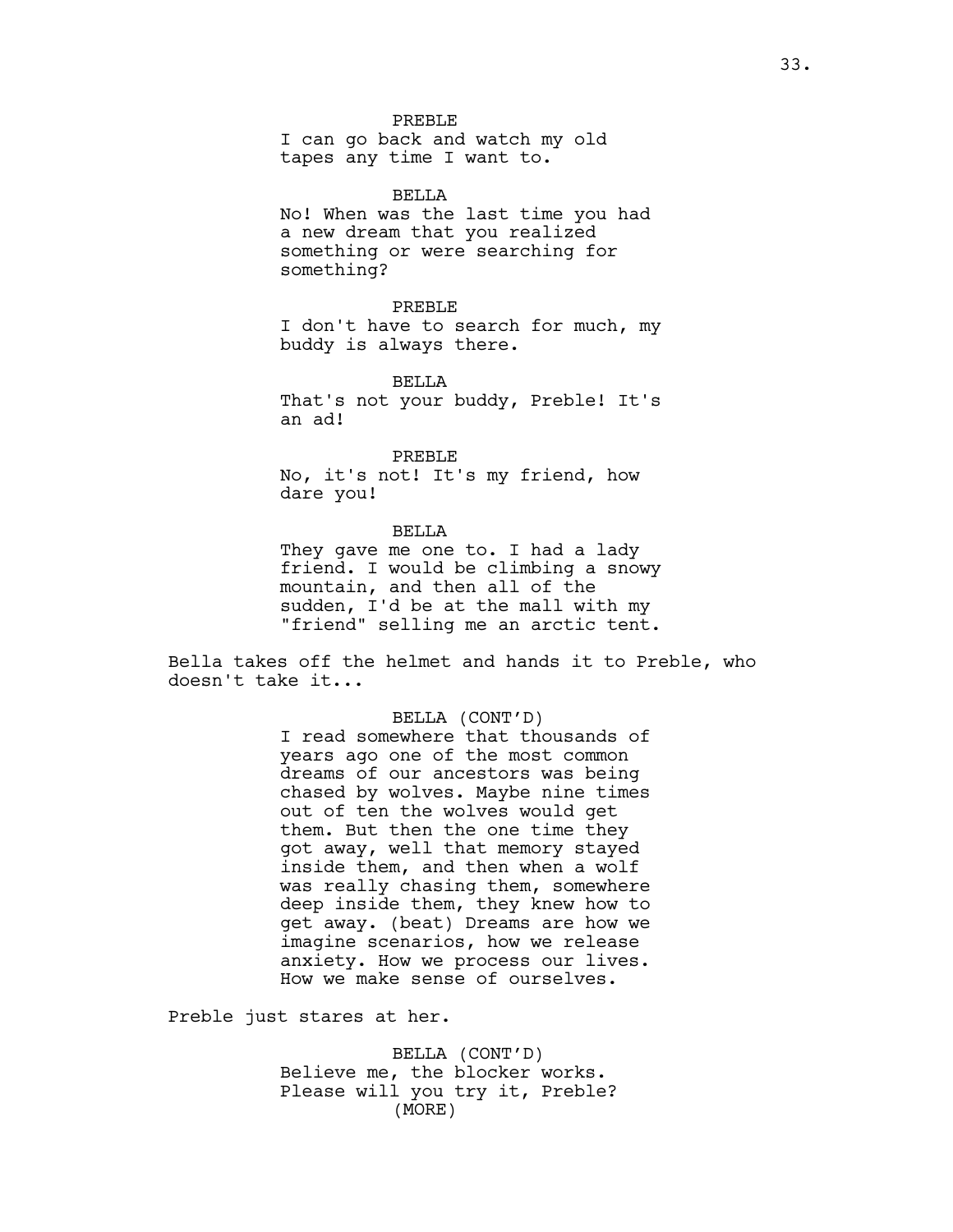It's so dangerous to dream without it. They've taken everything from us, keep your dreams for yourself. Our lives depend on it. BELLA (CONT'D)

Bella lifts the helmet once again urging Preble to take it. He finally does, and leaves the room.

# PREBLE Thank you for dinner.

32 INT. - SUGARBABY'S ROOM - NIGHT 32

Preble walks around the bedroom, preparing to go to sleep. He crawls into bed. He adjusts the covers. The helmet sits on the bedside table. He wonders if he will put it on, but decides against it...

He turns off the lights.

A moment later the lights come back on and Preble reluctantly picks up the helmet and slowly places it on his head. He turns it on and a few dim blinking lights start up. He turns off the bedside lamp.

33 INT. PINK ROOM - NIGHT 33

Preble is back in the simple pink room. He's standing at the table holding a toothbrush in one hand and the toothpaste in the other. He's trying to squeeze the last of the toothpaste out but is struggling.

The doorknob rattles. Preble looks over. CU of the doorknob.

Buddy appears in the window with a confused look on his face.

BUDDY Hey buddy! Let me in!

The doorknob keeps rattling.

He locks eyes with Preble. Preble looks down. He keeps trying to squeeze his toothpaste out.

> BUDDY (CONT'D) Hey dude, what's going on!

Buddy holds up a fresh tube of toothpaste.

BUDDY (CONT'D) Got ya covered bud! Just let me in.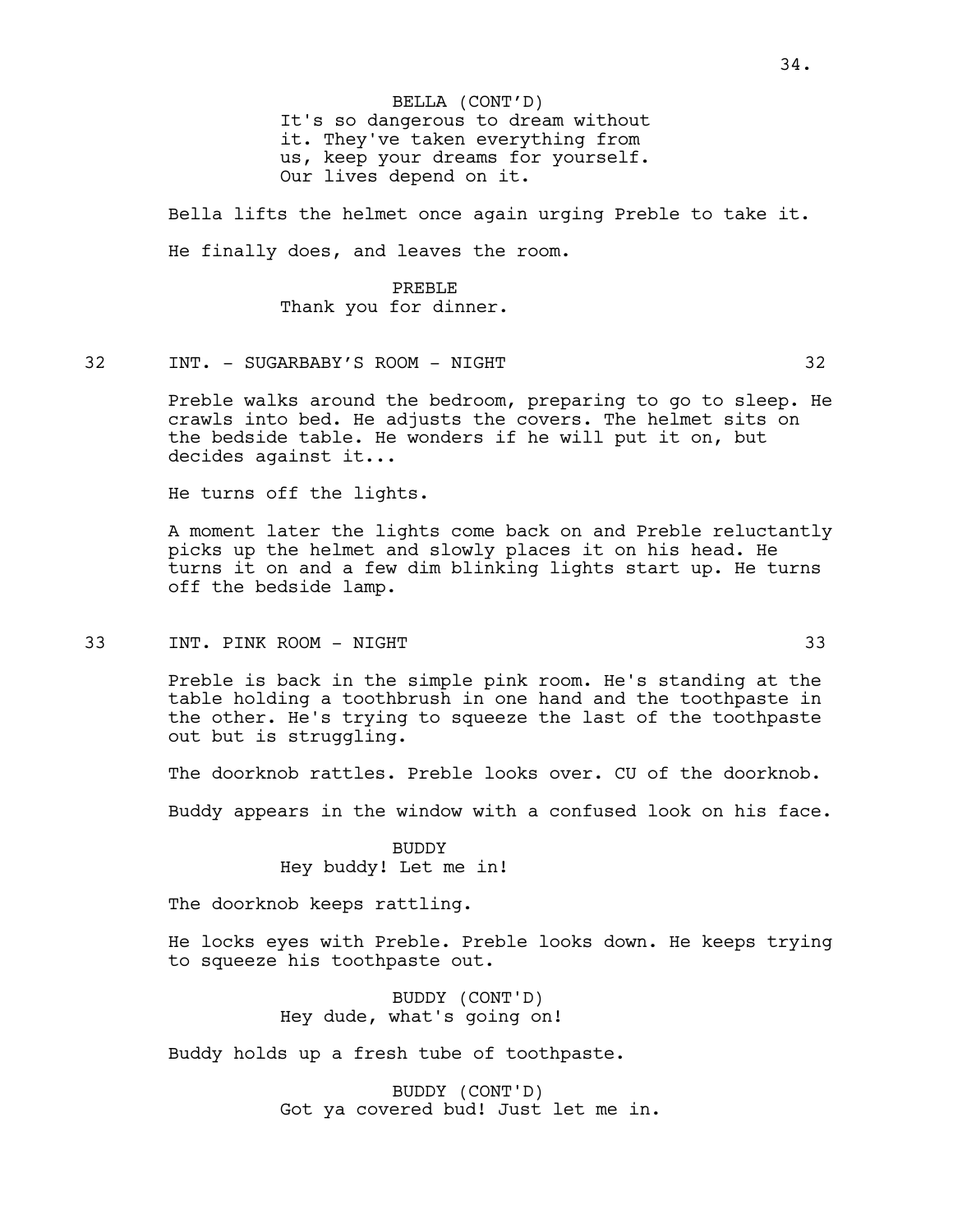Buddy unscrews the top of the toothpaste.

BUDDY (CONT'D) Fr-fr-fr-fresh and mi-mi-mi-minty, gonna keep your Te-Te-Te-teeth clean ALL DAY LONG!

Preble shakes his head at Buddy.

BUDDY (CONT'D) What's going on? You need a fresh tube.

Quick CU of more tube squeezing....

Preble grits his teeth and makes one last squeeze. Nothing comes out.

He puts down the tube, takes a breath.

BUDDY (CONT'D) It's okay, I just wanna talk.

Preble finally goes to the door.

BUDDY (CONT'D) That's it. Just open the door.

PREBLE

I can't.

BUDDY After all I've done for you.

Preble listens.

BUDDY (CONT'D) How many years have I been by your side? (beat) After the divorce. Who was there every night with a 6 pack of ice cold Double Duckpin Ale, brewed fresh with the coldest glacier water known to man.

Preble listens more intently...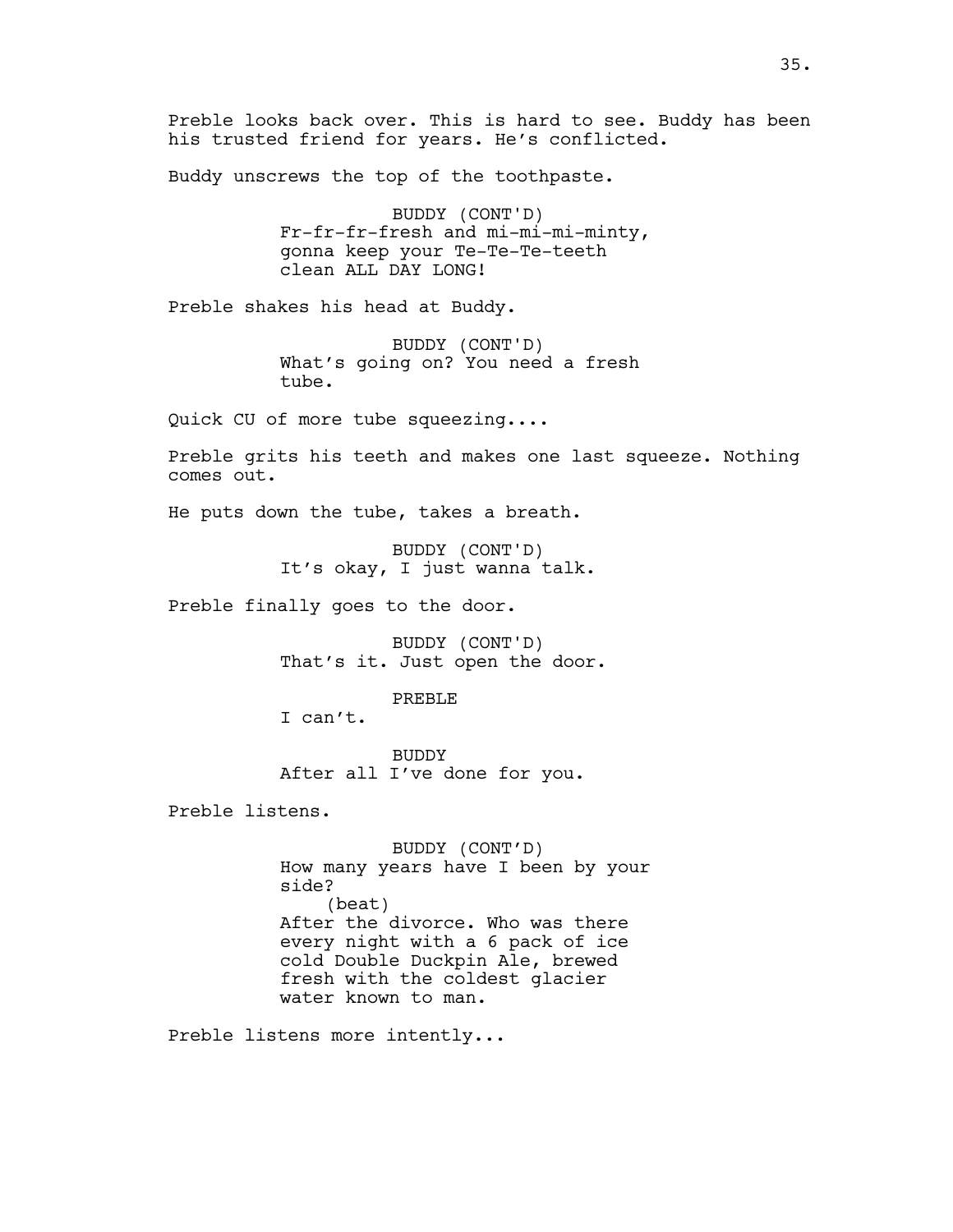BUDDY (CONT'D) And when your dad got sick. Who came over with a pint of all new Dion's Delicious Double Chocolate Mint Ecstasy. With ice cream this good, who cares if your sad.

Another shot of Preble. He's trying to stay unemotional.

PREBLE I can't do it, Buddy.

Buddy begins to glitch out and suddenly glitches right through the wall. Comes face to face with Preble:

> BUDDY You can't keep me out, James. (beat) Trust your cravings.

Preble takes a step back. Buddy lifts up the tube of toothpaste.

> BUDDY (CONT'D) Sparkling cl-cl-cl-clean! Wow! Teeth so br-br-br-bright you'll make the moon jealous, haha!

Now Buddy's voice is skipping like a CD and his body keeps randomly filling with static.

He begins to squeeze toothpaste out all over the room.

33A INT. SUGARBABY'S ROOM - NIGHT 33A

Cut back to Preble sleeping wearing the helmet. Red lights blink all over.

33 INT. PINK ROOM - CONTINUOUS 33

Back to the dream. A knock at the door.

BUDDY It's no one. Don't get it!

Buddy is glitching out of control. Preble hurries to the door.

> BUDDY (CONT'D) I wouldn't do that.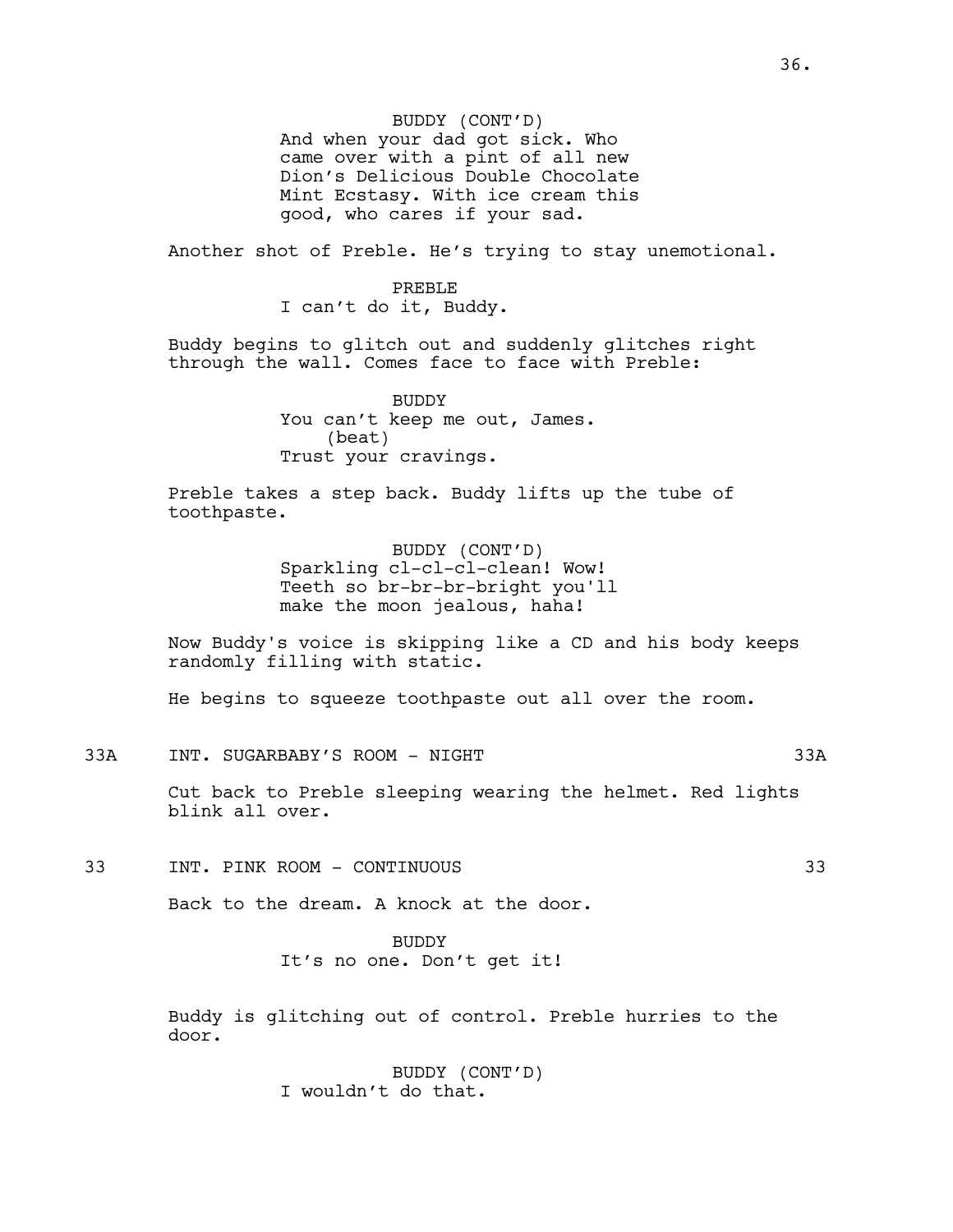Preble opens the door. It's Young Bella.

#### YOUNG BELLA

Hi Preble.

# PREBLE

Hi Bella.

They share a smile and, as they do, the four walls of the pink room fall away suddenly, revealing an open field all around them.

#### 34 INT. - SUGARBABY'S ROOM - NIGHT 34

A huge flash of lightning fills the room with light, followed by a crash of thunder. Preble startles awake.

He sits there a moment.

He looks out the window. Another flash of light, another crash of thunder, and a downpour begins.

Preble walks over to the window and watches the rain for a moment. Another lightening strike, thunder roll.

Preble turns and walks out of the room, not wanting to be alone. He's holding the ad blocker.

## 28 INT. -HALLWAY - DAY 28

Preble looks out in the hallway and standing there is a VHS MAN, a man's body covered entirely in flowing VHS tape. Preble stares at it, eyes wide. This is a tense moment. The VHS Man disappears.

Preble stands there a moment longer, in shock.

35 INT. - MUSIC ROOM - NIGHT 35

Preble enters the music room, noticing Bella sitting in a large chair by the fire. He's got the ad blocker in his hands.

Preble sits down next to her.

Preble and Bella sit for a moment.

PREBLE The storm woke me up.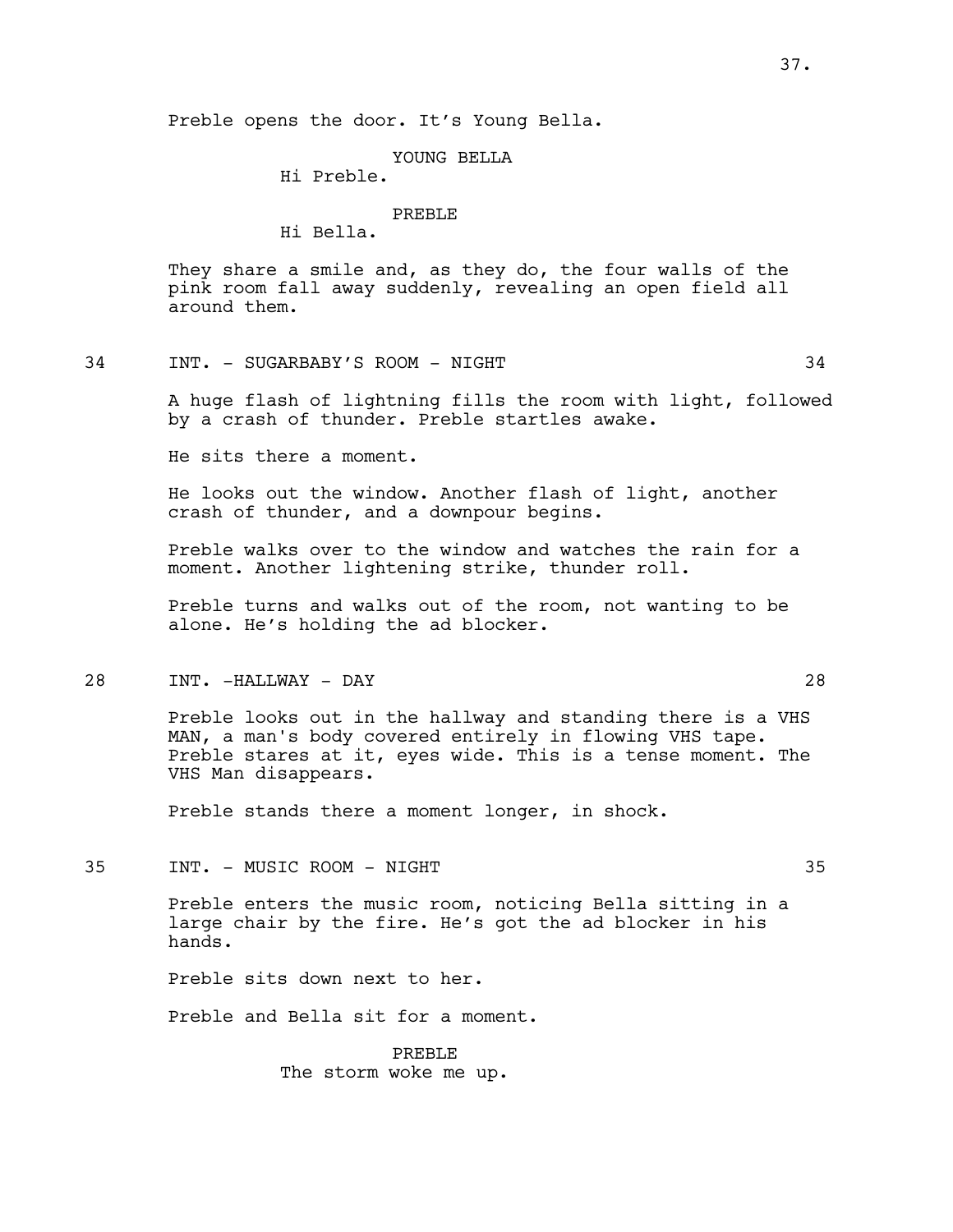BELLA Were you dreaming?

PREBLE

Yeah.

She looks at him, waiting for him to say more.

BELLA

And?

PREBLE I think it worked.

Bella smiles.

BELLA What did you see?

PREBLE You were there?

BELLA

Oh was I?

PREBLE Well you as a young woman.

BELLA And your buddy?

PREBLE Well, he was there, but not doing so well.

A huge clap of thunder just then. Preble flinches, looks around, then back to Bella...

> PREBLE (CONT'D) Does anybody else know?

BELLA I'm not sure.

PREBLE What am I supposed to do with this?

BELLA That's up to you.

Preble is fidgeting with the ad blocker helmet in his hands.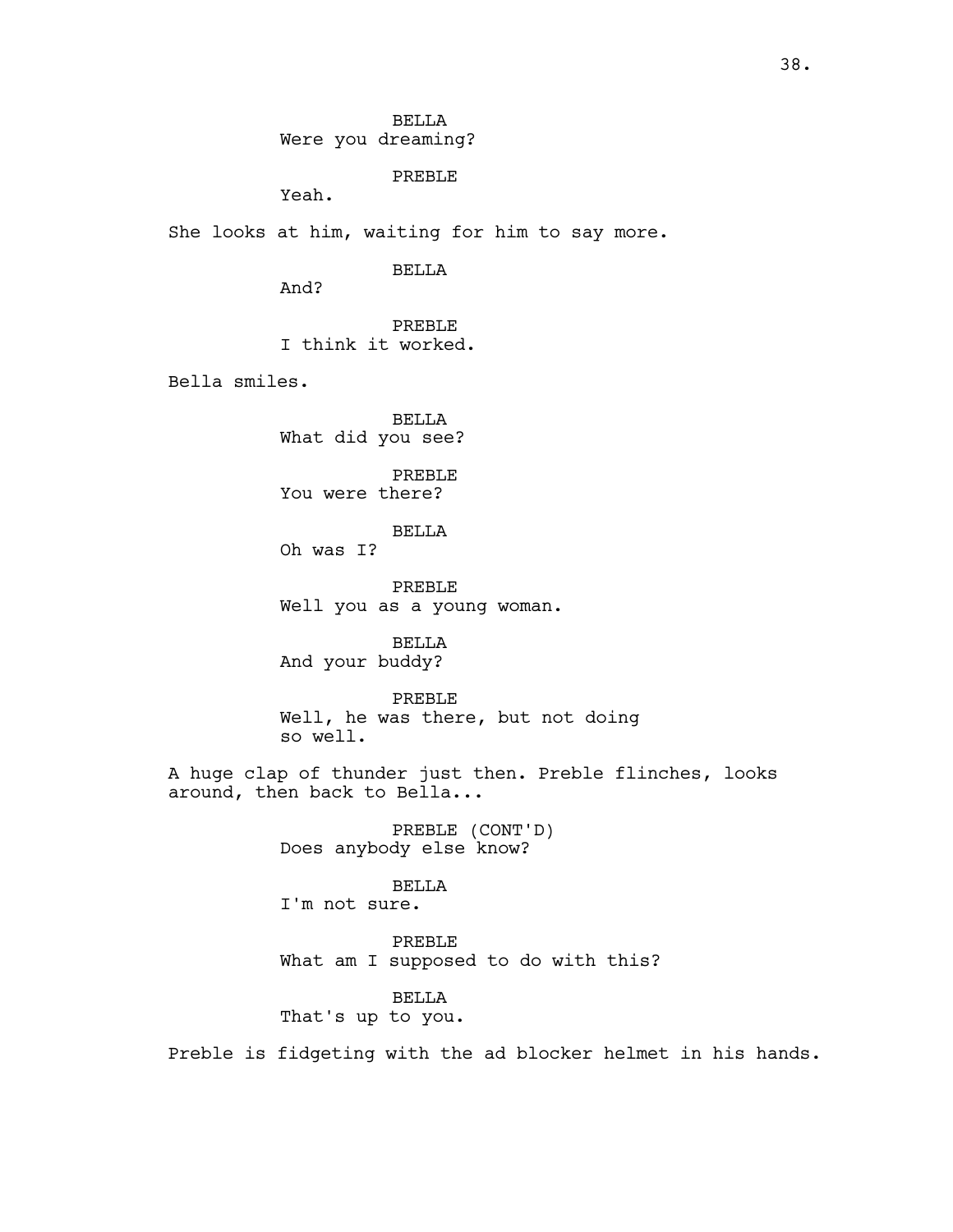PREBLE Well then why did you bring me here?

BELLA I wanted someone to share my dreams with.

That line sits in the air for a moment. Bella takes out a VHS tape that has a star drawn on it.

> BELLA (CONT'D) I want you to see this.

She hands him the tape.

BELLA (CONT'D) We're more connected than you think, Preble.

Preble can sense the intensity in her words. They lock eyes. He's searching for something but he doesn't know what it is.

37 INT. - SUGARBABY'S ROOM - MORNING 37

Preble's eyes open. He wakes up slowly and sits up in bed.

38 INT. - MUSIC ROOM 38

Preble enters and sees Bella sitting in the chair by the fireplace.

> PREBLE Good morning Bella.

He walks up to the chair and gently touches her shoulder.

PREBLE (CONT'D) Bella. Bella?

Preble shakes her shoulder and she does not move.

BELLA IS DEAD.

Preble stares in disbelief.

39 INT. - MUSIC ROOM - DAY 39

Paramedics wheel Bella out on a stretcher. A man with a small notebook talks with Preble.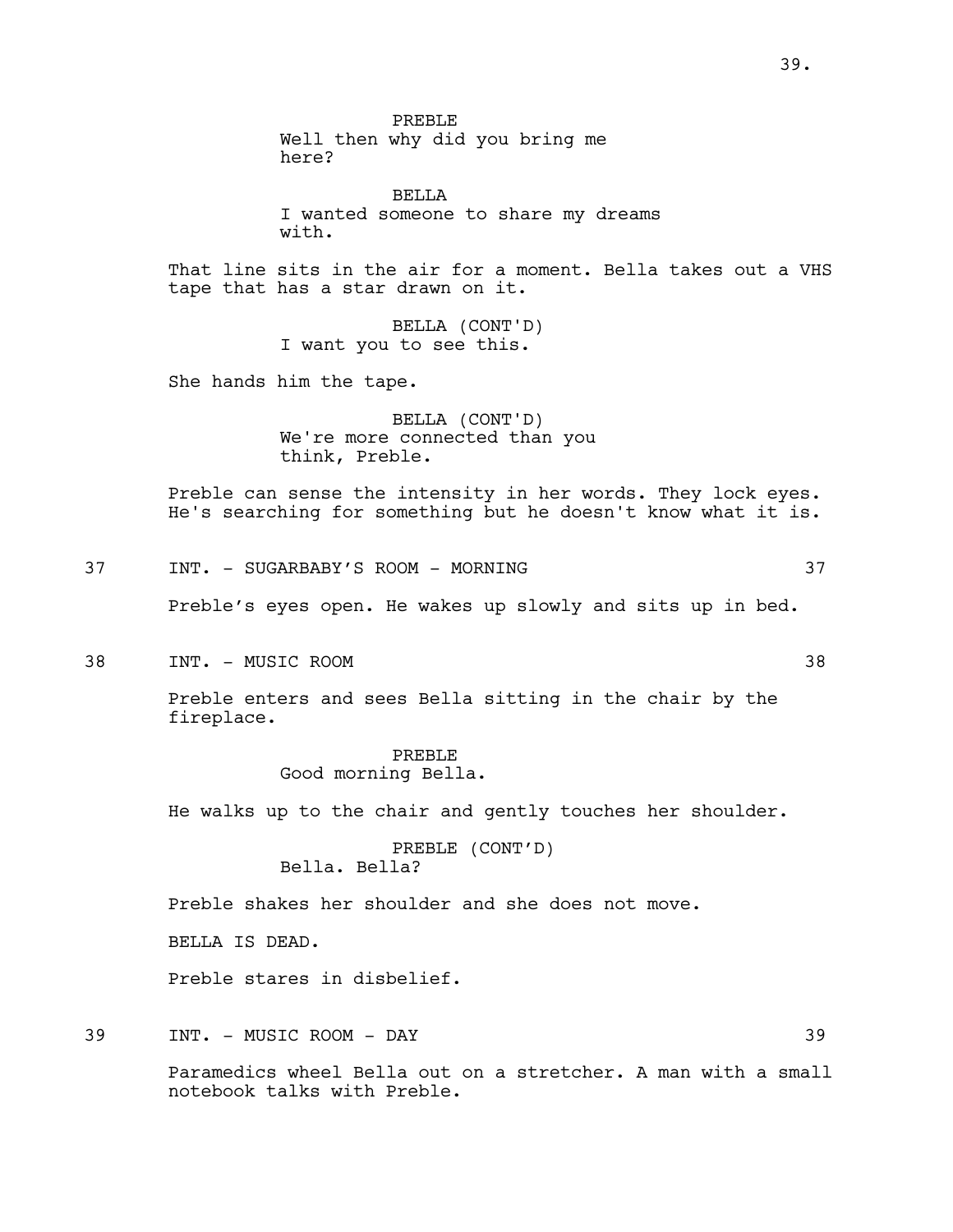- 40 INT. KITCHEN DAY 40 Preble talks on the phone and nods. 41 EXT. - BACKYARD - DAY 41 Preble stands on the back porch, getting some fresh air. He notices the chickens and walks over to their pen. He grabs some of their feed and sprinkles it down, just as he has seen Bella do. 42 INT. - KITCHEN - DAY 42 Preble takes some strawberries from the fridge and chops them up into slices. 43 INT. - MUSIC ROOM - DAY 43
	- Preble puts the strawberry slices into Sugarbaby's aquarium. Close up of Sugarbaby eating.
- 44 INT. SUGARBABY'S ROOM DAY 44

Preble's suitcase is on the bed. He's packing up. He places the special tape, with the star on it that Bella gave him the previous night, on top of his clothes.

He picks up the ad blocker helmet and considers whether to pack it.

He shakes his head slightly.

45 INT. - STAIRS - DAY 45

Preble, with suitcase in one hand, and the ad blocker in the other, walks toward Bella's room at the end of the hall. He gets to the door and looks in.

46 INT. - BELLA'S BEDROOM - DAY 46

Preble walks into her bedroom. Puts down his suitcase.

He puts down the ad blocker on her bedside table, deciding not to take it with him. Then wanders around the room. Soaking up her spirit, saying goodbye, what have you.

The doorbell rings. Preble turns to look in the direction of the door.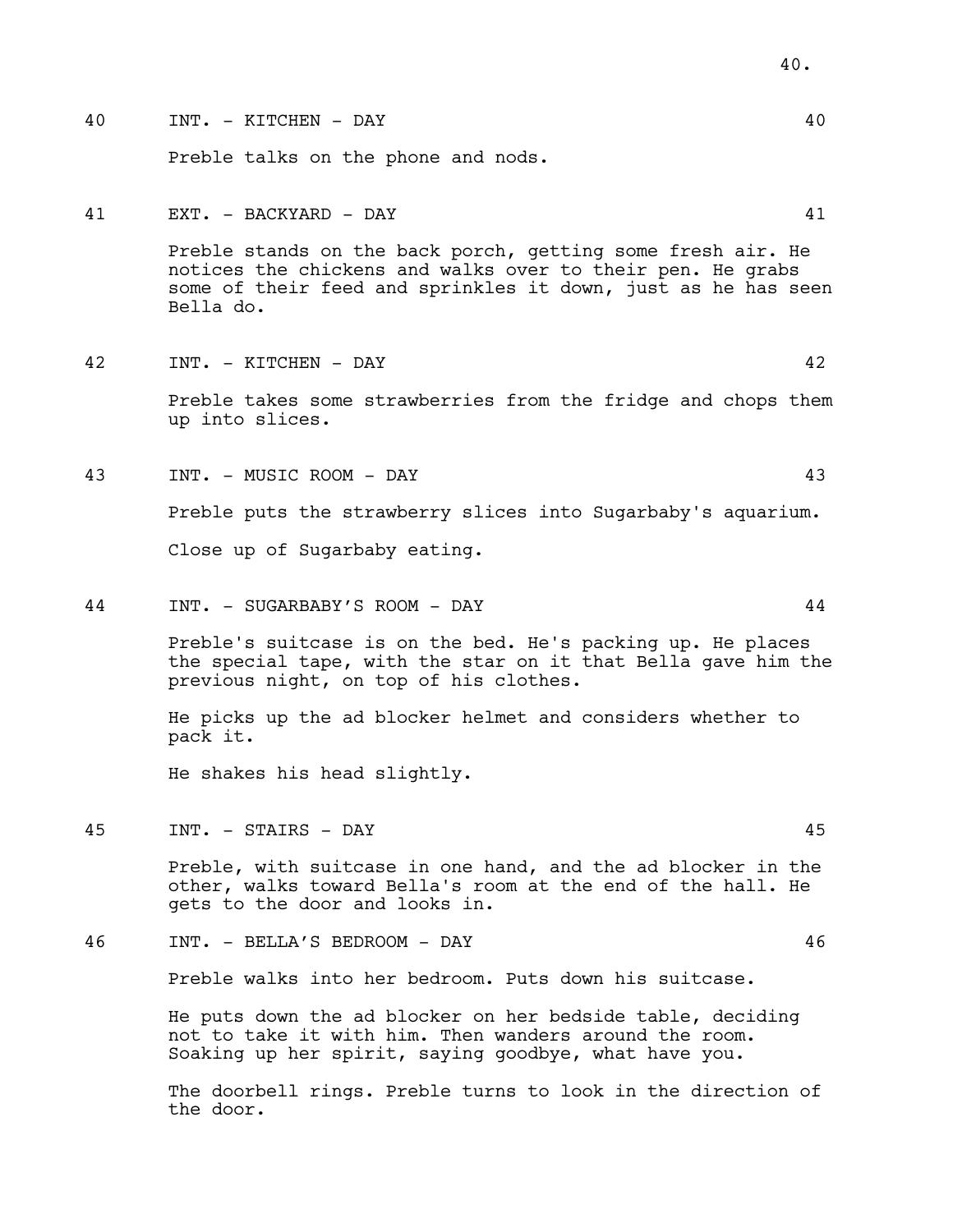47 INT. - FRONT DOOR - DAY 47

Preble opens the door.

PETER Hello, you must be James Preble.

PREBLE

Yes.

PETER Peter Bloom. Bella was my mother.

PREBLE Oh. Yes. Hello.

Peter enters and looks around.

48 INT. - MUSIC ROOM 48

Peter and Preble walk into the room. Peter takes a look around.

> PETER Terrible thing to lose your mother. Very sad.

PREBLE Yes. I'm sorry for your loss.

PETER Thank you. She was rather old so I guess it's not terribly surprising.

PREBLE She was a beautiful soul.

PETER Yes yes, she was. Listen James, I'd love to have a few words with you about the last couple of days.

Preble stares at him.

PETER (CONT'D) To be honest, I think her mind had been slipping these past few years, ever since Jim died. I hope she didn't fill your head with any of her nonsense.

Preble half smiles.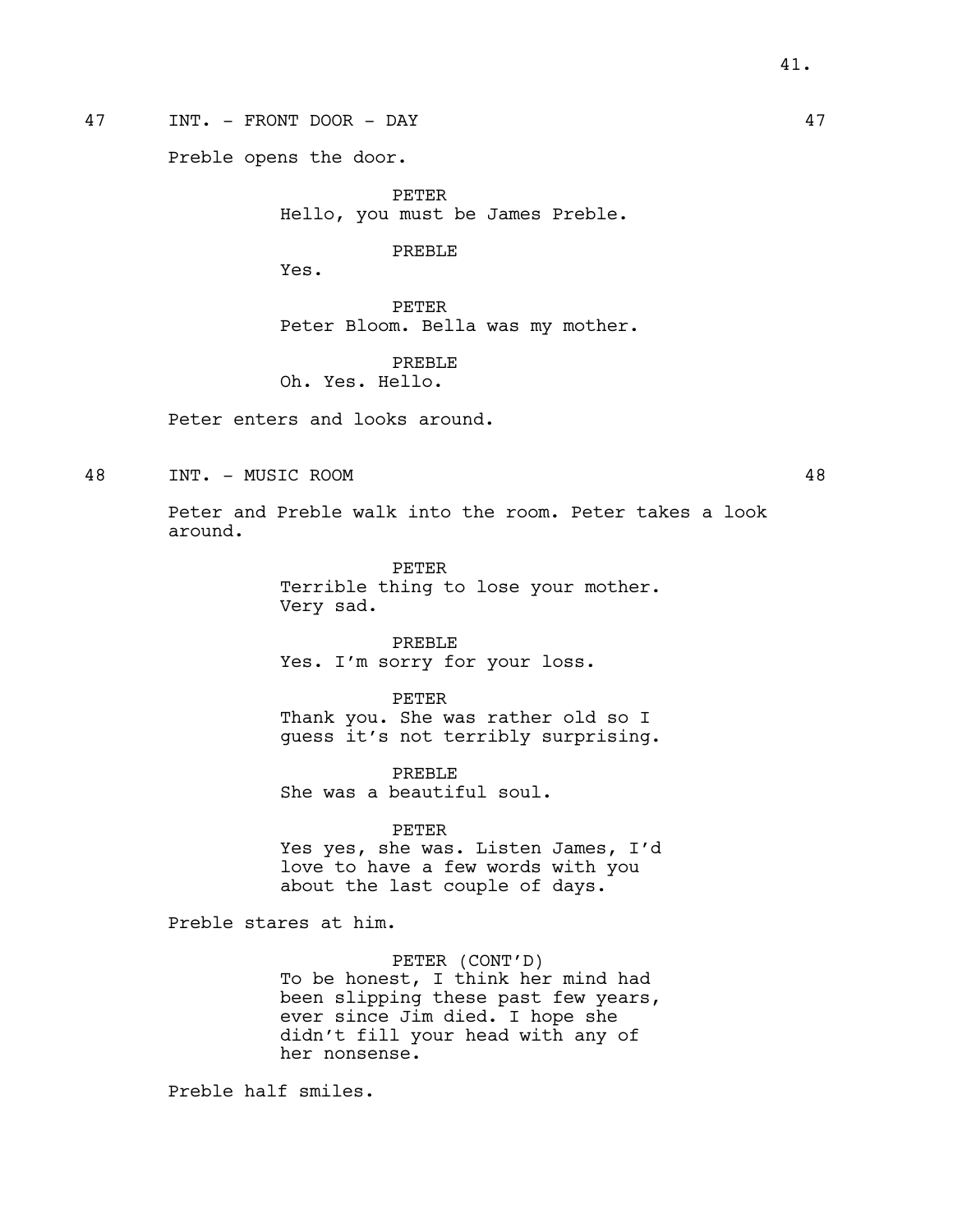PETER (CONT'D) Of course you understand she was totally delusional.

PREBLE

I wasn't aware.

#### PETER

Oh yes. Quite. Listen, my wife and son are arriving this afternoon. Why don't we all have dinner here tonight. We can all talk and then send you on your way.

PREBLE Okay, that sounds fine.

PETER Great. I have some business in town, but we'll see you tonight.

They stand looking at each other for a moment.

51 INT. - SUGARBABY'S ROOM - DAY 51

Preble opens his suitcase and takes out the special tape with the star on it. He puts it into the viewing machine and presses play.

52 EXT. – FOREST – DAY 52

Young Bella walks with a man made of grass.

Now Young Bella and the Grass Man are sitting on a picnic blanket, with a full spread of food and drink. The Grass Man reads from a book of poetry...

> GRASS MAN I've loved you in many lifetimes. In many forms. In many places. Through many storms. In the desert. Lost at sea. With little hope to comfort me. But there you were, all alone. Arm in arm we made it home.

They share a passionate look. It feels like the moment before a kiss.

Hologram Preble is watching the scene with rapt attention. His notepad is down at his side.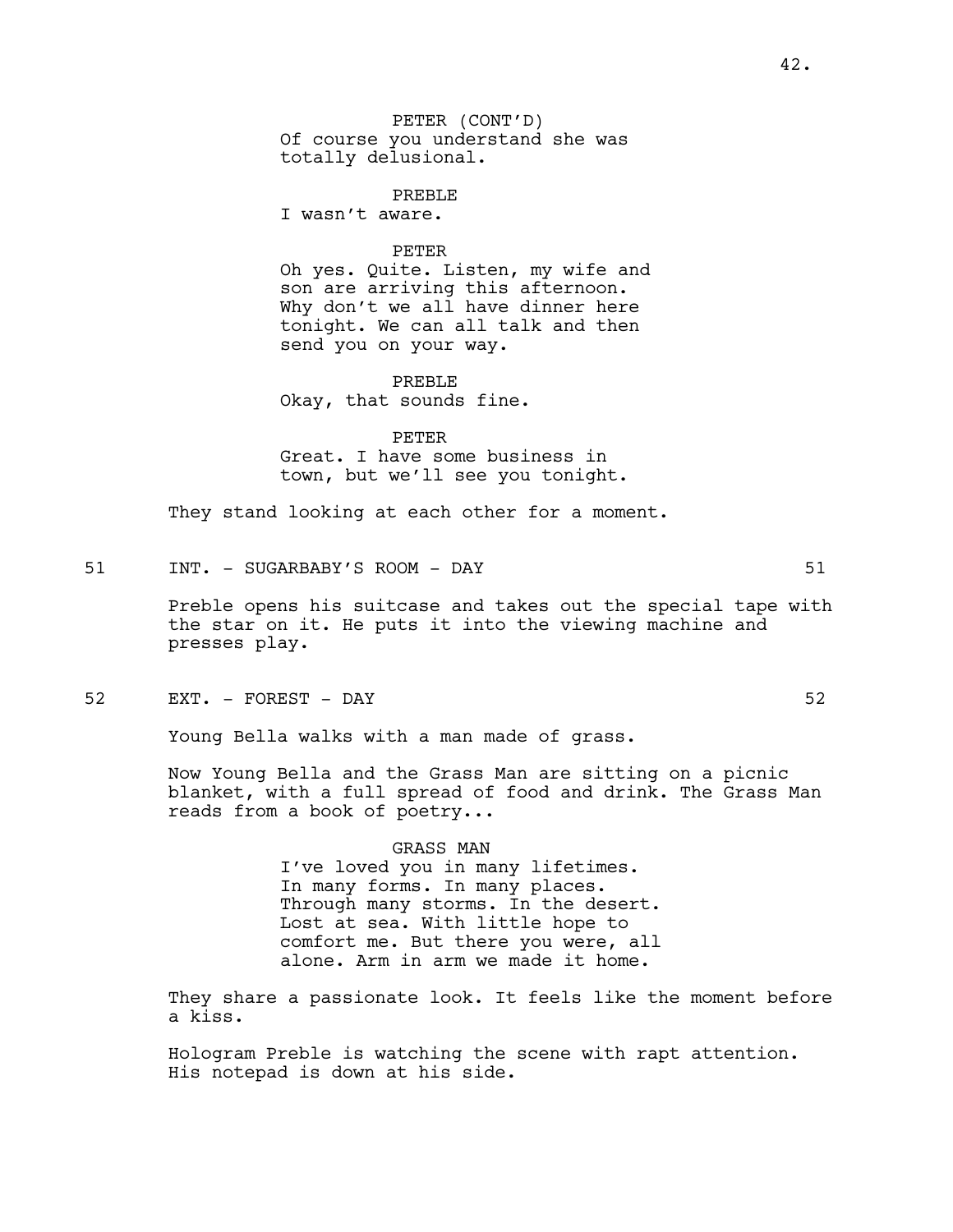Young Bella takes the flower and smiles.

Hologram Preble can't help but smile himself.

Young Bella walks through a forest. She's smiling and laughing as she goes. Shes comes to the end of the forest and walks into a field. She turns around, waiting for someone to come out.

After a moment the Grass Man appears. Young Bella is delighted. He walks over to her, and they begin to slow dance, her head on his grassy shoulder.

After a lovely moment, Young Bella and the Grass Man separate.

Bella puts her hand on his face and rubs it lovingly.

The Grass Man smiles.

Bella lifts her other hand up to his face, and begins brushing the grass off his face, almost like removing makeup.

Hologram Preble watches on.

She slowly begins to peel off the layers of grass. We're starting to see signs of a human face underneath, at first a hint of a nose, then eyes and a mouth.

Back to Hologram Preble for a beat.

Bella makes one last wiping motion and it's about to reveal...

53 INT. - SUGARBABY'S ROOM - NIGHT 53

Peter is standing in the doorway watching Preble lost in the dream. It's creepy - Peter is calculating...

After a couple moments, Peter knocks on the door to signal to Preble that he is here.

> PETER There you are.

Preble presses PAUSE and we see Young Bella and the Grass Man pause.

Preble takes off the helmet.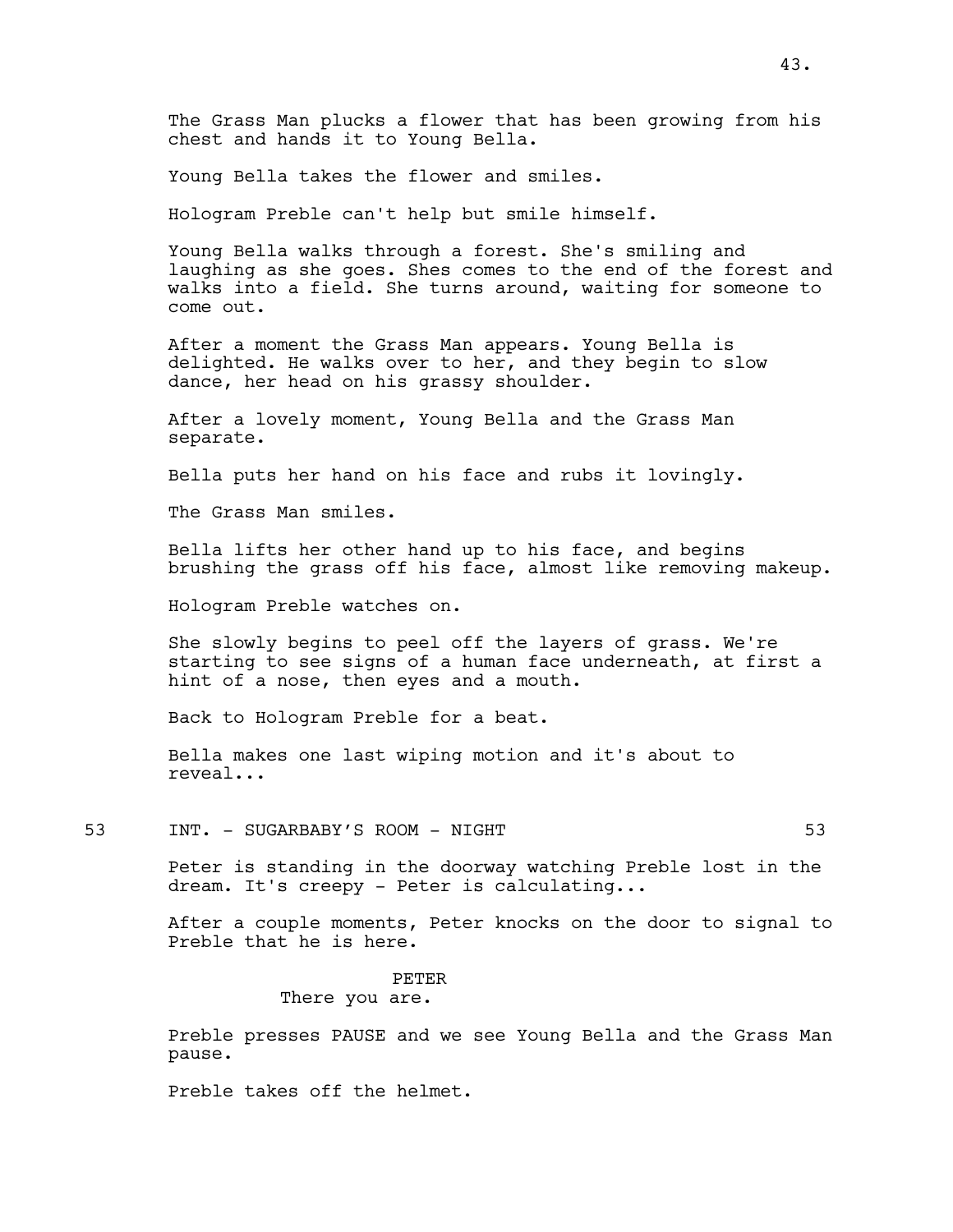PETER (CONT'D) Come on down and get some dinner.

54 INT. - DINING ROOM - NIGHT 54

Peter enters the room with Preble close behind him. At the table sits BRIAN. Brian is in his mid 20s. He's wearing a shirt a with a penguin on it. His hair is disheveled. He's devouring the greasy chicken in front of him.

On the table sits a bucket of Captain Kelly's Chicken and a bottle of Red Rocket soda.

> PETER This is my son, Brian.

> > PREBLE

Hello.

BRIAN (with food in his mouth) Mhhesliollo.

#### PETER

Chicken?

Peter offers Preble the bucket of chicken.

PREBLE

Thank you.

Preble takes a chicken leg. Off screen a toilet flushes. MARTHA enters. She is in her early 50s, trying too hard to hold on to her youthful looks.

> PETER Here's Martha.

MARTHA How do you do?

PREBLE James Preble. A pleasure to meet you.

MARTHA So you're a tax man?

PREBLE

I am.

MARTHA It must be very interesting.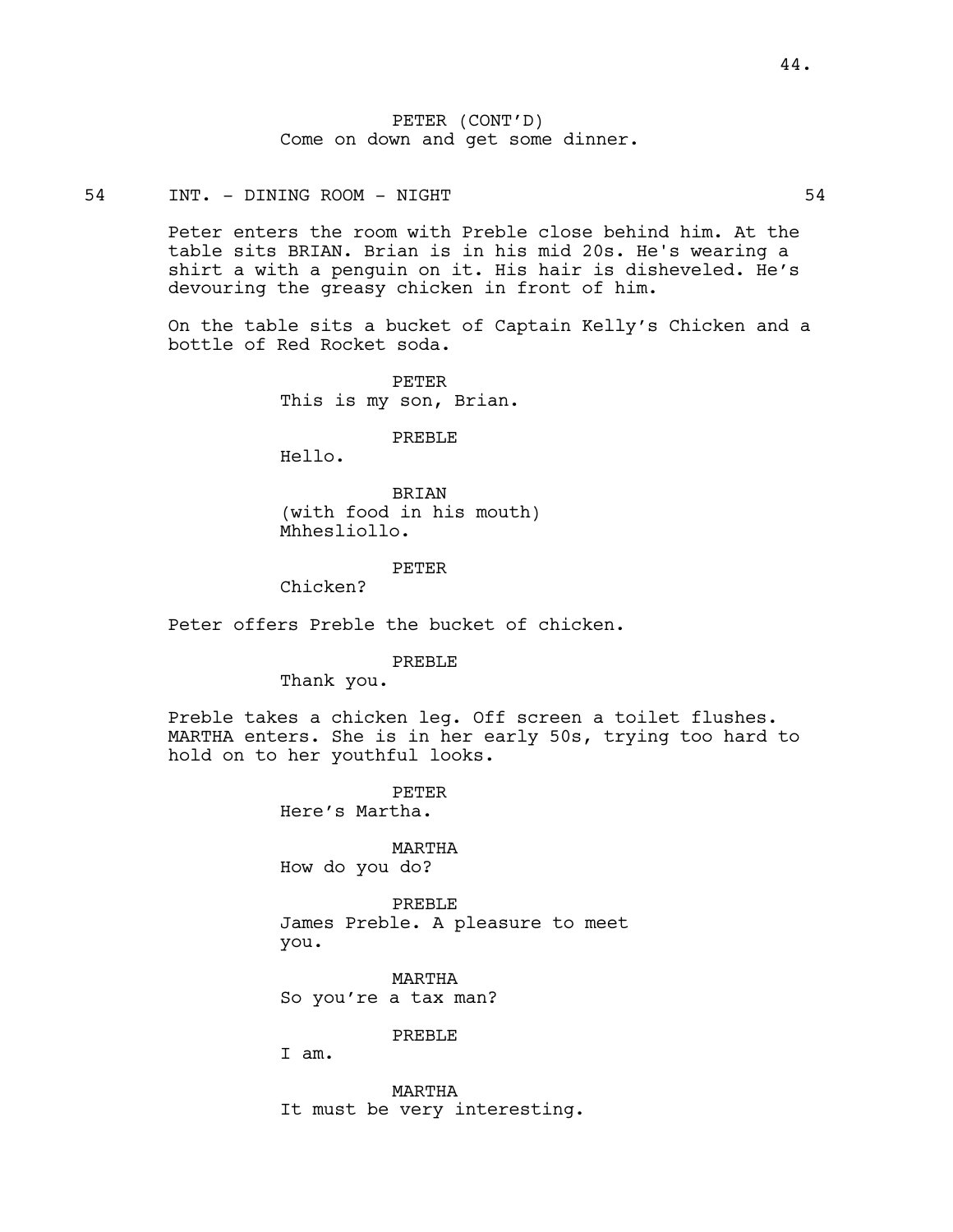It is. I enjoy it. I get to travel and meet a lot of interesting people, like Bella.

PETER Yes. So what was my mother like these past few days?

#### PREBLE

Well, she was...a very unique person. Never really met anyone else like her. Full of stories. And her tapes...so different and...

Brian burps. Preble stops talking. Peter looks at Martha.

PETER Martha dear, do you want to take Brian and start going through mother's belongings.

Martha doesn't respond. She just gets up and leaves the room with Brian.

Once they are gone, Peter continues talking.

PETER (CONT'D) Did my mother ever mention me?

#### PREBLE

Just one time, briefly. I didn't ask her much about her personal life. Just here doing my job.

PETER So, found anything interesting on her tapes?

PREBLE She had a very vivid imagination.

PETER

Indeed she did. I'm curious, if you don't mind me asking, what's the protocol for cases of this nature?

#### PREBLE

Yes, it can be tricky when someone passes mid audit. I personally deal with the living. We have a specialized team that this case will be passed along to now. (MORE)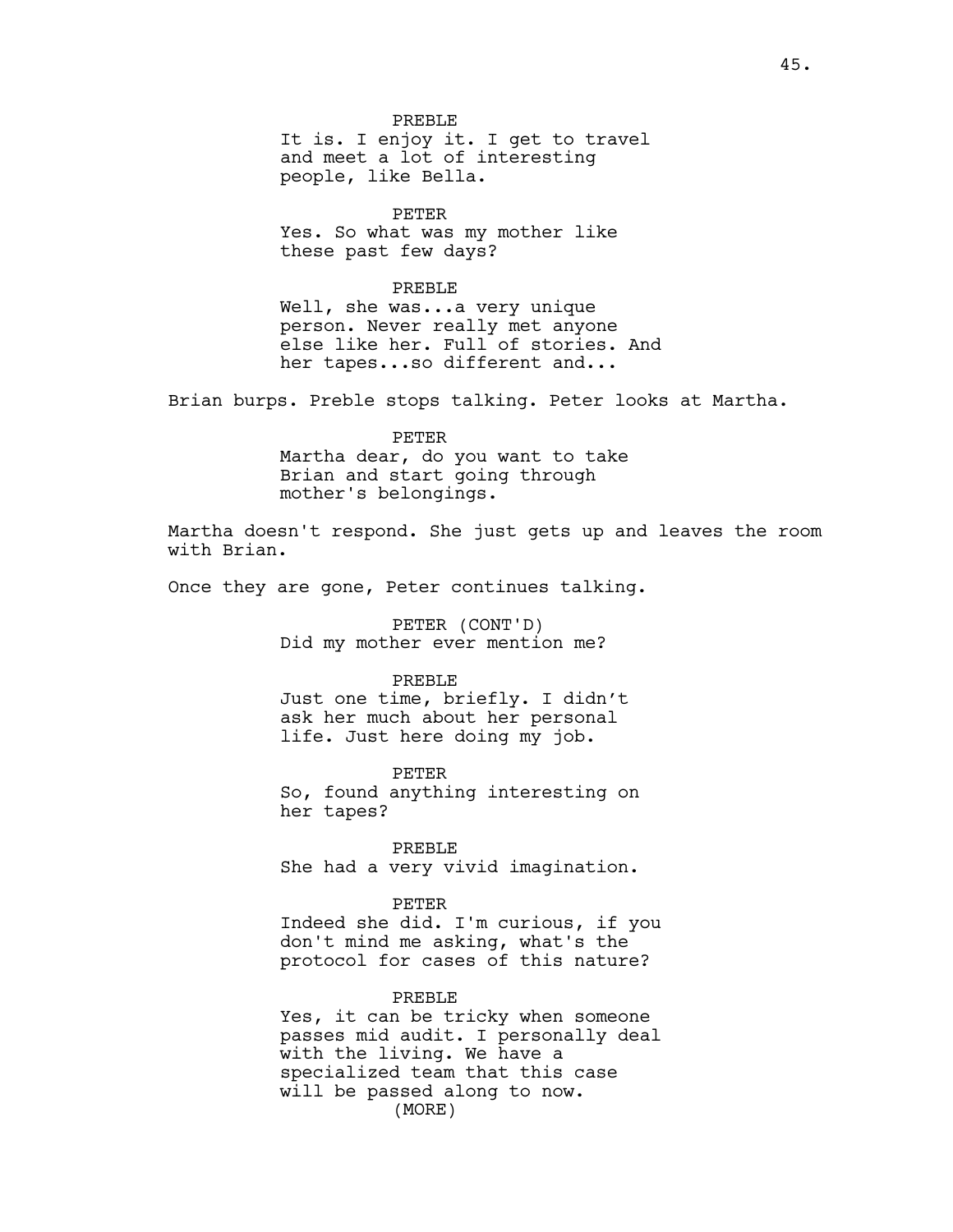They could be arriving as early as the next few days. PREBLE (CONT'D)

PETER So your work is complete?

We start to hear some odd noises from the other room.

Preble looks to where the noise is coming from and then back to Peter.

> PREBLE Well yes, my work is done but the agency will ensure the audit is complete.

PETER Sure, Sure. Listen Preble, I have to ask you: did my mother tell you anything that seemed strange or unbelievable?

Peter stares at him.

PREBLE Nothing stands out like that, no.

PETER You can understand that someone in my position needs to make sure that my family is...protected from any unwanted attention.

PREBLE If you'll excuse me, I have to finish packing.

Preble gets up and leaves the room. Peter follows close behind him.

55 INT. - MUSIC ROOM - NIGHT 55

Martha and Brian are ripping the insides out of VHS tapes. At their feet are a few already finished tapes. Preble enters in a panic.

> PREBLE What are you doing?!

Peter walks in behind them.

PETER All of these belong to us now.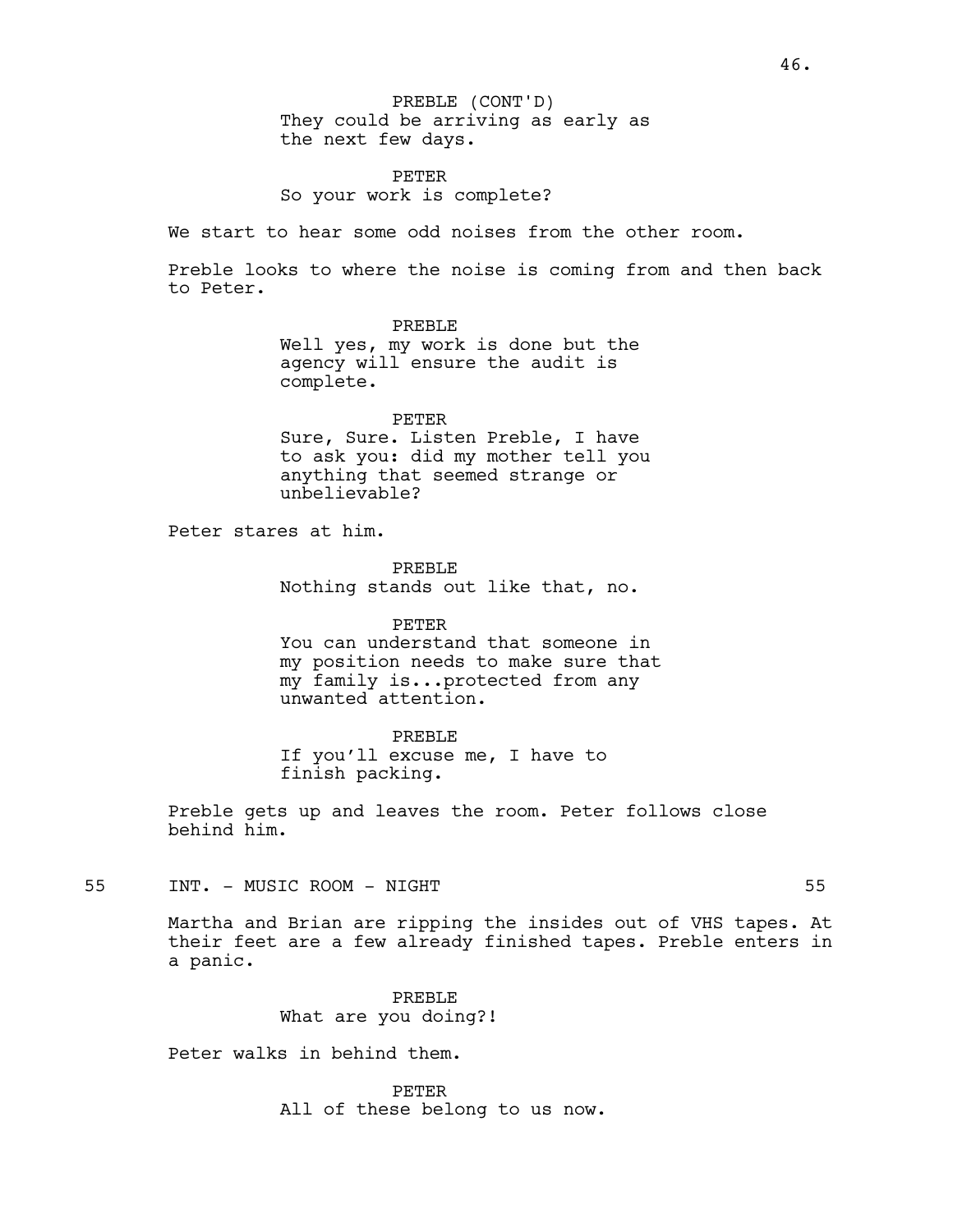#### PREBLE

They're still part of the audit.

Preble rips the tape out of Martha's hand, and heads towards the stairs.

> PREBLE (CONT'D) What's wrong with you people?

56 INT. - STAIRS - DAY 56

Peter grabs Preble's arm as he's about to climb the stairs.

PETER Those don't belong to you.

PREBLE I'm just doing my job.

PETER My mother is dead! This audit is over!

PREBLE Well you'll have to square that away with the bureau. But just so you know, you and your family have just committed a federal crime. And I'll have no choice but to report it.

Preble frees his arm from Peter's grasp and walks up the stairs.

57 INT. - SUGARBABY'S ROOM - NIGHT 57

Preble walks back in to Sugarbaby's room and is about to eject the paused tape. But he can't help himself. He's got to go back in and see the face of the Grass Man...

58 EXT. FIELD - DAY 58

Young Bella continues taking away the grass on the face...

59 INT. - SUGARBABY'S ROOM 59

Peter appears in the doorway. He watches Preble ominously...

We see he's holding a bowling pin in his hand.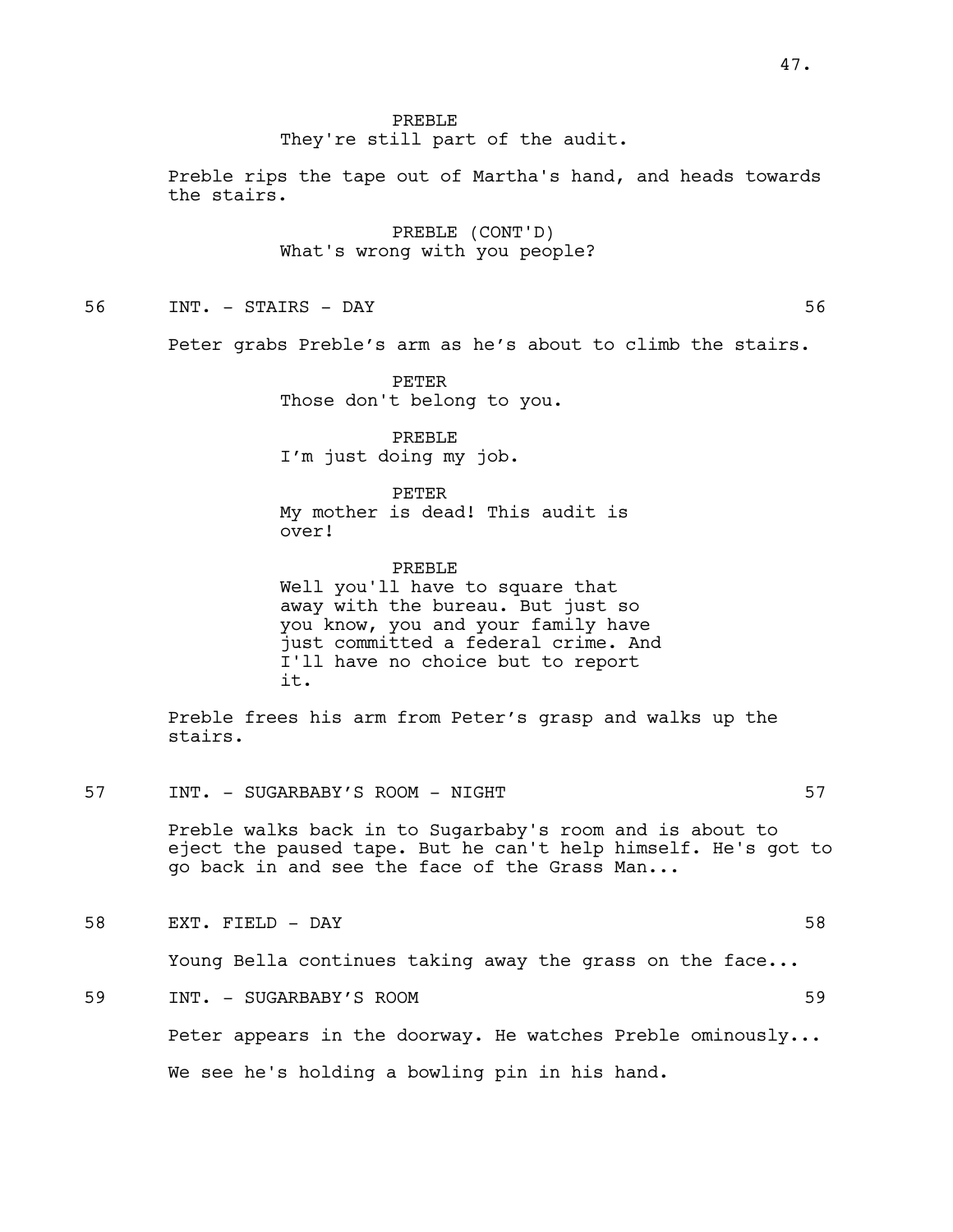# 60 EXT. FIELD - DAY 60

Young Bella finishes clearing away the grass and the face is revealed...

IT'S PREBLE!

Hologram Preble sees himself for just one second and then...

### 61 INT. - SUGARBABY'S ROOM 61

Peter slams the bowling pin down hard on Preble's head, knocking him out immediately. The pink helmet is smashed into pieces. Preble slumps to the floor.

The room stretches and contracts. After a moment Preble staggers to his feet, wiping blood from his face. In a daze he looks around the room and stumbles into the hallway.

#### 62 INT. - HALLWAY 62

Peter is walking down the hallway, bloody bowling pin in his hand. Preble sees him and woozily calls out.

PREBLE

Excuse me, Peter!

Preble catches up to him.

PREBLE (CONT'D) I-I think something happened, I think I'm in trouble.

Peter turns around and he has a WOLF HEAD! Preble leaps back and Wolf Peter begins creeping towards him, growling.

> WOLF PETER You!? What are YOU doing here?

PREBLE (delirious) I-Iaaaaaaaaaay.

WOLF PETER You've been a bad boy and you need to be punished!

Wolf Peter lunges at Preble! Preble ducks under his claws and runs down the stairs.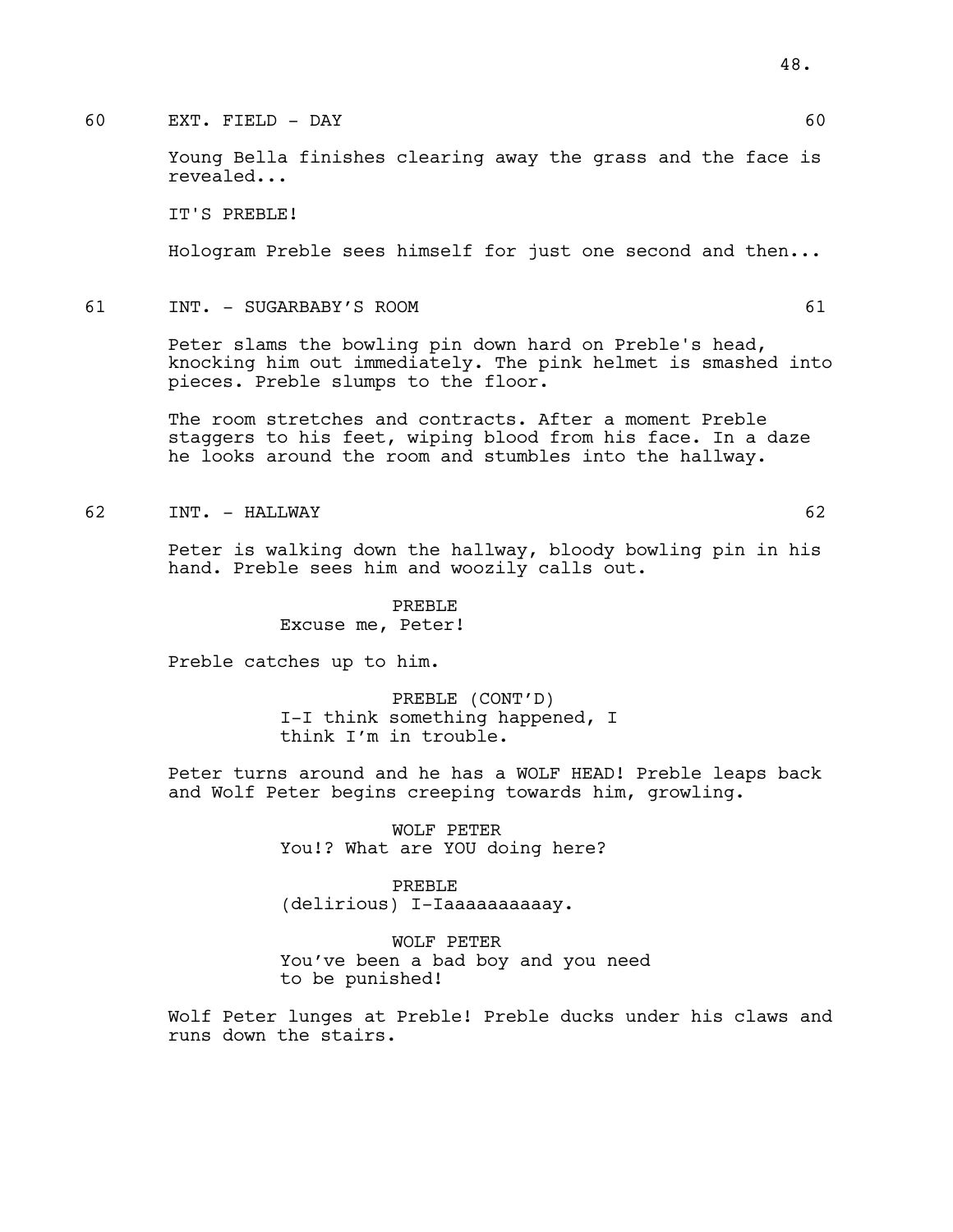# 63 INT. - DINING ROOM 63

Martha has her back to Preble. She's stooped over a giant bucket of chicken, treating it like a cauldron. Preble is still woozy.

> PREBLE Excuse me, I've been a bad boy.

Martha turns around and she's a WITCH. She cackles.

WITCH MARTHA Death to all bad boys!

Witch Martha laughs and creeps towards Preble. Preble runs from the room and crashes right into Brian, except now Brian looks like an OGRE!

> OGRE BRIAN You should watch where you're going you dumb donkey boy!

PREBLE I'm lost and my head hurts.

OGRE BRIAN I'm going to break your head wide open!

Ogre Brian, Witch Martha and Wolf Peter stalk towards Preble.

WOLF PETER, WITCH MARTHA, OGRE BRIAN Death to all bad boys! Death to all bad boys!

Preble tries to open the front door but it's locked. He runs back up the stairs and down the hallway. A hand grabs him and pulls him into a closet.

64 INT. - COAT CLOSET 64

Young Bella stands surrounded by coats.

### PREBLE

Bella!

### YOUNG BELLA

# Shhhhh!

She puts her hand over Preble's mouth and locks the closet from the inside. Outside the door Wolf Peter, Witch Martha and Ogre Brian are making a racket.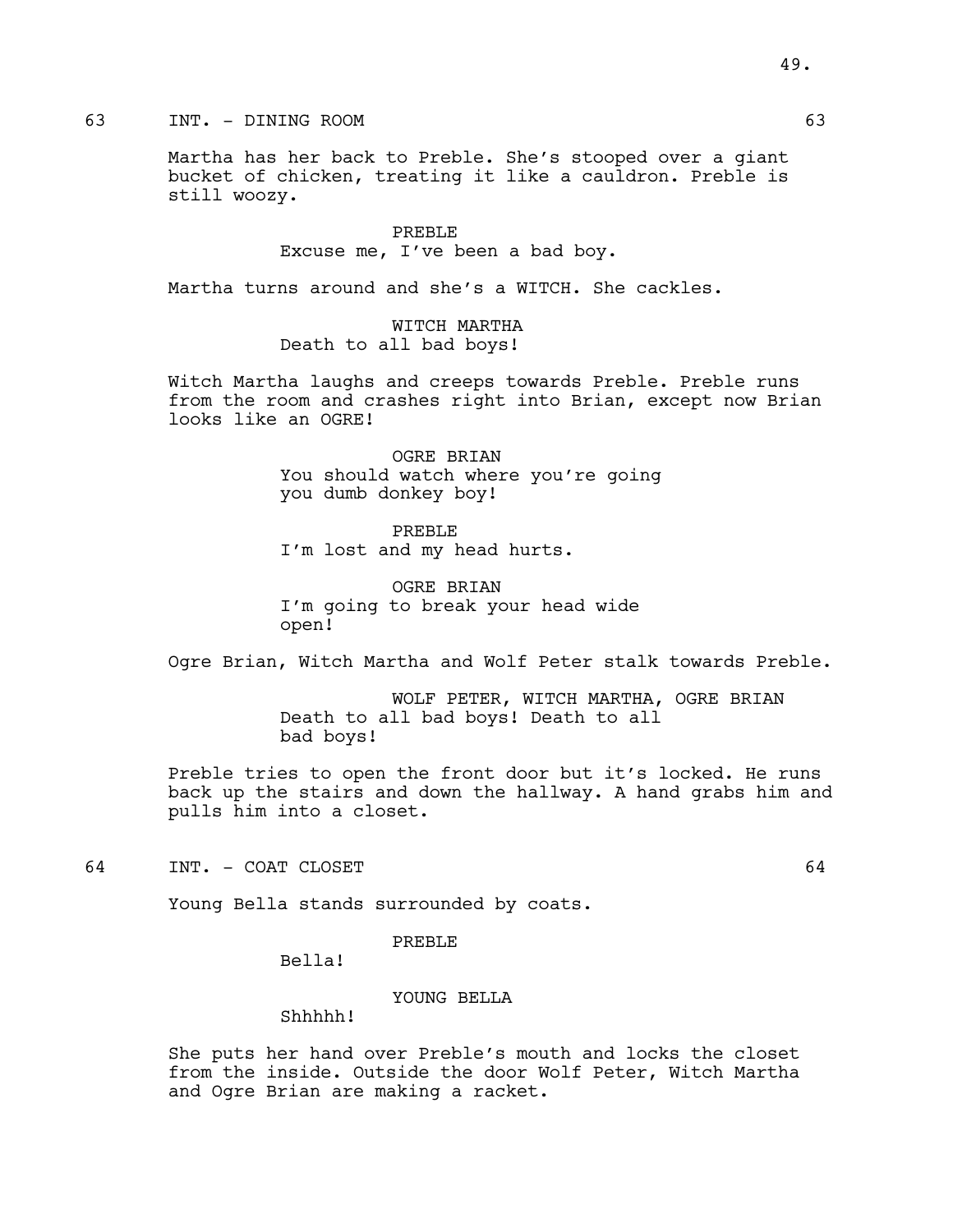WOLF PETER You can't hide from us! We'll find you little man!

Young Bella removes her hand from Preble's mouth and brings her finger to her mouth, motioning him to remain quiet.

> PREBLE (whispering) Bella, I'm in trouble.

> YOUNG BELLA (whispering) I know. Look, first things first, we have to get out of this closet.

> PREBLE (whispering) How are we going to do that?

YOUNG BELLA We're going to swim.

The doorknob rattles.

OGRE BRIAN Hey dad! This door is locked!

PREBLE How are we going to swim?

YOUNG BELLA Hold your breath.

Wolf Peter begins to break down the door.

WOLF PETER Now I'm angry!

YOUNG BELLA

One-

Wolf Peter repeatedly slams against the door.

WOLF PETER Open this fucking door!

YOUNG BELLA

Two-

WOLF PETER Ahhhhhhhhhhhhhh!

YOUNG BELLA

Three!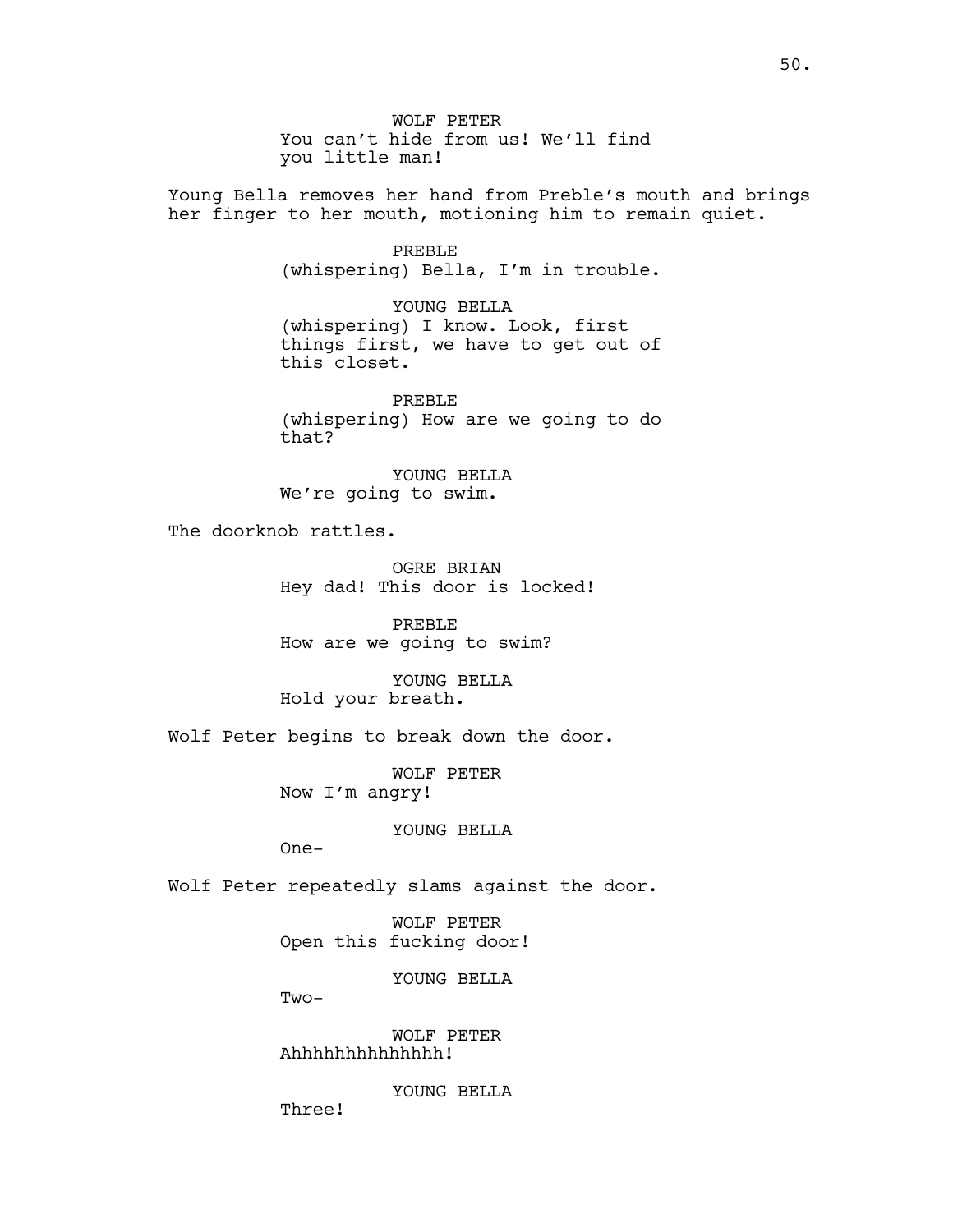Young Bella and Preble fall backwards into the coats just as Wolf Peter breaks down the door. He searches through the coats and finds nothing.

## WOLF PETER AAAAAARRRRRGGGGGGHHHHHH!

65 EXT. - OCEAN - DAY 65

Young Bella and Preble land in the ocean. Preble begins sinking. Hazy blue waters overtake the frame.

FADE TO BLACK

FADE UP ON...

66 EXT. - ISLAND - DAY 66

A small desert island with a single palm tree.

A hand gently rubs Preble's cheek. A soft voice calls.

YOUNG BELLA Preble. Preble.

In a daze, Preble opens his eyes and comes to. He's laying with his head in Young Bella's lap.

He looks at his hands and realizes he's no longer a hologram. Back to Young Bella...

> YOUNG BELLA (CONT'D) It's okay.

> > PREBLE

Bella?

YOUNG BELLA

Hi Preble.

They're smiling at each other. Young Bella picks up a conch shell and holds it to her ear. Then she holds it up at Preble's ear. Preble smiles as he hears the ocean.

Music begins and we cut ahead.

Preble walks around the island and brings his tape recorder out of his suit pocket.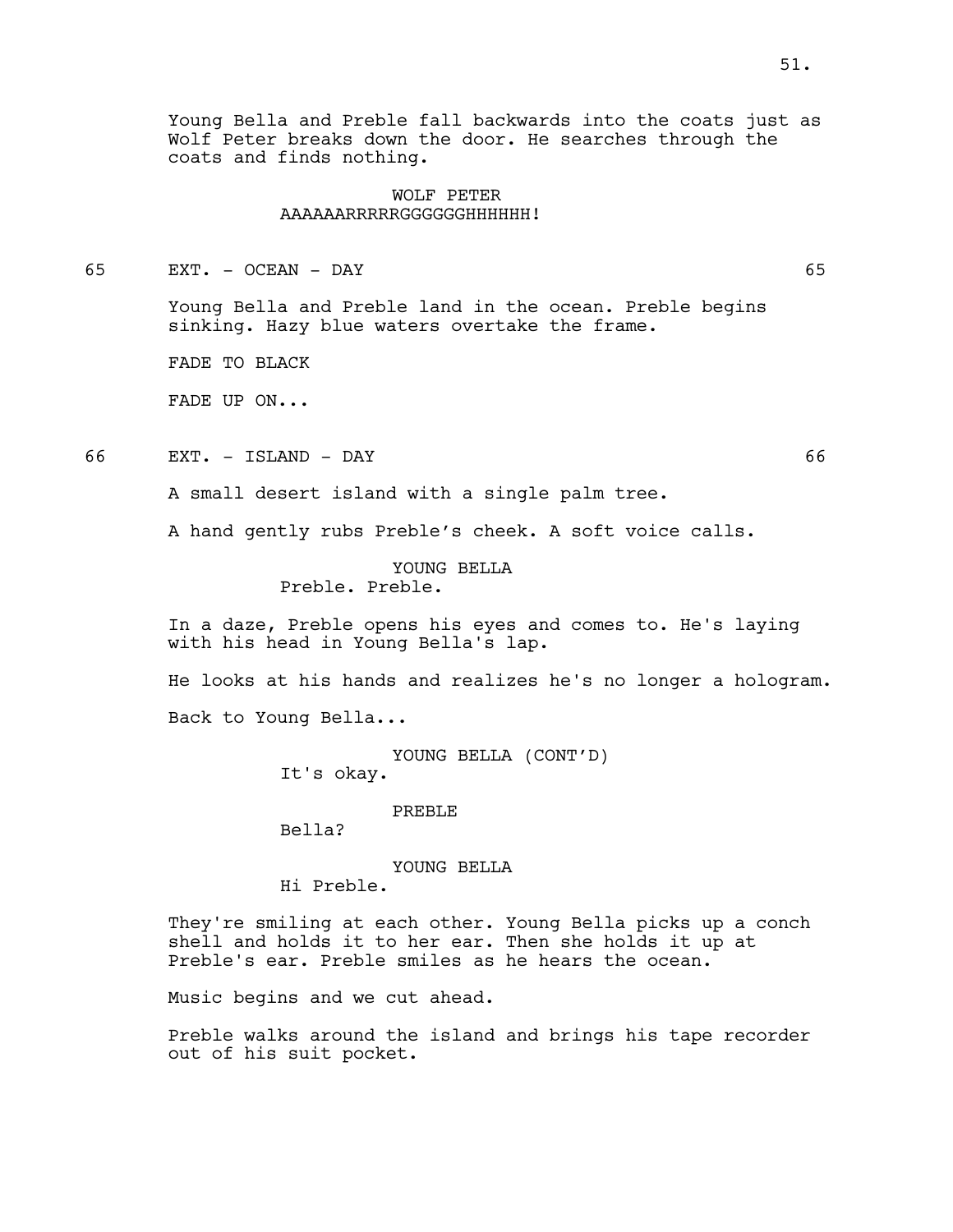We see what he's talking about.

PREBLE (CONT'D) All sorts of vegetables from under the sand. We invented games with pebbles and pieces of driftwood.

A shot of pebbles and driftwood arranged in a pattern in the sand. Young Bella moves one and they both laugh.

> PREBLE (CONT'D) One morning a boombox washed up on the shore and we danced until the sun went down.

A beautiful silhouetted shot of them dancing against the sunset sky.

> PREBLE (CONT'D) We wrote novels in the sand and whispered poetry to the rising sun. For every dolphin in the water there was another in the sky.

We see a dolphin jump out of the water and then a cloud that looks like a dolphin.

> PREBLE (CONT'D) The days stretched out in front of us like diamonds on a necklace.

Sitting on the sand, they watch the ocean at sunset.

PREBLE (CONT'D) But like all fairytales, it had to come to an end.

# 66B EXT. - ISLAND - DAY 66B

Preble sitting next to Young Bella but now there is blood dripping down his forehead.

> PREBLE I don't feel so good.

YOUNG BELLA You're bleeding.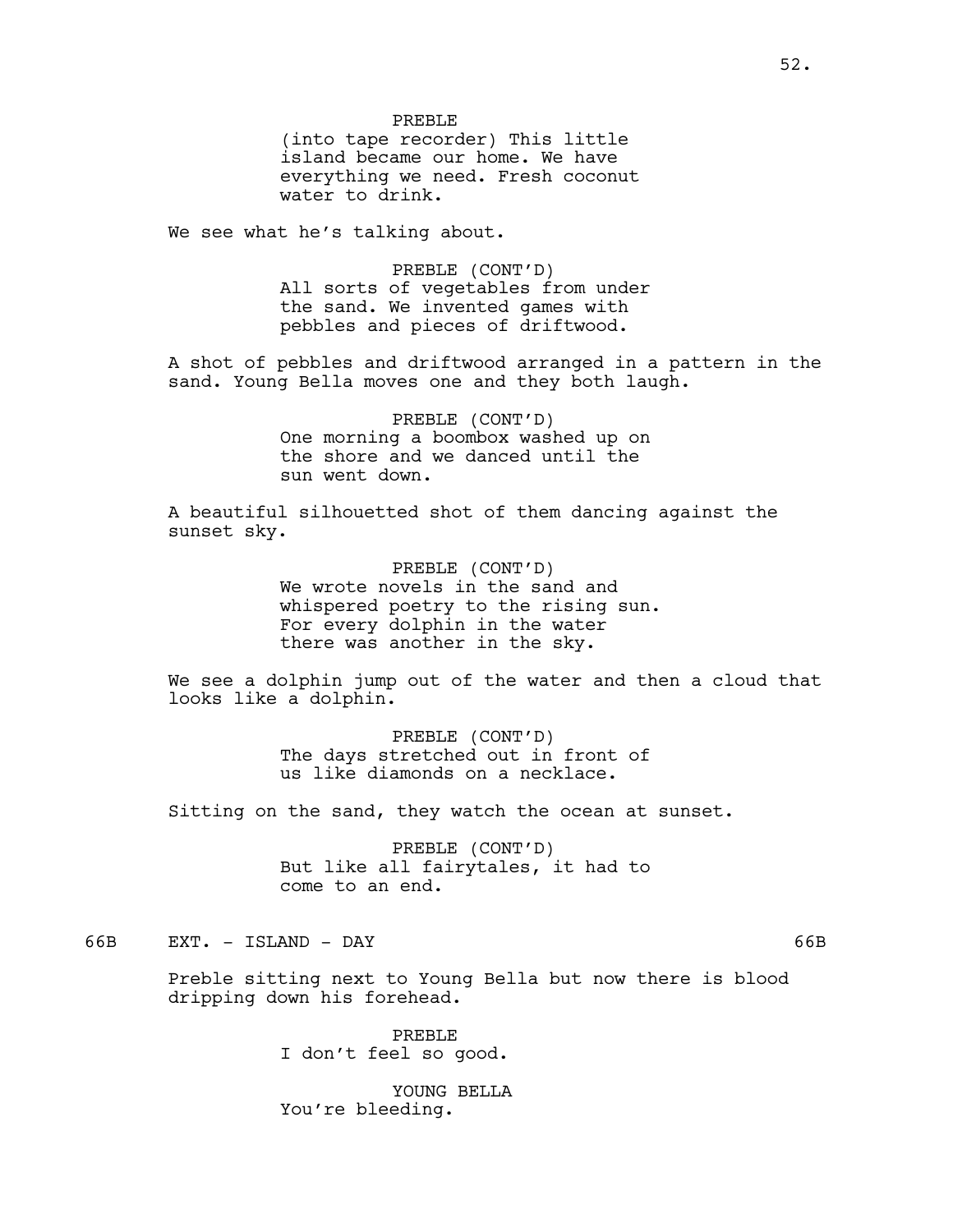He feels his head.

# PREBLE

Ouch.

Preble looks up at Young Bella.

PREBLE (CONT'D) What's going on?

Out of nowhere, BUDDY appears... But he's not like he was before - it's like the personalized settings have been reset, and now he's functioning as a generic ad.

He pulls out a bottle of pills and begins shaking them around.

> BUDDY Fast acting! Double strength! These puppies will take away the pa-pa-papain!

Buddy glitches away for a moment...

YOUNG BELLA Preble, there's something I have to tell you.

PREBLE

What?

YOUNG BELLA You're in danger.

PREBLE

Huh?

She stands up.

YOUNG BELLA They're trying to kill you!

#### PREBLE

What, why?

Buddy glitches back into the scene. He's not even looking at Preble or Young Bella. He repeats...

> BUDDY Fast acting! Double strength! These puppies will take away the pa-pa-papain!

Preble looks to Bella.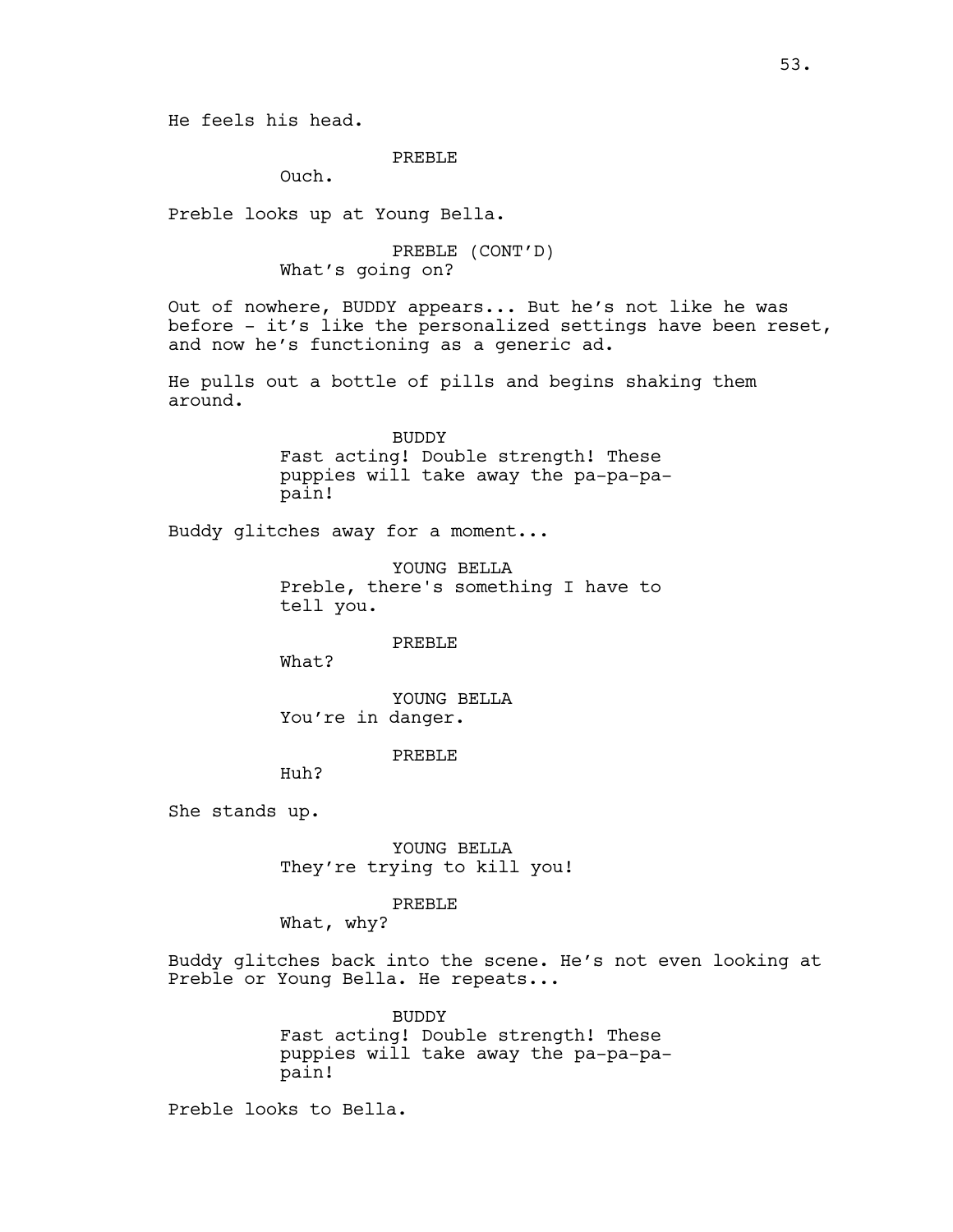PREBLE What's wrong with him?

YOUNG BELLA There's interference with the signals. Come on, we gotta go.

Young Bella takes his hand and turns to leave.

PREBLE Why are they trying to kill me!?

YOUNG BELLA Because of what you know!

PREBLE

What do I know?

Another Buddy pops up in front of Preble, blocking him. This time shilling another product...

> BUDDY (holding a bucket of chicken) Captain Kelly's Barnyard Bucket. It's your Clucky Day! (immediately repeating) Captain Kelly's Barnyard Bucket. It's your Clucky Day.

Young Bella peeks out from behind the ad...

YOUNG BELLA You know about the ads!

They take off for another part of the island.

YOUNG BELLA (CONT'D) Do you know who my son is?

PREBLE No, who is he?

YOUNG BELLA Have you ever heard of Guavatron Industries?

PREBLE I don't know, maybe.

YOUNG BELLA It's the largest ad agency in the country. My son is their CEO.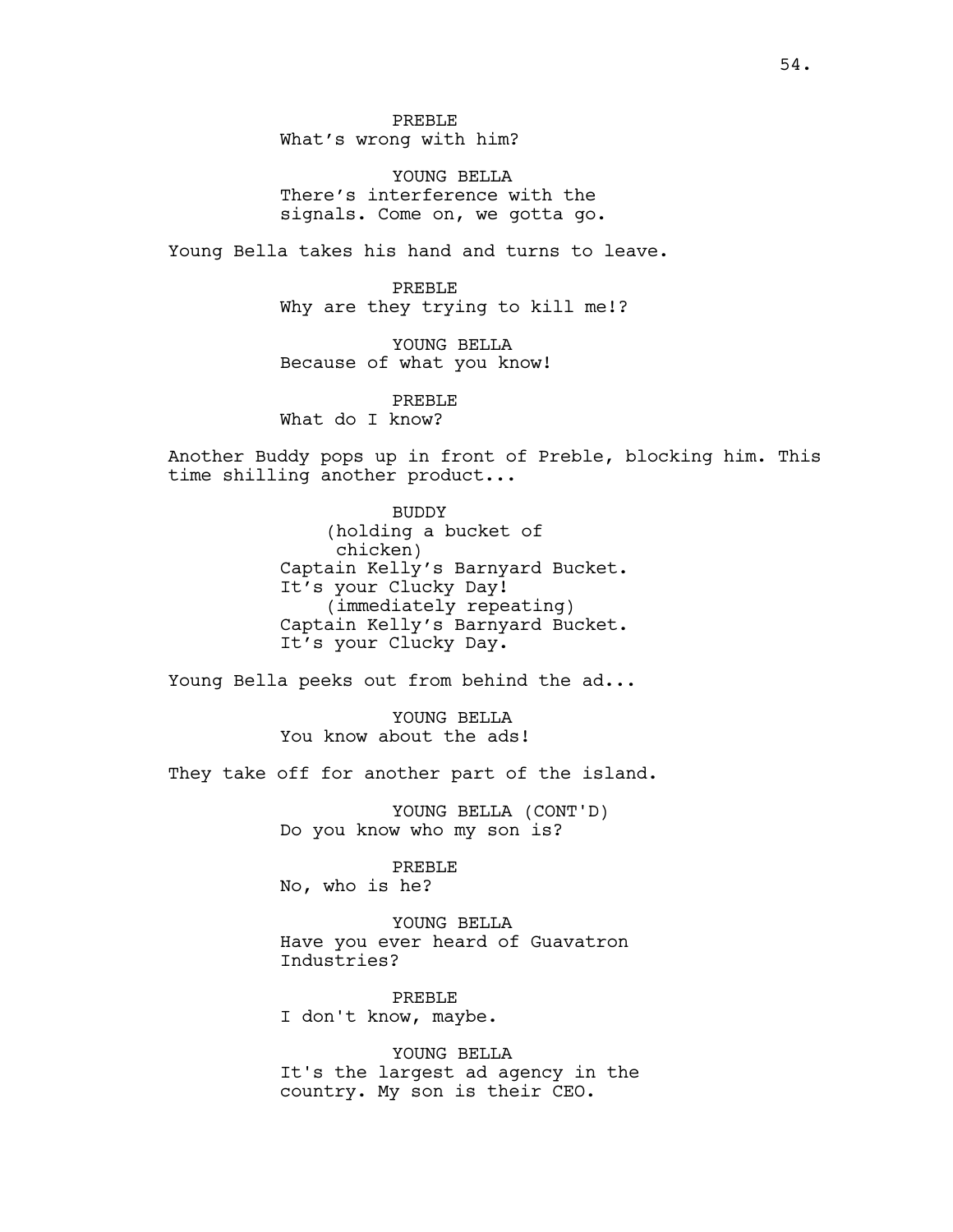Another Buddy pops up...

BUDDY (holding a 2 liter of soda) Red Rocket Soda! One sip and you'll blast off. (repeating) Red Rocket Soda! One sip and you'll blast off.

YOUNG BELLA Don't watch that, come on.

They take off in another direction.

YOUNG BELLA (CONT'D) You know how they got to be the biggest ad agency in the country? (pause) Because they put ads in our dreams.

PREBLE How do you know all this?

YOUNG BELLA The experiments! Jim and I discovered it with our experiments. The rats. Come on!

She gets a step ahead.

Another buddy appears, and then another, and another. All at once now. It's hard to see Young Bella.

> PREBLE (losing track of her) Bella!

Dozens more Buddies appear, a cacophony of ads selling different products, making it impossible for Preble to spot Bella.

67 INT. - SUGARBABY'S ROOM - NIGHT 67

Peter is picking up Preble's limp body, trying to get him into the bed.

Preble begins to come to...

PREBLE Bella. Bella.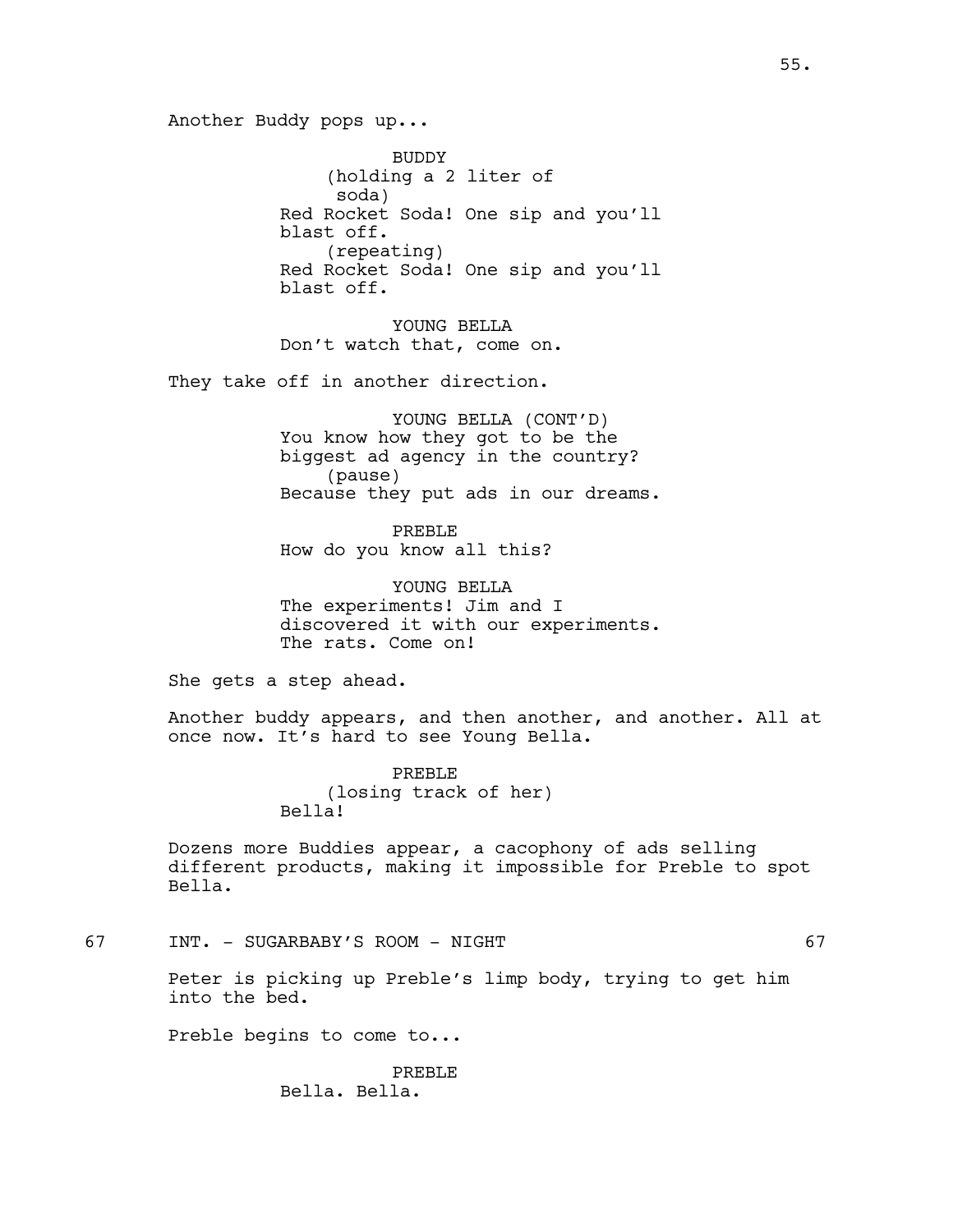He gradually opens his eyes and faintly sees Peter dragging him.

> PREBLE(CONT'D) No, no! Stop it! What are you doing?

Peter is frightened. In a panic he repeatedly beats Preble over the head with the bowling pin, knocking out Preble once again.

68 EXT. - SHIP DECK 68

FADE UP

Preble is laying on the deck of a large skipper ship. He opens his eyes and two sailors with RAT HEADS stare down at him.

> RICHARD RAT He's waking up!

Preble groggily sits up.

PREBLE Where is Bella?

MARCUS RAT Who's Bella?

The Rats help Preble to his feet.

PREBLE I've got to find her.

The Rat sailors look at each other and then back to Preble.

71 EXT. - OCEAN - DAY 71

Wide, epic shot of a 17th century British Sailing Ship sailing across the ocean (the same ship that was in a painting hanging in Sugarbaby's room)

72 EXT. - SHIP DECK - DAY 72

Preble is now decked out in full captain regalia with medals and elaborate fringes. He's surrounded by three life sized Rat Sailors. Preble rings a giant bell.

> CAPTAIN PREBLE Gentlemen, all hands on deck.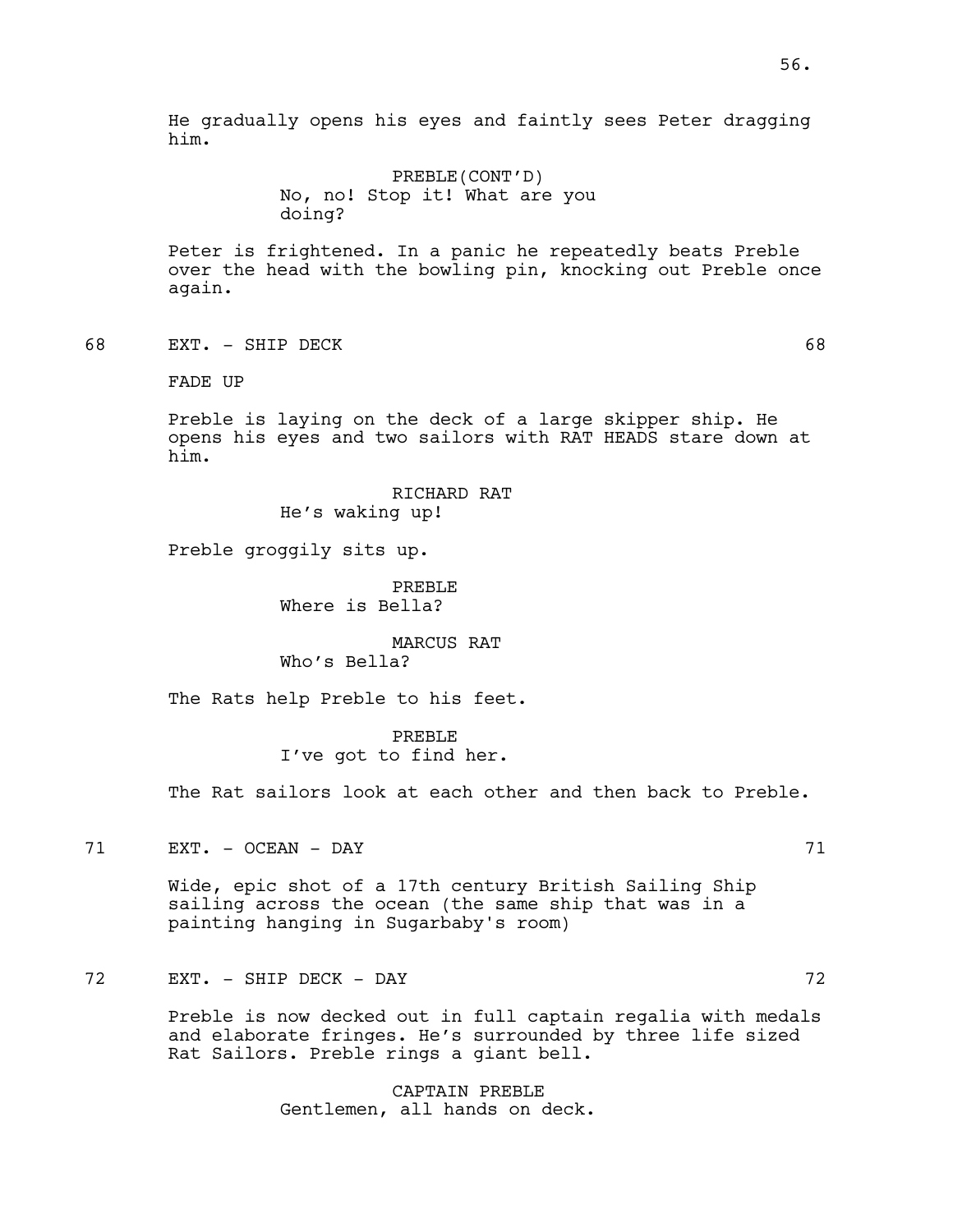Preble is now behind a giant steering wheel.

CAPTAIN PREBLE Come hell or high water, we're going to find Bella!

The ship sails onward through the waves.

CAPTAIN PREBLE (CONT'D) Richard, stay on an even keel!

RICHARD RAT

Yes Captain!

CAPTAIN PREBLE Stewart, batten down the hatches. Keep us at nine knots!

STEWART RAT Yes Captain!

Captain Preble looks determined behind the steering wheel.

73 INT. - CAPTAIN'S QUARTERS - DAY 73

Captain Preble now has a full, dark beard. He pours himself a brandy, sits down at a writing desk, dips a feather quill into ink and begins writing.

> CAPTAIN PREBLE (V.O.) We've been at sea now for seven years with no sign of Bella. As we stay on course across endless waters I'm beginning to wonder if she was ever out here in the first place. Time and tide waits for no man and despite our fruitless efforts morale remains high as the men stay merry with song and swill.

Classic shot of Captain Preble drinking with the rat sailors.

CAPTAIN PREBLE Last week Vincent found a stowaway hidden among the potatoes and we've put him to work scrubbing the barnacles from the deck.

Quick shot of someone scrubbing the deck.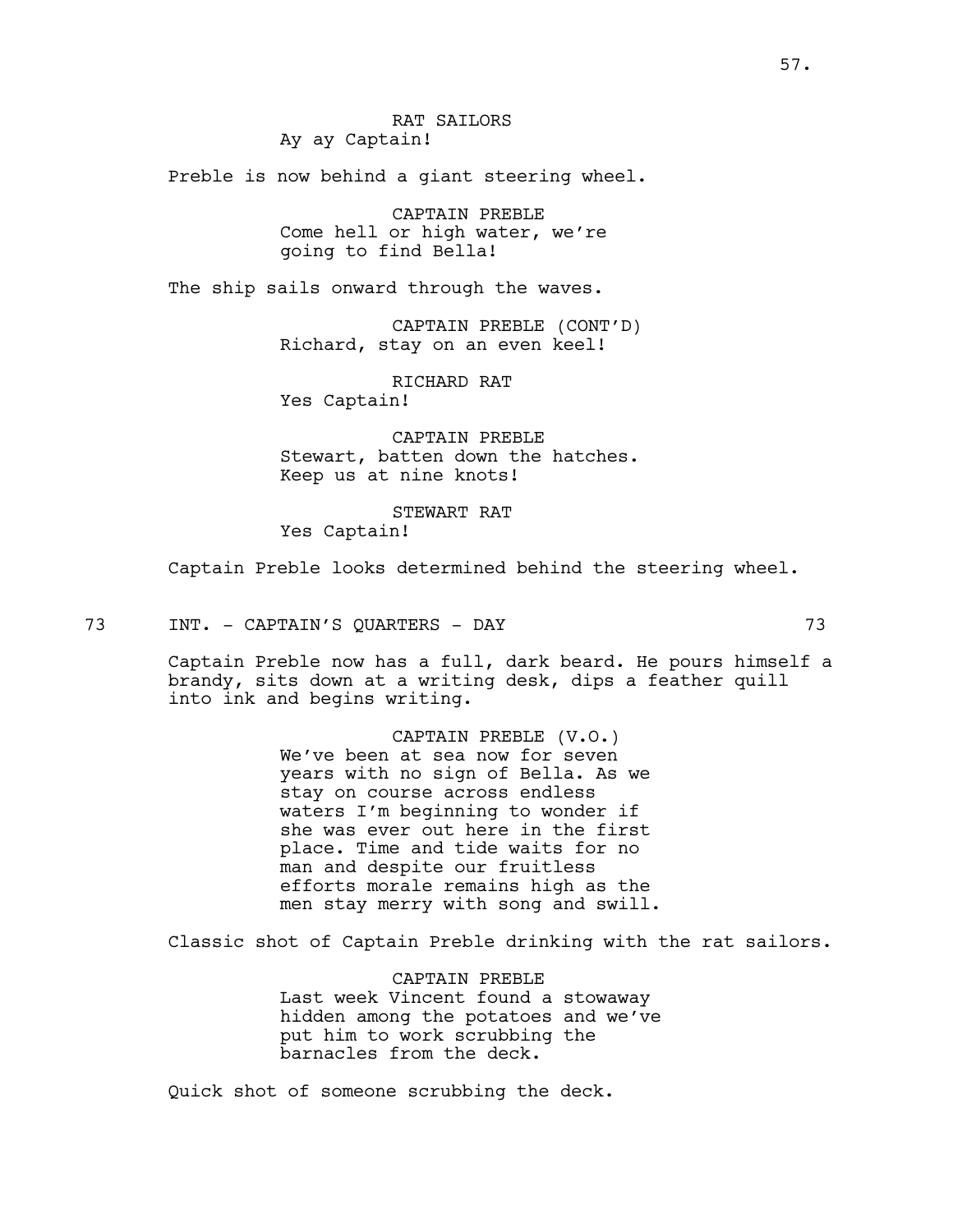Captain Preble is no longer writing in his journal, but speaking into his tape recorder.

> CAPTAIN PREBLE (CONT'D) Marcus is teaching me to play the fiddle and these new melodies keep my old heart afloat.

Quick shot of Captain Preble with a fiddle and a Rat Sailor playing in the underbelly of the ship.

Richard Rat and Marcus Rat nervously enter the cabin.

RICHARD RAT (exasperated) Captain, no sign of Bella.

CAPTAIN PREBLE Keep looking men.

MARCUS RAT Captain, with all due respect, I don't think we're ever going to find her.

CAPTAIN PREBLE Nonsense! She's out there.

RICHARD RAT What's so special about her anyway?

Captain Preble walks dramatically over to the window, with a soft gaze focus on the open seas...

> CAPTAIN PREBLE She's the only one that knows.

> > RICHARD RAT

Knows what?

Pause for effect.

CAPTAIN PREBLE The way home.

69 INT. - SUGARBABY'S ROOM 69

Peter stands next to the bed staring at the bleeding Preble.

Martha appears in the doorway.

MARTHA C'mon Peter, let's get going.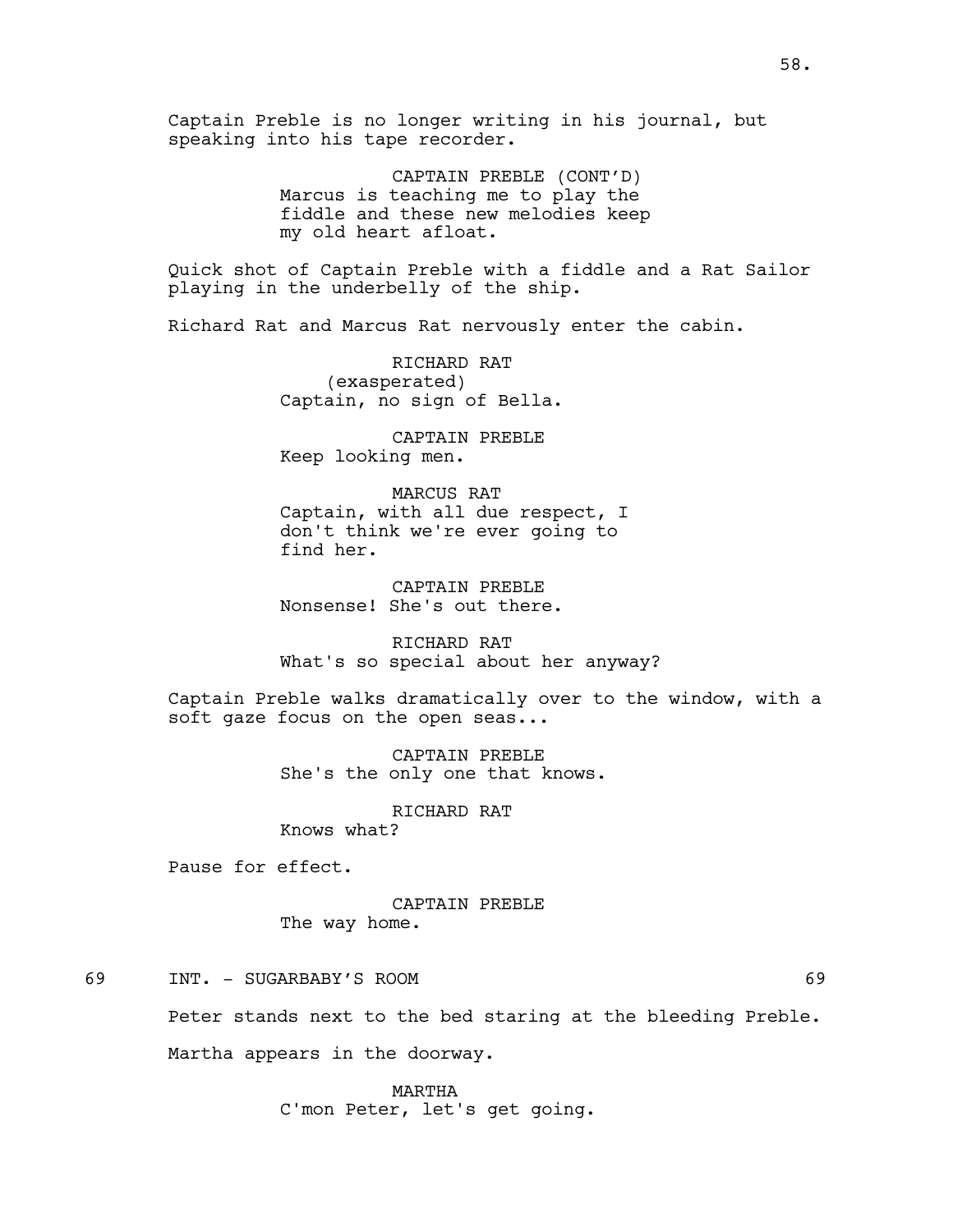She notices Preble bleeding in the bed.

PETER Go get Brian and wait in the car. I'll be right down.

Martha leaves. Peter looks around the room.

He goes to the window and lights the curtain on fire.

Some flames start to rise.

Peter leaves the room as flames continue to leap up the curtain. Preble lays on the bed, motionless.

74 EXT. - SHIP DECK - DAY 74

Captain Preble appears on the desk. The Rat Sailors run around in a panic.

# STEWART RAT Captain! We're being attacked!

Captain Preble looks through a telescope.

#### CAPTAIN PREBLE

Good Lord.

A giant BLUE DEMON with jagged horns and teeth emerges from the water. The Rat Sailors stare up in disbelief. Captain Preble seizes this moment to be the heroic leader of the bunch. He pulls out a large sword.

> CAPTAIN PREBLE (CONT'D) Men! From stern to stern we'll stay on course! Ready the canons! Steady the oars! Let's show this ungodly beast what we've--

The Blue Demon interrupts Preble's dramatic speech by picking up the ship, like King Kong picking up a tiny human. He brings the ship up to his mouth and swallows it whole.

A blur of wood splintering, water spraying and faces in agony as the ship travels down the demon's esophagus and lands in the stomach.

# 75 INT. - BELLY OF THE BLUE DEMON 75

Captain Preble floats in a yellow bile, among the ship's remains, past the rib cage and internal organs. Feels like the inside of the whale in Pinnochio.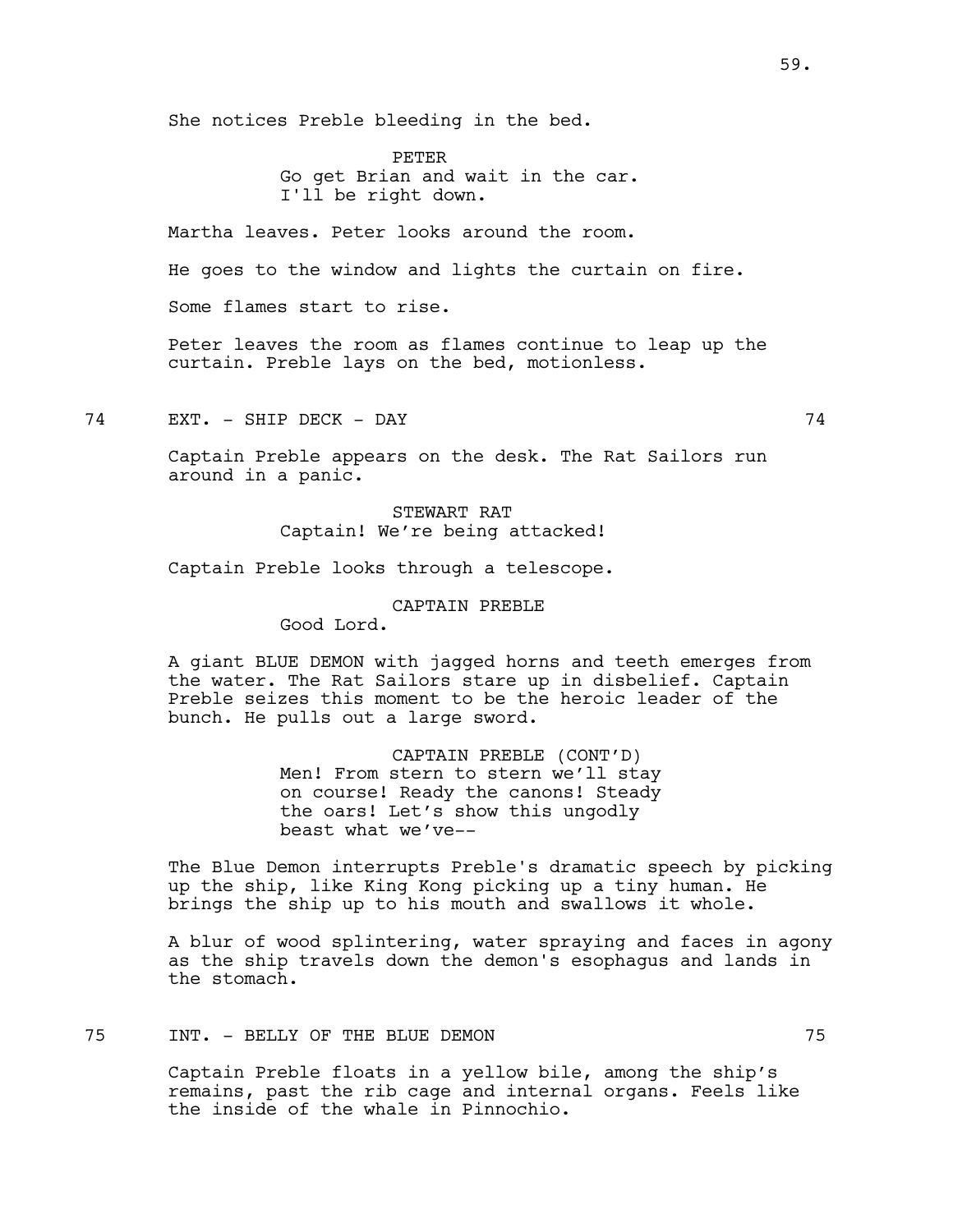Preble pulls himself up to a rocky shore where a small wooden cabin sits. Yellow light streams out from the windows. Captain Preble slowly enters.

# 76 INT. - CABIN - NIGHT 76

The room is sparsely decorated. A stove in one corner, a grandfather clock in the other. There is an eerie silence in the room. Captain Preble sits down in the chair and looks across the table.

The gigantic Blue Demon that just swallowed Captain Preble has now assumed a smaller form, and sits across from Preble.

They have a stare down for a moment.

Then, the Blue Demon picks up a large chain on the ground and begins to bring it in. Eventually we see what's on the other end of the chain.

It's Young Bella. Chain around her neck, like Princess Leia in Return of the Jedi.

She's carrying a glass pitcher filled with a blue liquid.

Captain Preble notices her before she notices him.

CAPTAIN PREBLE (whispering) Bella.

Young Bella sees him and silently nods.

She gets to the table and pours the blue liquid into two cups. There's a feeling of danger hanging over the scene so Captain Preble and Young Bella are afraid to show they know each other.

The Blue Demon lifts up his glass in the air and toasts Captain Preble. Captain Preble picks his up and toasts him back. Each gulp is heard as they slowly drink the blue liquid. They finish drinking and place their cups back on the table. Tick. Tock.

TICK. TOCK. Time crawls by. They sit frozen in an epic duel of silence.

Young Bella and Captain Preble steal another round of secret looks at each other. The Blue Demon notices that they're looking at each other.

The Blue Demon opens his mouth and instead of a scream, the sound that comes out is the loud blaring of a fire detector.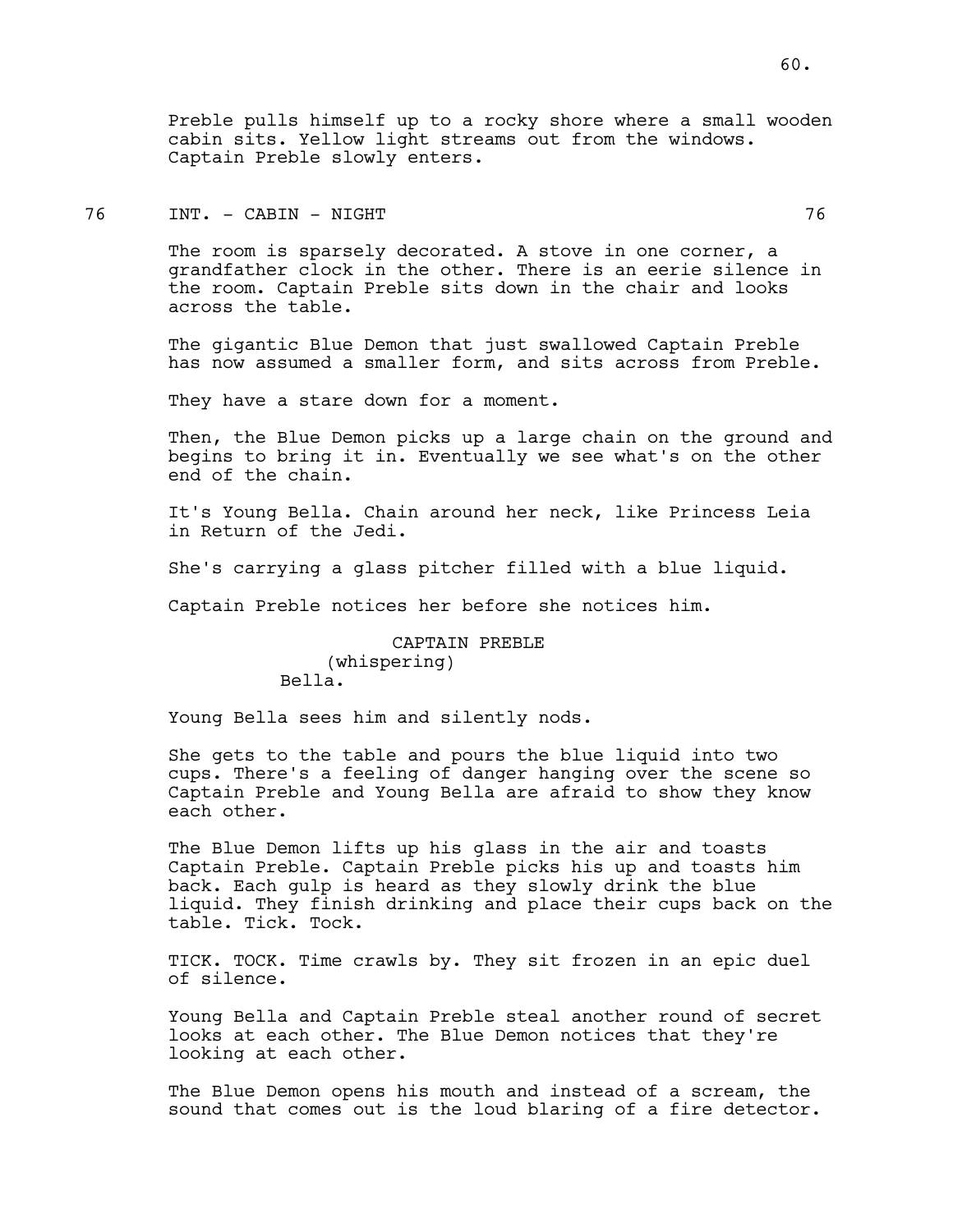The sound is deafening. Captain Preble and Young Bella throw their hands over their ears to protect against the piercing sound.

Back to a frightening close up of The Blue Demon screaming!

#### 77 INT. - SUGARBABY'S ROOM - NIGHT 77

Preble lays unconscious on the bed. Flames and smoke fill one wall of the room. The smoke alarm is blaring.

The flames reach the fire detector and it begins to melt. As it melts the noise slows down and stops.

Preble lays helpless on the bed.

78 INT. - CABIN 78

Back in the cabin. The Blue Demon is now standing at the stove cooking a steak in a large pan. Taking great care not to burn it.

Captain Preble and Young Bella look at each other, afraid.

YOUNG BELLA (whispering) You have to get out of here!

CAPTAIN PREBLE (whispering) I'm not going to leave you.

The Blue Demon interrupts them by walking over to the table with his steak. He cuts two small pieces off and gives them to his house guests. Then goes to turn on the TV.

He switches through a few channels and settles on a news program that consists of a blue demon in a suit reading the news. The Newscaster Blue Demon's voice is all garbled.

The Blue Demon sits back down and gets to work on his steak.

Captain Preble and Young Bella eat their tiny portions, while they exchange a few more glances...

After dinner the Blue Demon yawns and heads over to a small cot. He removes the key that has been hanging around his neck and hangs it on a nail right next to the cot.

The Blue Demon begins to snore. Captain Preble and Young Bella look at each other, knowing what has to be done.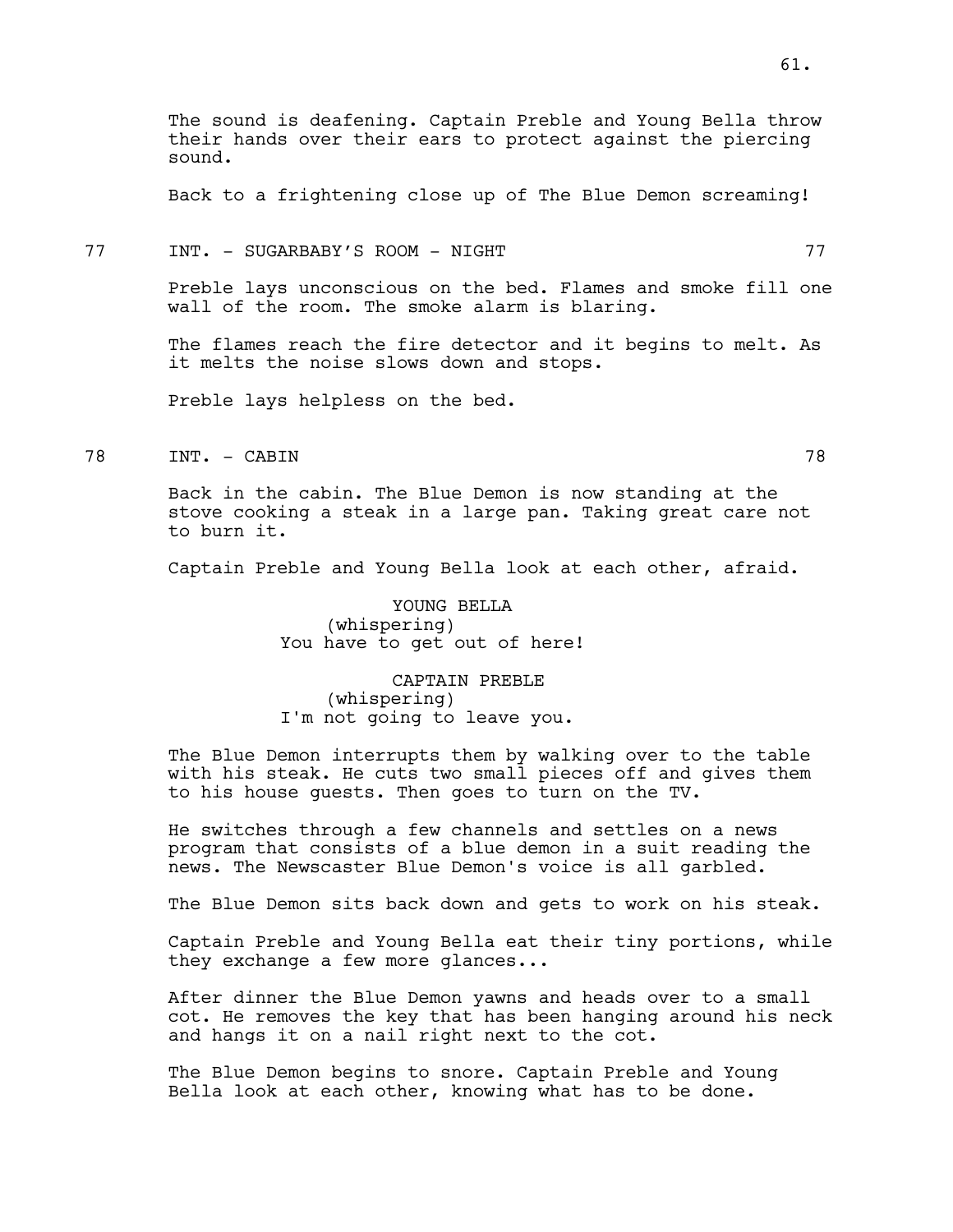Captain Preble tip toes over to the cot. One false move and the Blue Demon will wake. Captain Preble slowly takes the key off of the nail.

He tip toes over to Young Bella and unlocks the chain around her neck. They're careful to gently place the chain on the floor.

They walk over to the front door together and stop before leaving. They're both kind of shocked with how easy that was. They smile and leave the cabin.

79 EXT. - ROCKY SHORE - SUNSET 79

Preble and Young Bella walk out of the ocean onto a rocky shore, laughing.

For a couple moments, they are in exuberant relief. It's amazing - how did that just happen? They got away!

After a moment Bella begins to shiver in her wet clothes. Preble notices this.

> PREBLE I'll start a fire.

80 EXT. - ROCKY SHORE - NIGHT 80

Young Bella and Preble stand around a small fire, peeling off layers of clothes, positioning them on rocks or propping them up on sticks near the fire.

Eventually they're down to the underwear. It's slightly awkward.

They smile and sit down.

They look at the fire, then at each other, then back at the fire. Slow build up here.

At one point we see Old Bella's face around the fire.

Preble gives a warm smile seeing Bella again.

Then when we cut back she's Young Bella once more.

81 INT. – TENT – NIGHT BOOK IN STRAIN ASSEMBLY AT A STRAIN AND STRAINING STRAINING STRAINING STRAINING STRAINING STRAINING STRAINING STRAINING STRAINING STRAINING STRAINING STRAINING STRAINING STRAINING STRAINING STRAINING

Preble and Young Bella are in a camping tent laying next to one another. A tender moment.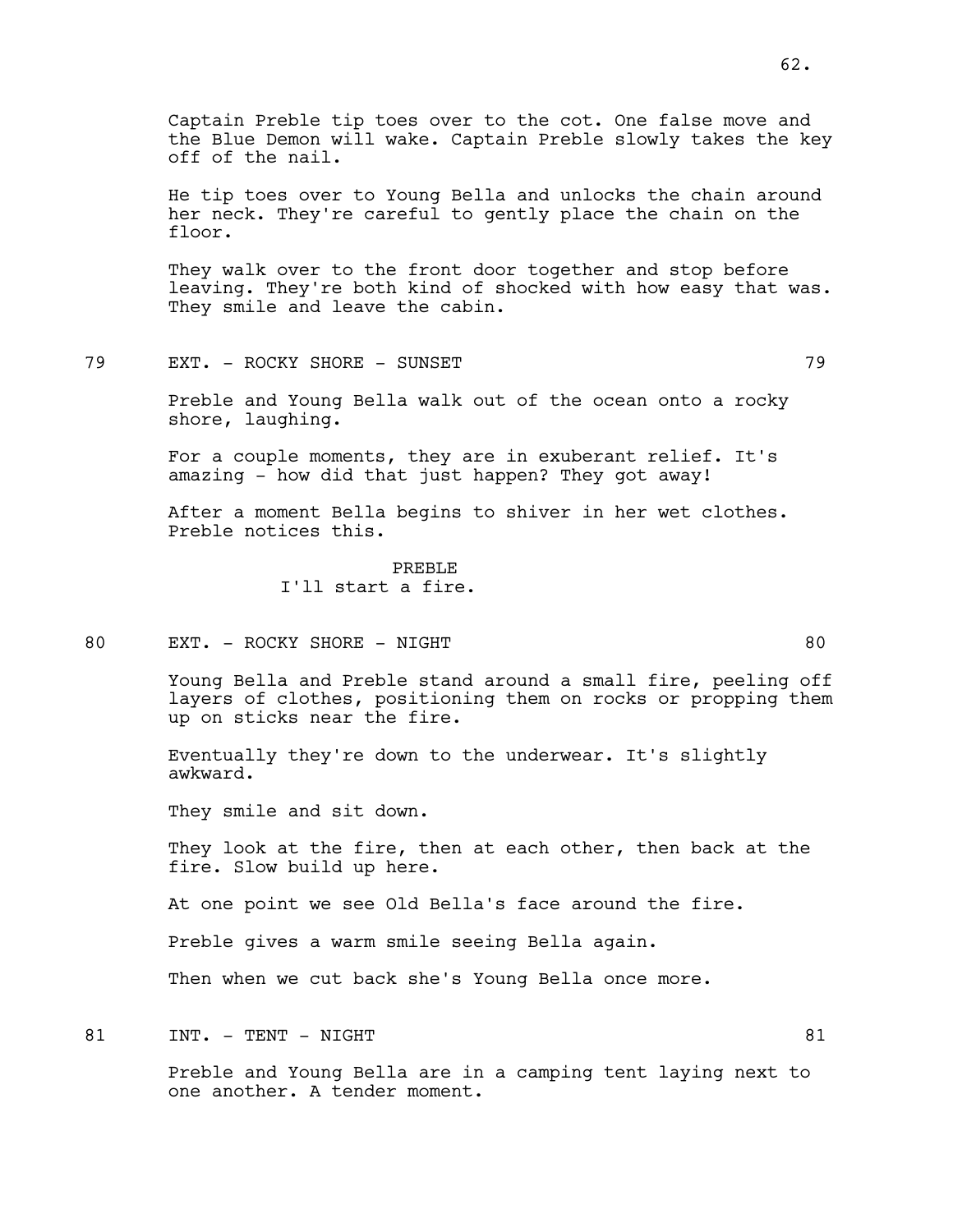I want to stay here.

He looks over to Young Bella.

PREBLE (CONT'D) I don't wanna go anywhere else.

Young Bella doesn't know what to say.

YOUNG BELLA It can't last.

PREBLE

Why?

YOUNG BELLA The house is on fire. You're gonna die soon.

PREBLE I'm here. You're here.

YOUNG BELLA Once the fire takes over, you won't be.

PREBLE I can't be without you again.

YOUNG BELLA Then you have to go back.

# 81B EXT. - ROCKY SHORE - MORNING 81B

Preble sits around the smoldering fire, wearing his shirt, but no tie, jacket or hat. He's bleeding.

> YOUNG BELLA You're bleeding again.

#### PREBLE

I know.

Young Bella looks at him, preparing to say something she knows will be shocking...

> YOUNG BELLA You need to turn yourself into a caterpillar.

> > PREBLE

What?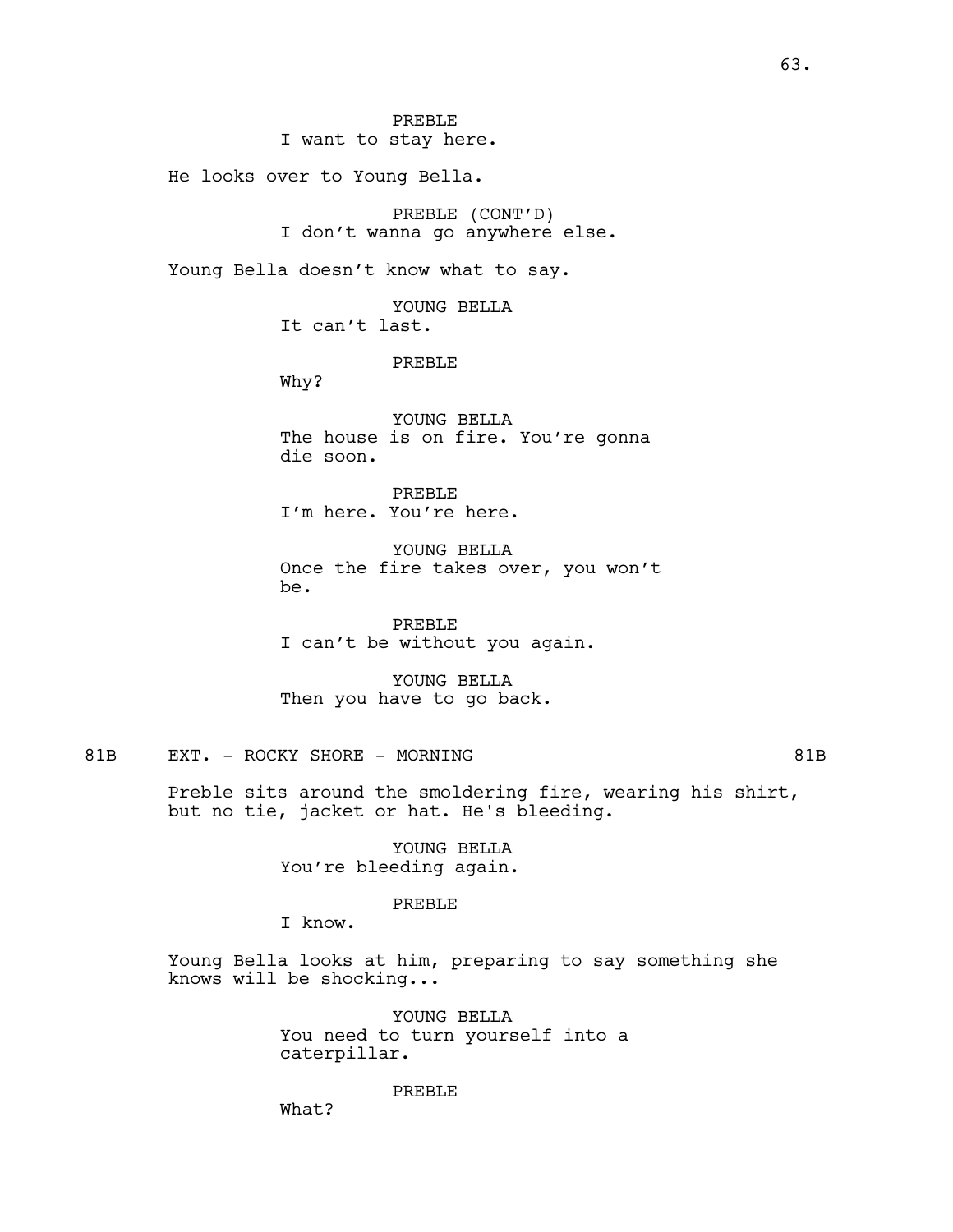Preble doesn't know how to react.

YOUNG BELLA (CONT'D) I understand. (pause) You've been lied to your whole life. By the whole world. And worst of all, you thought you had a friend.

PREBLE

Buddy?

YOUNG BELLA Yes Buddy.

YOUNG BELLA (CONT'D) You're lost, Preble. You need to get back to yourself. I know you think you love me. But you can't love me unless you trust me. (beat) You need to become a caterpillar.

Preble just stares at her.

Cut to Young Bella holding a caterpillar in her hand.

Cut to two cocoons on a tree branch.

81C Cut to two butterflies flying through landscapes. 81C

YOUNG BELLA (CONT'D) Okay, here's the deal. We're about a hundred miles from my house. We can make that in a day. Once we get there, we need to get you back in your body.

PREBLE

Got it!

Still flying, over a different landscape....

PREBLE (CONT'D) This is really beautiful, by the way.

YOUNG BELLA It really is.

PREBLE I know we're in a hurry, but gosh.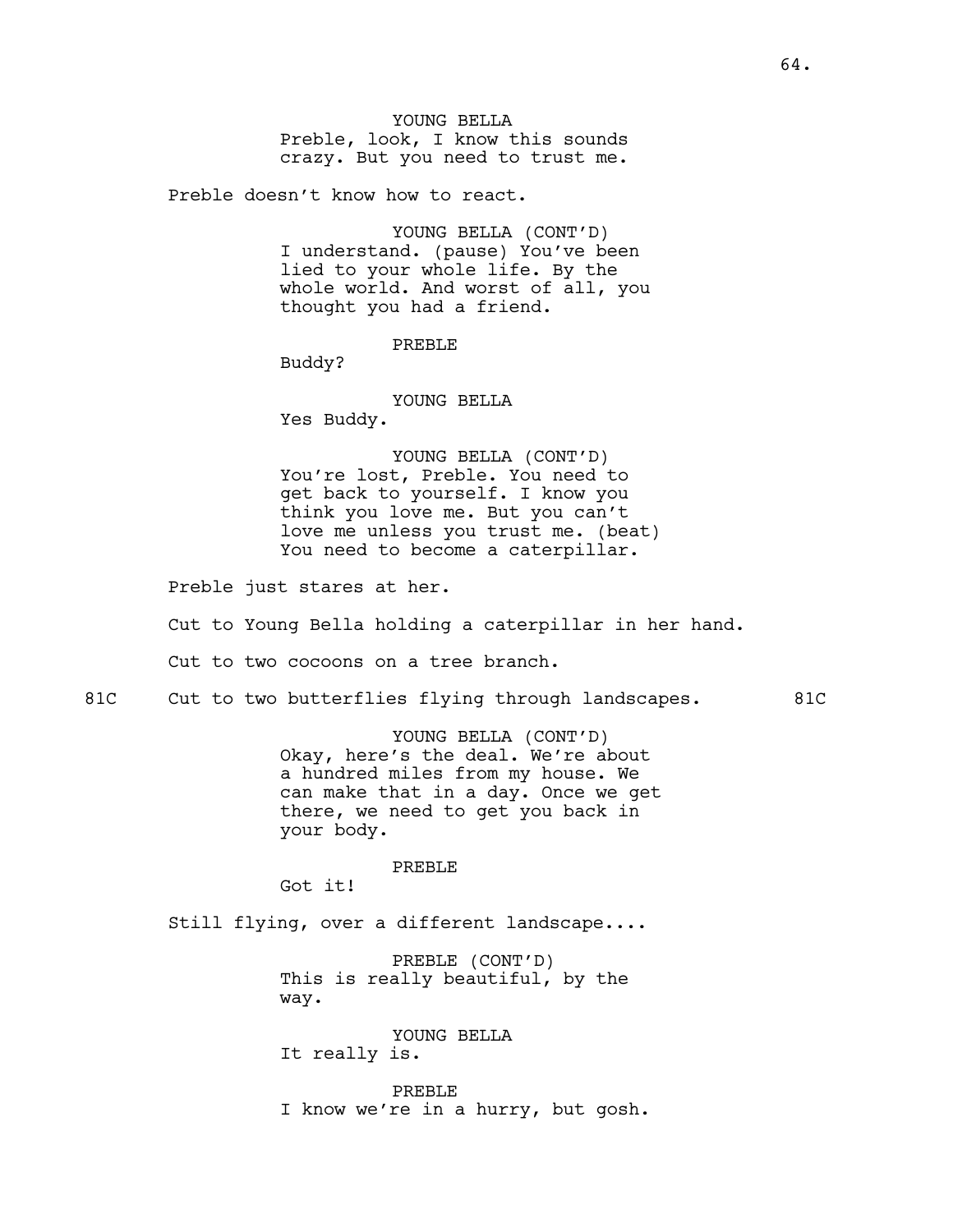PREBLE (CONT'D) So, do you have any brothers, or sisters?

YOUNG BELLA I do. A brother and two sisters.

PREBLE That's nice.

YOUNG BELLA

You?

PREBLE Just me. I always wanted a brother.

They continue to chat here and there, getting to know each other. And commenting on the places they are flying over.

After awhile...

YOUNG BELLA Oh my god, that's it.

Preble doesn't respond.

YOUNG BELLA (CONT'D) We're here.

YOUNG BELLA (CONT'D)

He's sleeping.

YOUNG BELLA (CONT'D) Preble, wake up! We're home!

PREBLE

Huh.

Preble!

YOUNG BELLA Were you sleeping?

PREBLE No, no. I'm up.

YOUNG BELLA It's bad. Look.

As they fly back, you can see a room on fire, smoke billowing out...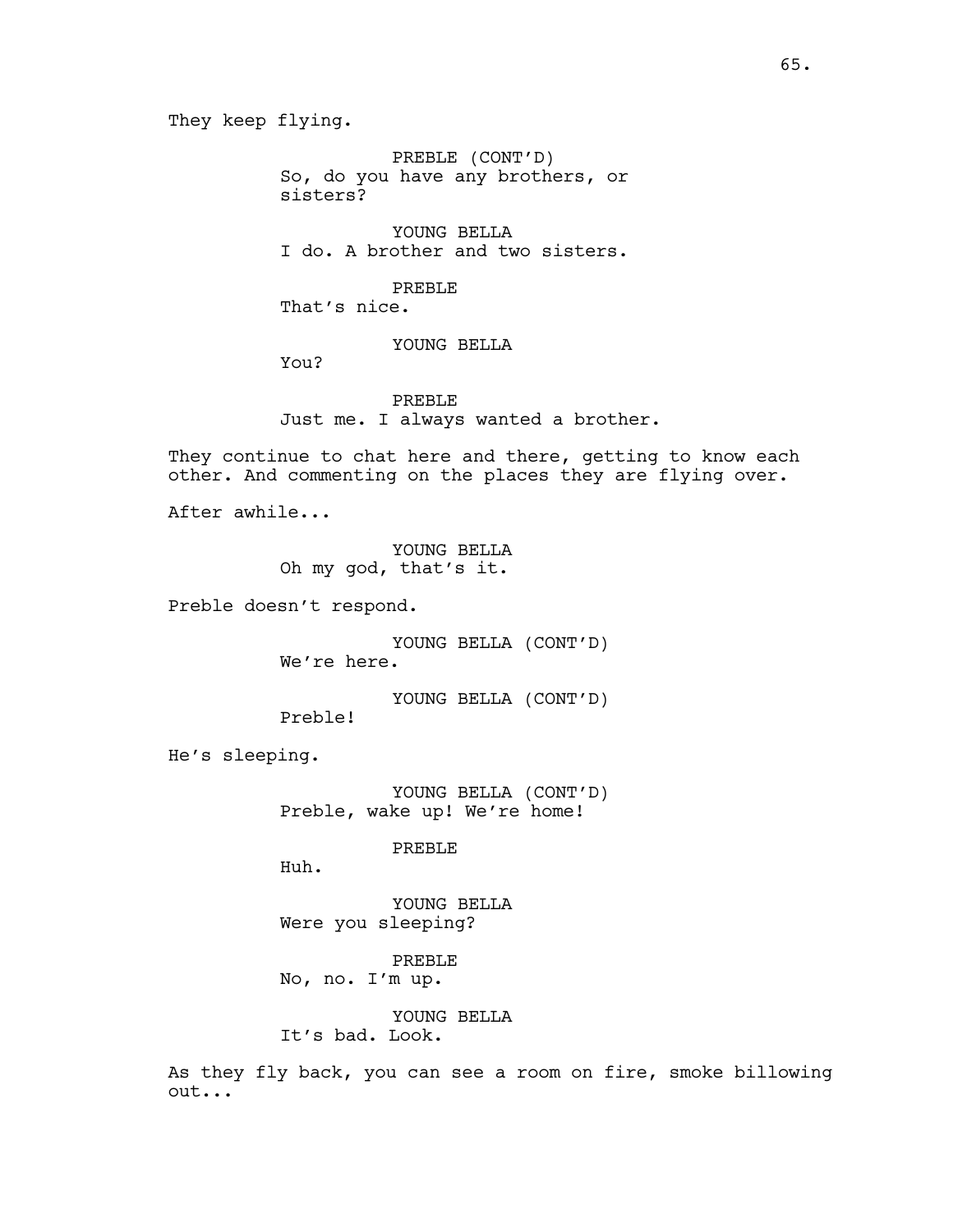YOUNG BELLA (CONT'D) We have to hurry.

PREBLE

Oh shit.

81D INT. - STRAWBERRY MANSION - NIGHT 81D

Smoke fills the stairwell as Butterfly Bella and Butterfly Preble fly to Sugarbaby's room.

> PREBLE (coughing) I can't breath.

YOUNG BELLA We're almost there.

81E INT. SUGARBABY'S ROOM - CONTINUOUS 81E

They fly into Sugarbaby's room.

PREBLE

There I am!

YOUNG BELLA Go fly into your mouth, quick!

They fly to the bed and hover around.

YOUNG BELLA (CONT'D) Go, go, go!

PREBLE Okay, okay!

YOUNG BELLA Shit, shit, shit.

PREBLE My mouth's shut. I can't get in!

YOUNG BELLA Try again!

PREBLE Wake up! Wake up! You idiot. You're gonna die. Open your mouth!

YOUNG BELLA It's not gonna work. We have to go back.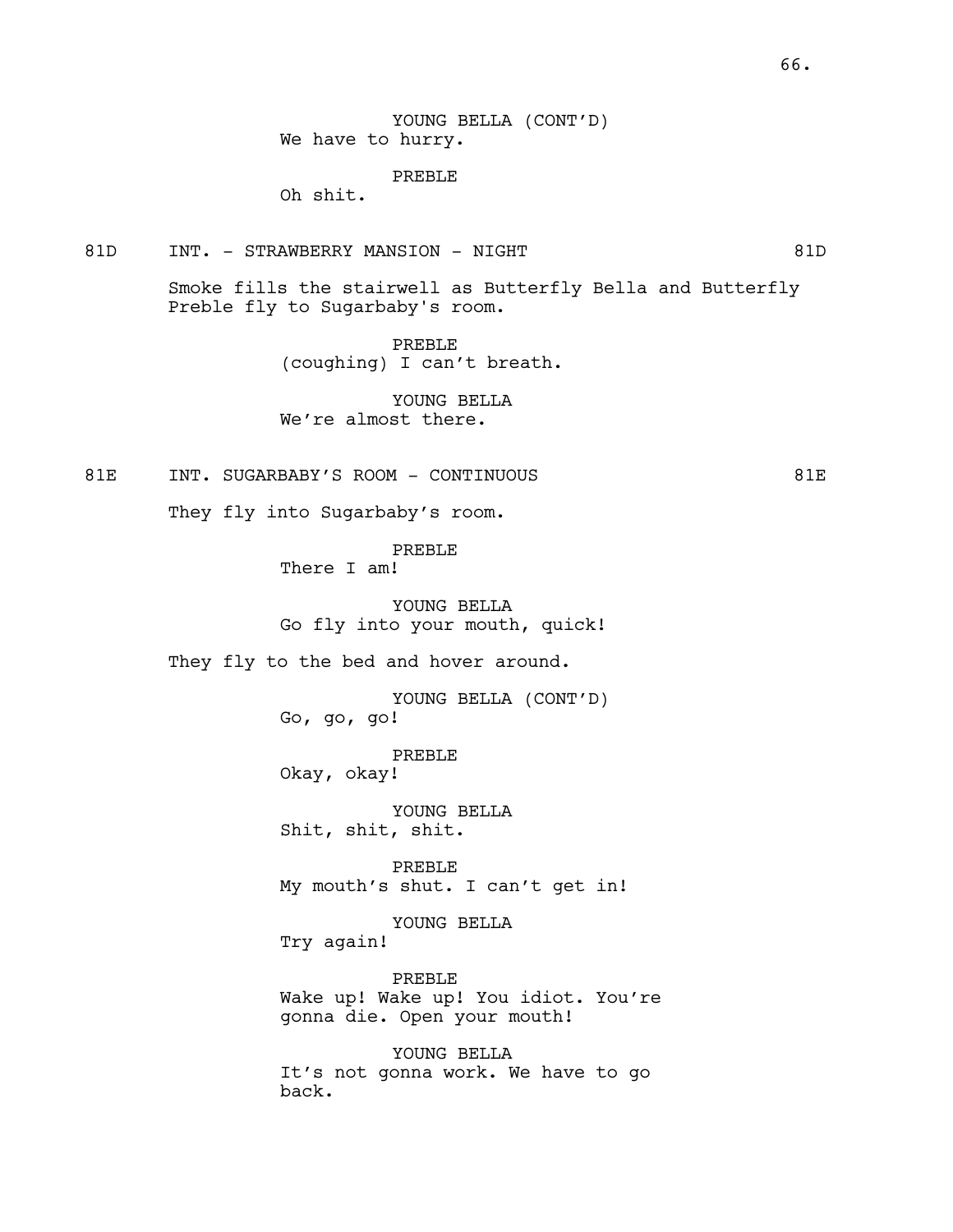## PREBLE

What?

YOUNG BELLA We have to go back to the beginning.

Cut to the title shot when Preble is approaching the mansion for the first time.

The two butterflies fly into view.

82 INT. FRONT PORCH - MOMENTS LATER 62

Butterfly Preble lands on Preble.

BUTTERFLY BELLA Okay, fly into your mouth.

Butterfly Preble looks up and sees a clear opening into his mouth. He hesitates.

BUTTERFLY BELLA (CONT'D)

Now!

Preble shoos him away.

The original scene plays out...

Bella comes to the door.

PREBLE Ma'am, are you Ms. Arabella Isadora?

BELLA One second, I'll get her for you.

Butterfly Preble hovers around the scene.

BUTTERFLY BELLA What are you waiting for. Go in.

He doesn't budge.

BUTTERFLY BELLA (CONT'D)

Preble!

Butterfly Preble flies into the house. Bella follow, irritated.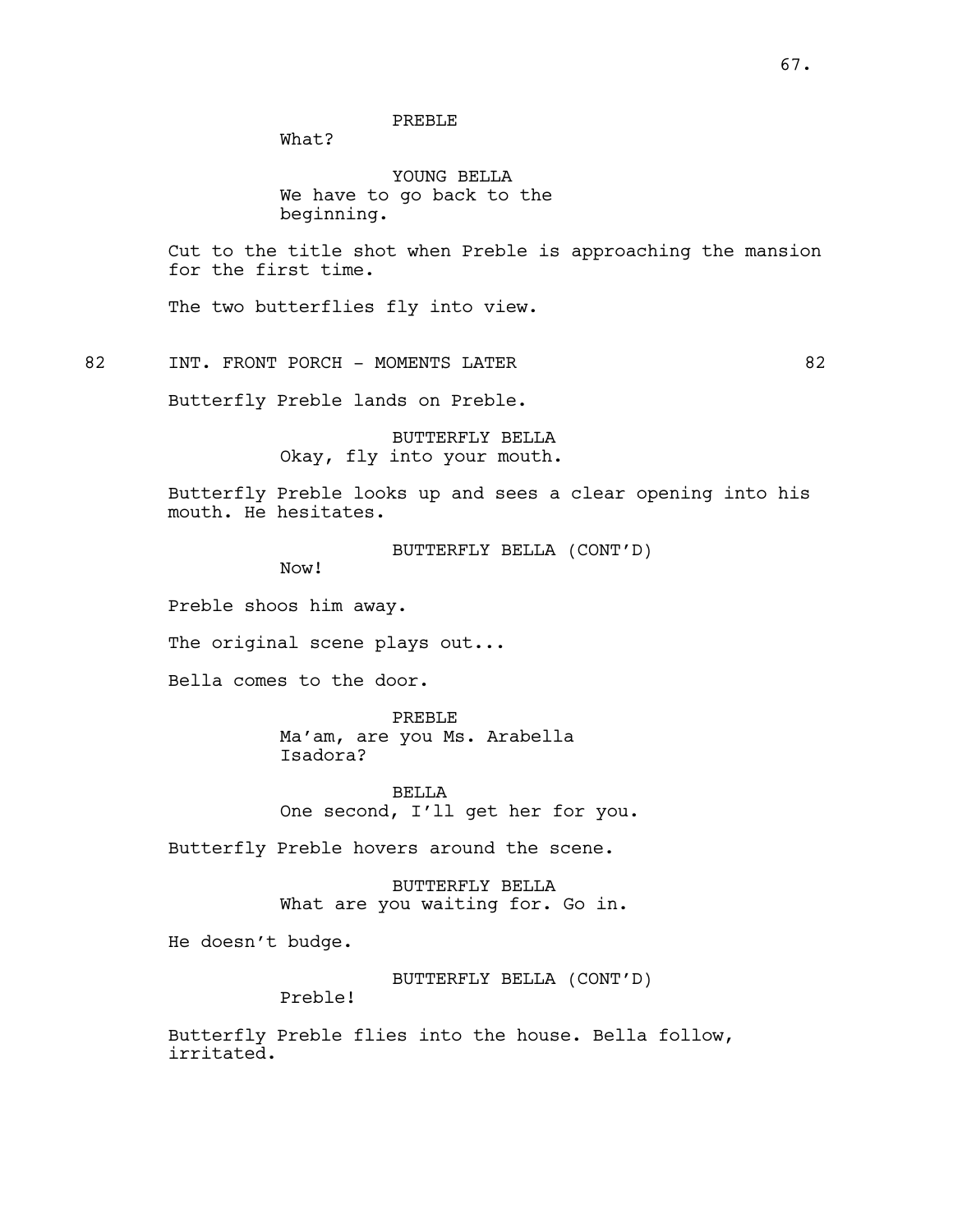BUTTERFLY BELLA (CONT'D) What are you doing? Why didn't you fly into your mouth?

BUTTERFLY PREBLE I just...I don't know...It wasn't the right time. We'll find another way.

BUTTERFLY BELLA What are you talking about? That was the perfect chance!

BUTTERFLY PREBLE It's okay. I just...I just need to land here and think for a second...

83 INT. – MUSIC ROOM – DAY 83

Butterfly Preble and Butterfly Bella fly into the music room and land on a cactus in a bowl of sand. Preble and Bella talk in the background (one of the first scenes in the movie when Preble first interviews her).

84 EXT. – DESERT – DAY 84

Preble and Young Bella, standing next to a cactus, are now back to their familiar selves.

> YOUNG BELLA What the hell happened back there?

PREBLE I don't know. I panicked. I can't explain it.

YOUNG BELLA You had a perfect path!

PREBLE I know. I know! I just couldn't do it. It didn't feel right.

YOUNG BELLA Well when is it ever going to feel right?!

Preble just shrugs. Young Bella looks around the desert.

YOUNG BELLA (CONT'D) Well what are we supposed to do now?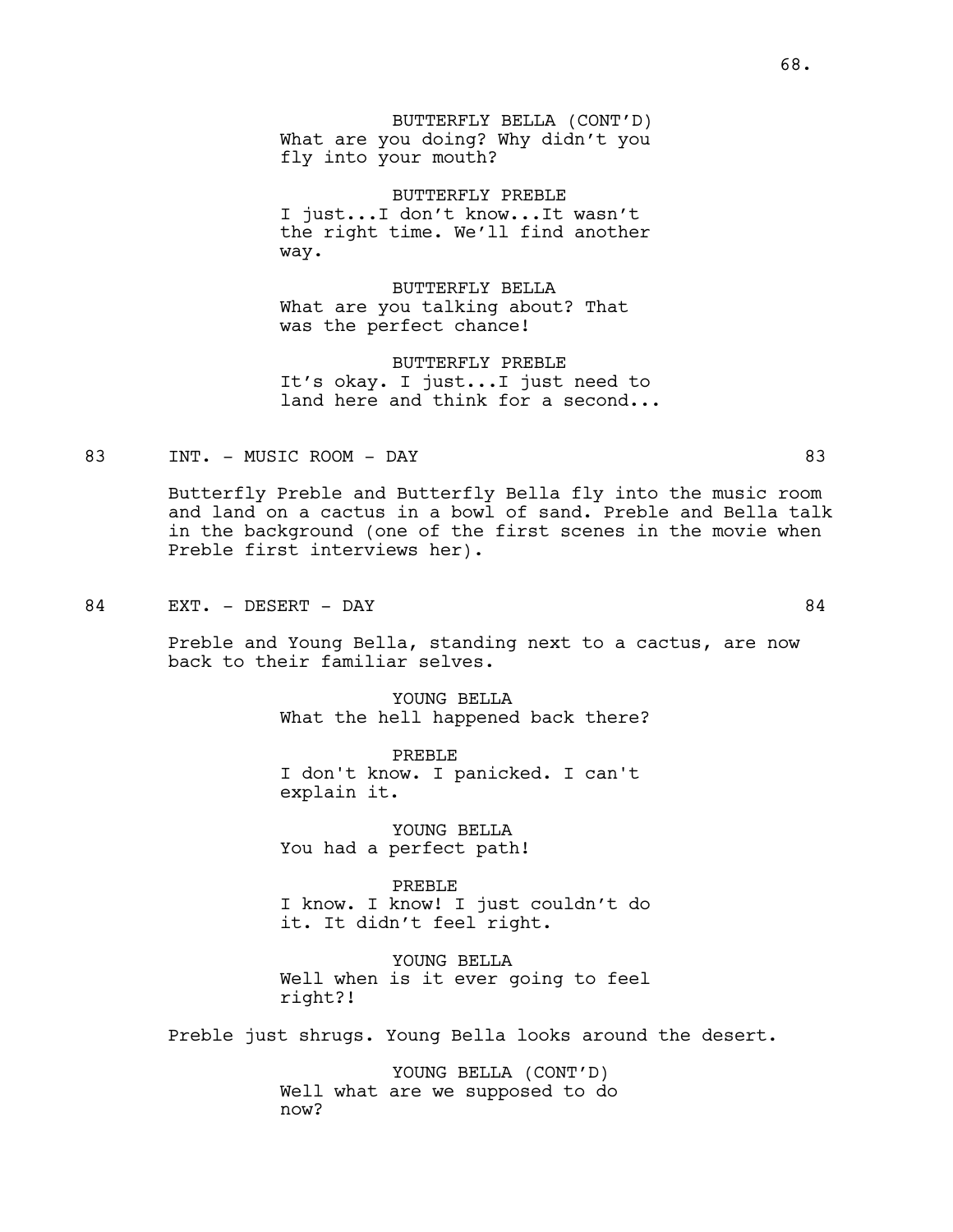Bella's head is large, looming in the distance. When she speaks it echoes over the land.

# **BELLA** You have to get to the Witch!

Preble and Young Bella scan the landscape and sees desert in every direction.

> PREBLE Where's the witch?

Preble looks through a telescope. We see the witch ripping out the insides of VHS tapes.

> PREBLE (CONT'D) Oh no! She's destroying the tapes! We have to hurry!

They start walking aimlessly. They walk for a few minutes.

Preble puts his hand to his forehead to block the light and scans the horizon.

> PREBLE (CONT'D) I'm so hot. I'm so thirsty.

Buddy pops up in front of Preble.

BUDDY Did somebody say thirsty?!

PREBLE Yeah, I need water.

BUDDY Straight from the freshest, mountain clear springs, it's new Heaven's Cascade.

PREBLE No, nevermind. I don't need it.

#### BUDDY

Looks like ya need it to me, my friend. One sip and you'll hear angels singing. Heaven's Cascade, purify your thirst.

# PREBLE

Bella.

He notices that Bella is no where in sight.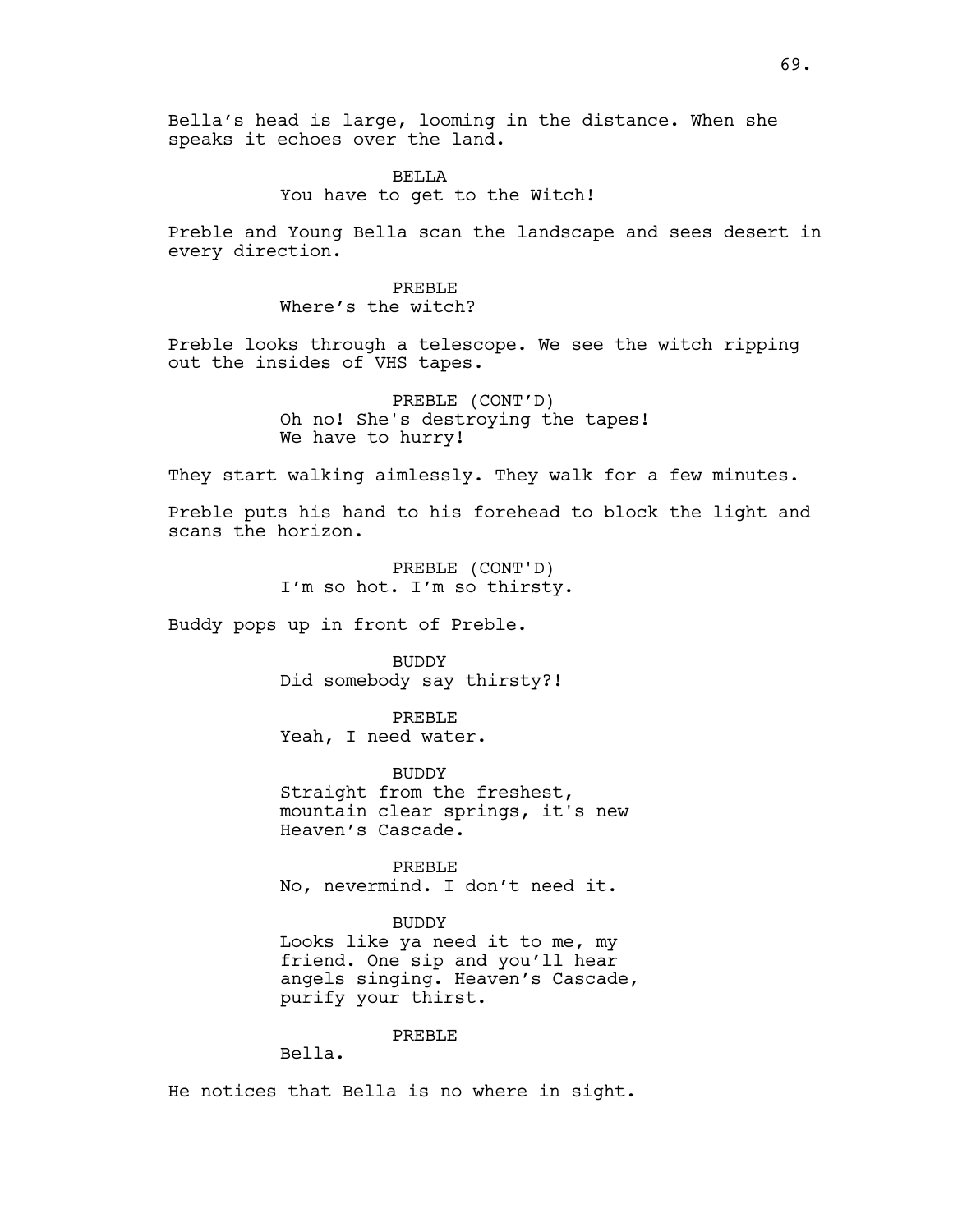#### PREBLE (CONT'D)

Bella?

Bella is gone.

He sees someone in the distance.

PREBLE (CONT'D) Is that the witch?

85 INT. - SUGARBABY'S ROOM - NIGHT 85

Preble lays in the bed, blood and sweat on his forehead. Flames are creeping ever closer, almost to the bed now.

86 EXT. – DESERT – DAY 86

Preble is now dressed in a giant, ugly sweater that is way too big for him. He is sweating profusely, barely able to move.

As he gets closer to the table, he sees it's Ogre Brian drinking coffee and chowing down on hot chicken wings.

> PREBLE (delirious) I'm so hot. Do you have any water.

He sits down.

PREBLE (CONT'D) I'm so hot.

He closes his eyes.

Preble sits at the table across from Ogre Brian. He wipes the sweat from his brow and his hand comes back down covered in blood.

> PREBLE (CONT'D) I'm going to die.

Ogre Brian picks up a penguin toy and tosses into a toilet next to the table, then flushes it.

Ogre Brian begins pouring some coffee.

PREBLE (CONT'D) It's too hot.

OGRE BRIAN

Drink it.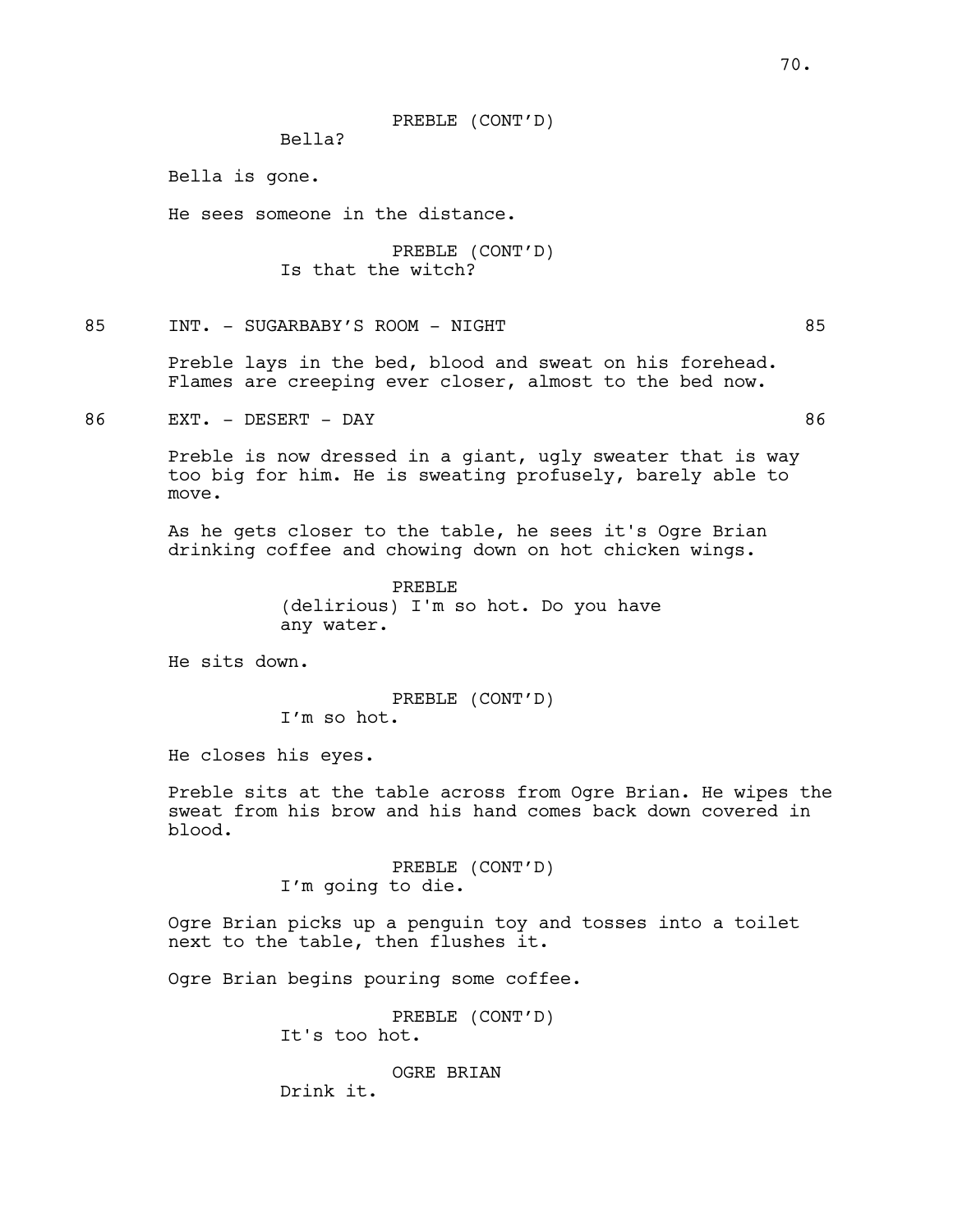Preble sips the coffee, while Brian picks up another penguin toy, same as the other one, tosses it into the toilet as well, flushes it again.

Preble, weak and confused, brings his tape recorder up to his mouth and begins recording.

> PREBLE I can barely breathe I'm so hot. I'm hoping to find something to cool me down.

The tape recorder is now a cherry popsicle and Preble licks it. Preble offers the popsicle to Ogre Brian.

> PREBLE (CONT'D) (CONT'D) Would you like a lick?

OGRE BRIAN Take off your pants.

Preble is caught off guard. Things are slowing down. The cherry Popsicle is quickly melting in his hands.

> OGRE BRIAN (CONT'D) Take off your pants so I can give you a spanking.

Preble accidentally knocks his cup of coffee over. Crickets emerge from the cup and cover the table. Preble slowly rises to his feet.

> PREBLE No thank you.

> > OGRE BRIAN

Sit down.

Preble sits back down. He has to figure out how to get away.

Ogre Brian flushes another penguin toy down the toilet. This gives Preble an idea.

Preble takes off the over-sized sweater and puts it in the toilet. He flushes. The sweater swirls for a moment and then gets caught. The toilet backs up and Ogre Brian's head explodes.

Preble smiles before succumbing to the heat and passing out in the sand.

Fade to Black.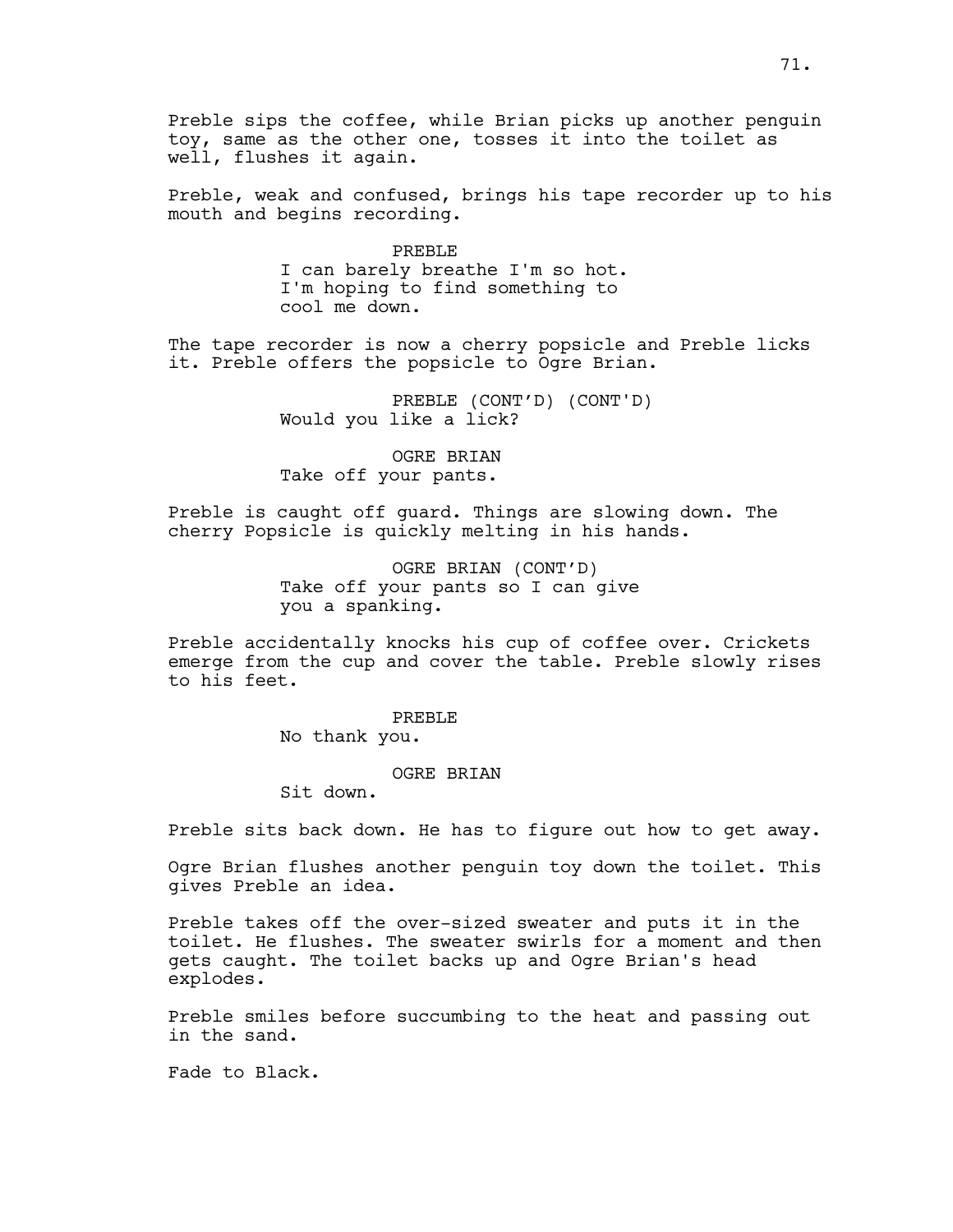Preble is laying in the sand.

A tiny periscope emerges from the sand and moves towards Preble. A pink submarine surfaces from the sand and circles Preble.

## TINY SUBMARINE Captain! Captain!

Preble looks down at the tiny pink submarine.

88 INT. – SUBMARINE – DAY 88

Preble, dressed in a Russian Submarine Captain's outfit, climbs down a ladder into the sub. The same rats from earlier are there, though now they are dressed in Russian sailor sweaters.

> STEWART RAT Captain, we finally found you!

Preble regards Stewart Rat and nods approvingly.

RICHARD RAT Captain, what's our course?

PREBLE (with total determination) To the witch.

STEWART RAT But Captain, the witch lives in the Swamp of Evaporating Snakes.

MARCUS RAT Where all things go to be erased!

PREBLE Do not fear men, for we have--

Preble looks down at his foot.

PREBLE (CONT'D) My foot is on fire.

89 INT. - SUGARBABY'S ROOM - NIGHT 89

Flames are about to reach Preble's feet as he lays unconscious on the bed.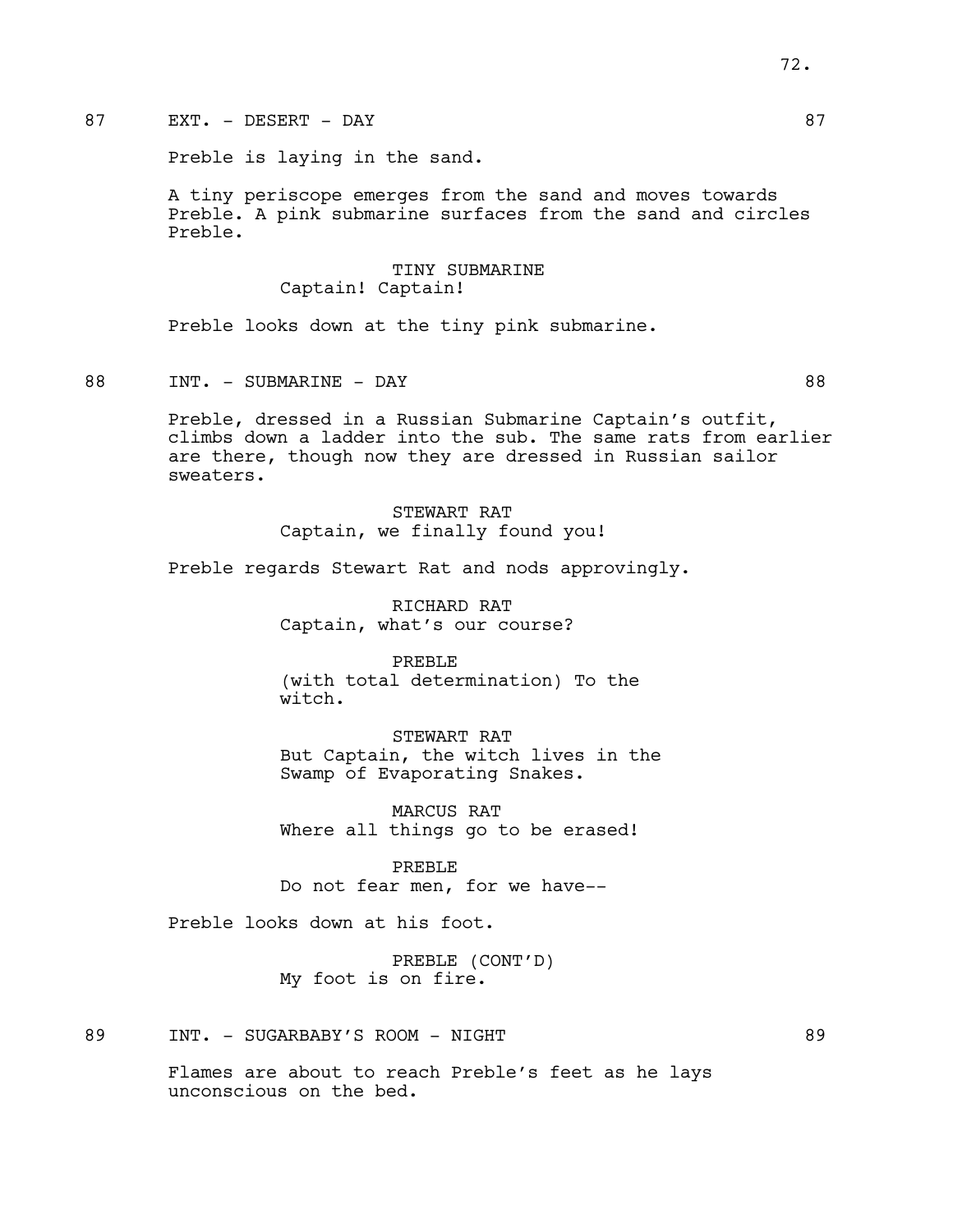# 90 INT. - SUBMARINE - DAY 90

Preble smashes his burning foot on the ground to extinguish the flames.

> PREBLE Double speed men, balls to the wall! We're running out of time!

91 EXT. - DESERT - DAY 91

The submarine speeds up in the sand and passes old VHS tapes half buried in the sand. Eventually the sand turns into the black tape found inside VHS tapes. The submarine slowly moves through the black tape swamp.

92 INT. - SUBMARINE 92

MARCUS RAT Captain, we've entered the swamp.

PREBLE Stay alert men. Things are not what they seem. The witch is near.

An eerie quiet descends upon the submarine. The rat sailors look around, waiting for something to happen. Richard Rat inspects his compass.

> RICHARD RAT Napkin, I can't get a reading. The compass is going haywire.

PREBLE Keep your wits men! We've got to stay strong!

More eerie silence.

STEWART RAT Captain it appearaeppa ti naitpac.

### PREBLE

Come again Stewart?

Stewart Rat's head is now slowly turning around 360°.

STEWART RAT ohlololo ohlololo ohlololo ohlololo

PREBLE

Hmmmm.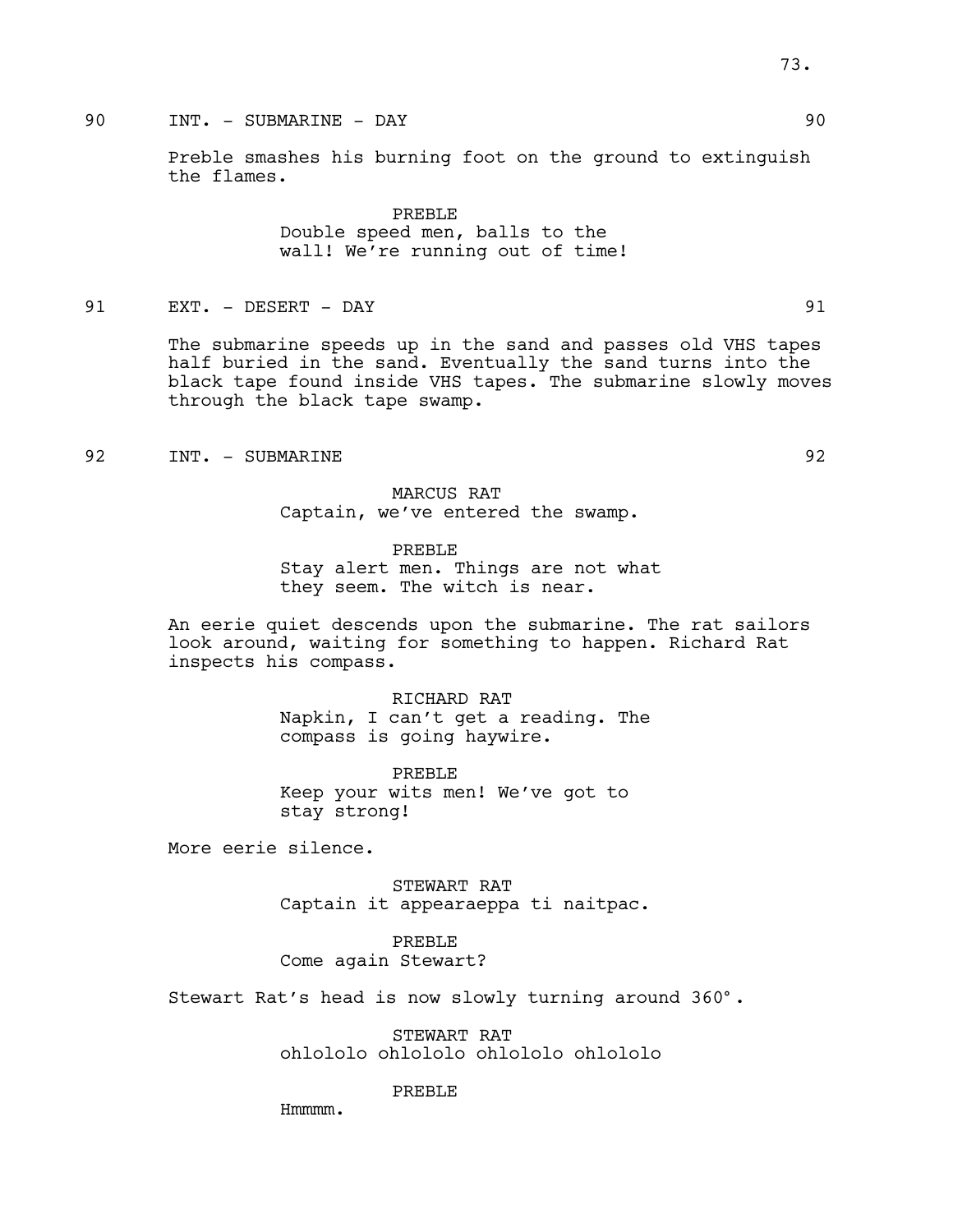Preble glances across the submarine and observes a rat quietly beheading another rat.

PREBLE (CONT'D)

Hmmmmmm.

Preble walks over to Richard Rat.

PREBLE (CONT'D) (CONT'D) I've been thinking about the bubble bath. Where are the marigolds?

Richard Rat morphs into a chicken. He clucks for a second before opening his beak and roaring like a T-Rex.

PREBLE (CONT'D)

Oh dear.

MARCUS RAT (backwards and distorted) sabbabhfbasuhfewinjaksnfdl

PREBLE Of course I removed the tourniquet. It was a wonderful addition to the party.

Preble wanders away, muttering to himself.

PREBLE (CONT'D) Getting the old job done.

Preble is slowing down. All the rats are gone. Preble sits down on the submarine floor.

> PREBLE (CONT'D) (CONT'D) Health and wholesome milk. Just a small taste is enough for me.

He's now holding a glass of milk with a long straw that he puts into his mouth. He begins blowing bubbles.

Close up of the bubbles.

PREBLE (CONT'D) If the bubbles get lost, how do they find their way home?

Preble's face is being wrapped in VHS tape. Slowly, around and around, like he's in a cocoon.

> PREBLE (CONT'D) (CONT'D) Wait now a moment! What goes on here?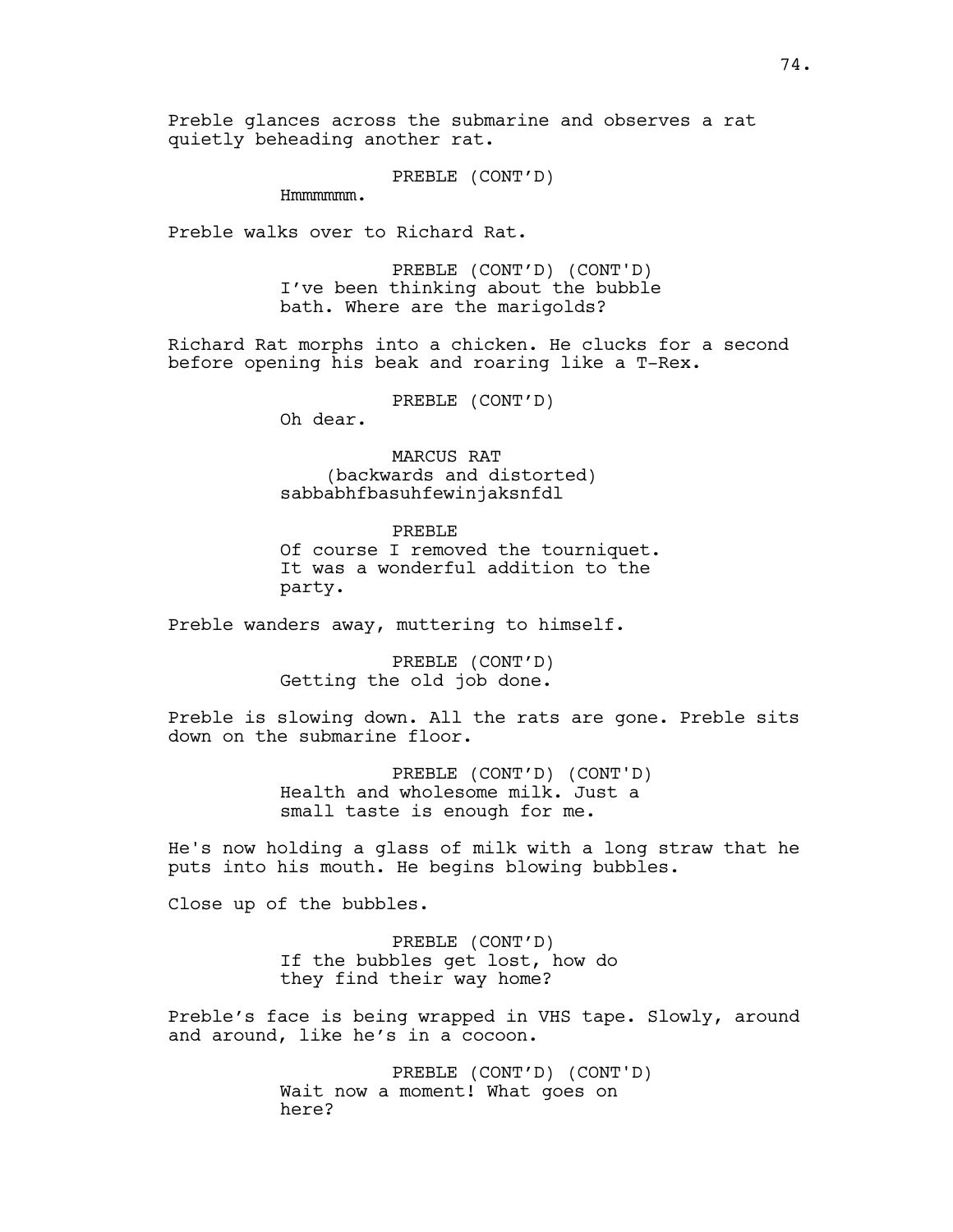# 93 INT. - PICTURE ROOM - DAY 93

Preble sits on the lap of Witch Martha. Preble's whole body is wrapped in VHS tape, resembling a caterpillars cocoon.

> WITCH MARTHA Calm your heart. You are going to sleep. Away from all pain. Away from all memories. I will erase you.

As she says this last line she covers Preble's face in VHS tape.

Static and video distortion flicker on the screen. Image of Preble walking backwards with his suitcase. Preble as a young boy running backwards. Preble as a baby going back into his mother's vagina. Preble as a fetus in his mother's womb.

Static and distortion and Preble is in an endless sea of VHS tape. He struggles to stay afloat. When he goes under images flash on the screen. A high diver going back to the diving board. A flower closing. Barf going back into a mouth.

Preble rips through the image and he surfaces in the room in the mansion, though now there is VHS tape everywhere. It's up to his waist. Preble is in one corner of the room and the Witch is in the other.

> WITCH MARTHA (CONT'D) Go to sleep my darling!

PREBLE I'm not tired!

Preble charges through the tape towards the Witch. She lifts her arms up, conjuring tape that flows up like water around Preble and drags him under.

More images flash on the screen. Scenes from life. A baby blowing out a candle on a cake, in reverse. A couple hugging backwards. Cars driving in reverse. VHS images breaking down and erasing and distorting all together. Lightning flashes.

# 94 INT. - MUSIC ROOM - NIGHT 94

A hit of loud thunder. Preble jolts awake. He's sitting in the music room, in the chair next to Bella. Sugarbaby is playing the piano.

> PREBLE Oh. Ohhhhhh. I just had quite the dream. Wow. It was so real.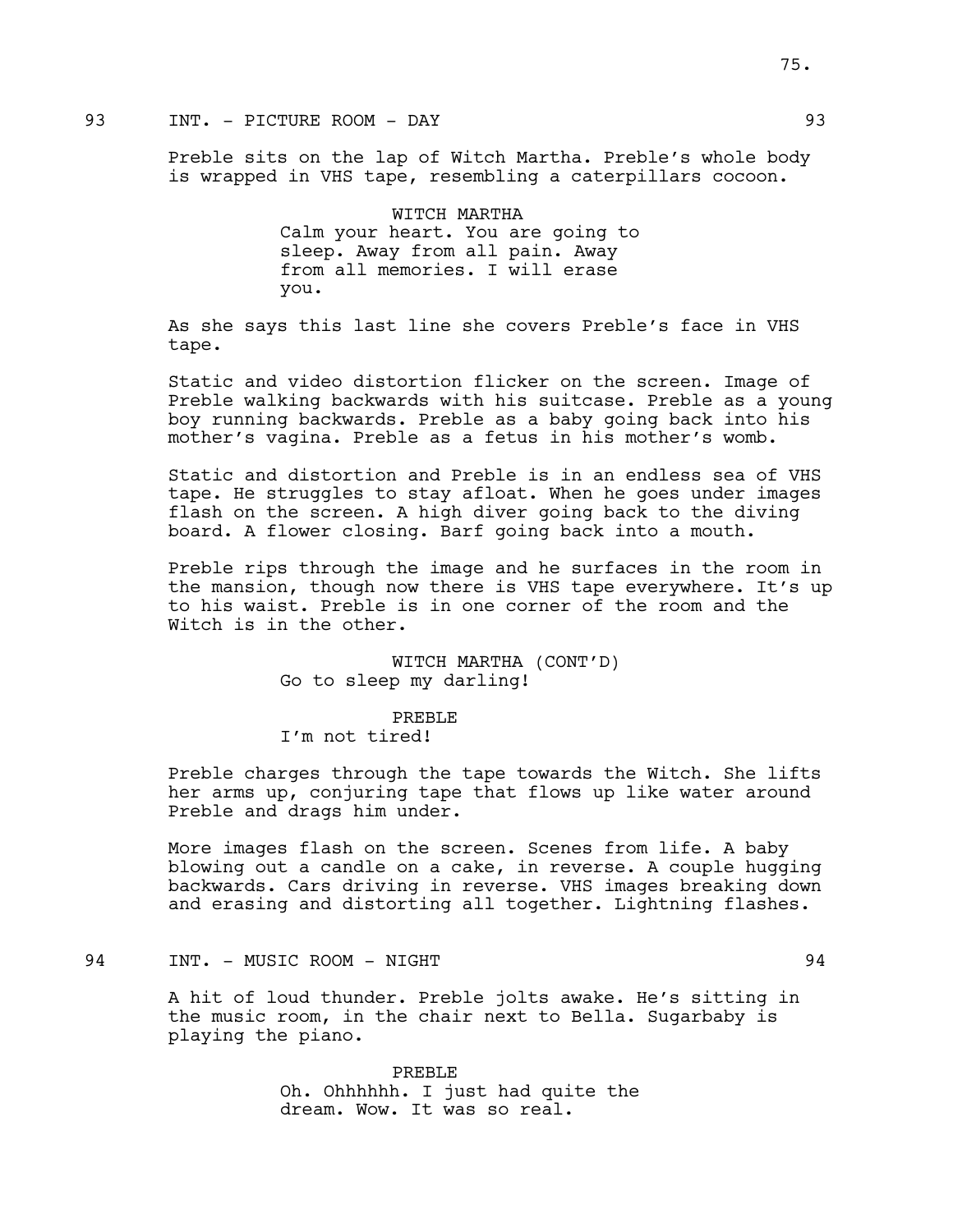**BELLA** 

I always have vivid dreams during a lightning storm. Maybe it's all the electricity in the air.

PREBLE But this one was SO real.

**BELLA** I hope it was a nice dream.

PREBLE Parts were nice. Yeah. But...but you were dead.

**BELLA** 

Oh dear.

#### PREBLE

And then your son came and his family and I was with you and we hid in a closet and then we were on an island and then a ship with rats and then a desert and there was this witch-

**BELLA** What did the witch look like?

PREBLE

She had a big nose and horrible teeth and just looked awful!

Bella swivels around in the chair and it's really the Witch!

WITCH MARTHA That's not very nice!

The Witch cackles and Preble screams. The music room begins breaking down. Items in the room begin floating away and glitching out until VHS distortion takes over. Preble surfaces once more from the tape.

> WITCH MARTHA (CONT'D) Did you think she was still alive you silly stupid boy!

The Witch brings her arms up and more tape envelops Preble, dragging him under.

More images. Static and video distortion and chaotic images all mixing together.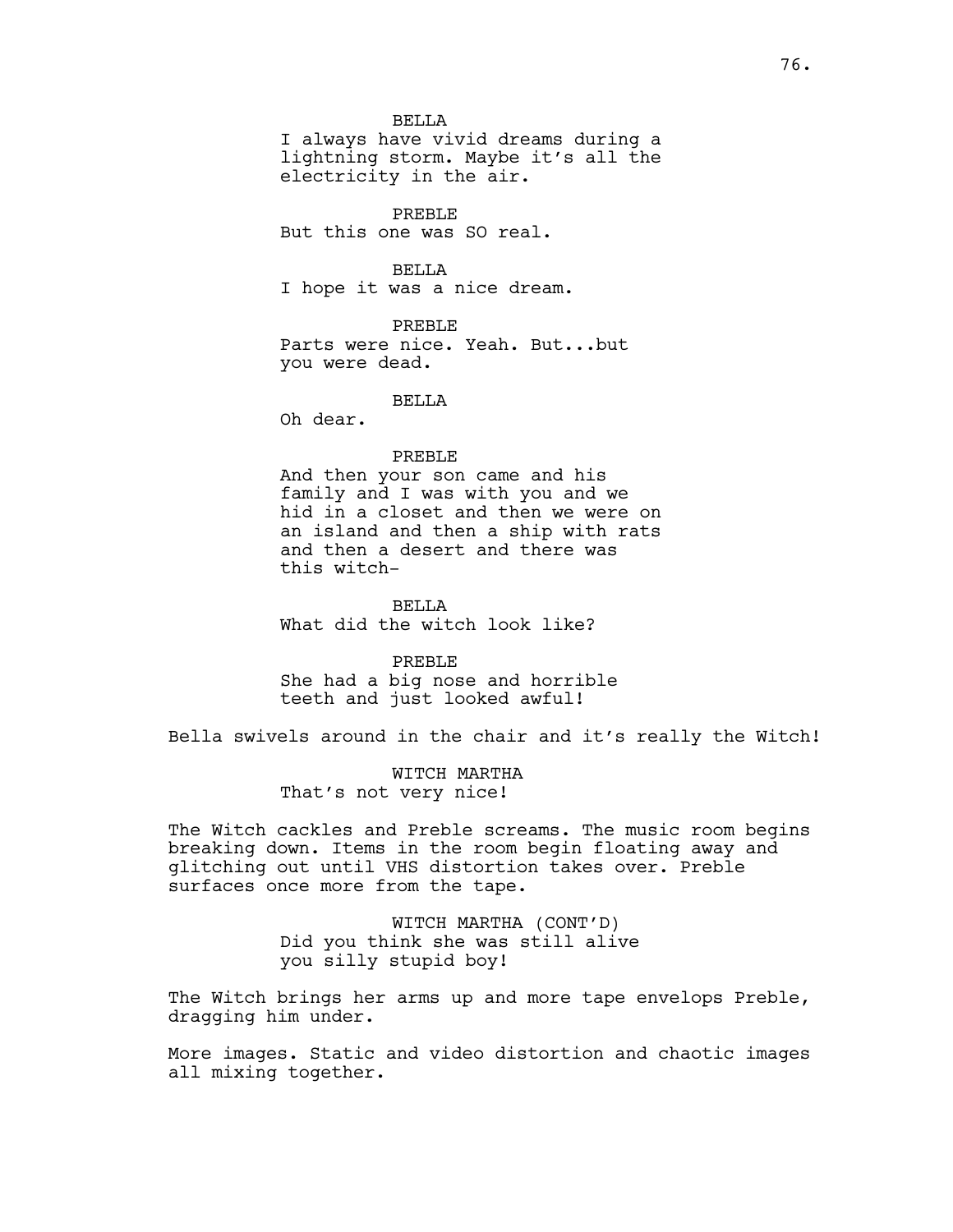We see flashes from Bella's dreams - of the Grass Man, of the Frog Waiter and then...

We see Bella's father bringing out the airplane from the buffalo and holding it in his hands. (from Bella's first dream)

Preble notices the airplane and grabs it from the dream.

Preble reemerges right in front of the Witch.

He slices with the airplane and cuts open The Witch's chest. He plunges his hand into the wound.

#### PREBLE

Ahhhhh!

Preble removes his hand from the wound and there, in his palm, is her still beating heart.

95 INT. - PICTURE ROOM 95

The Witch collapses into the VHS tape. The tapes slither away. Preble looks down at the heart in his hand and now it's a beet. He shrugs and takes a bite.

96 INT. - DINING ROOM - NIGHT 96

Preble and Young Bella are BEETS on a plate. Around them is chicken, peas and salad. This is the dinner scene between Bella and Preble from earlier in the film.

They are sitting next to each other, looking straight ahead, embarrassed, unsure.

Beet Preble looks over to Beet Bella

Just then a fork comes down, missing beet Preble.

BEET PREBLE When he eats me what's going to happen to you?

Beet Bella doesn't answer, she's still upset...

BEET PREBLE (CONT'D) Once I get back to my body, I'll be alive and you'll still be dead.

BEET BELLA Don't worry about me.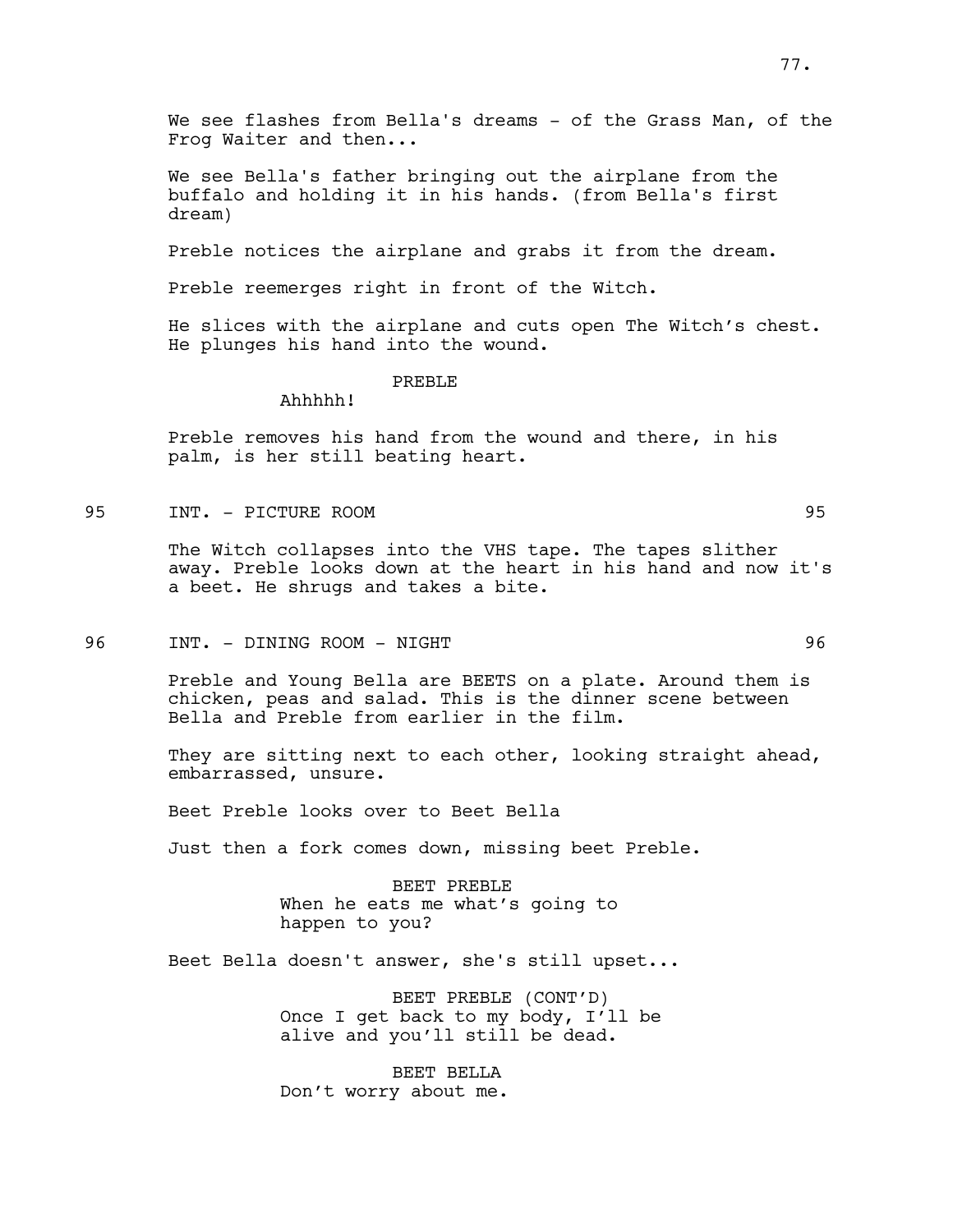BEET PREBLE I don't want to leave you anymore. Maybe we can just live as beets.

The giant fork comes back down and Beet Bella moves so it spears her.

### BEET BELLA

Take me!

Beat Bella gets eaten.

BEET PREBLE Bella no! Eat me! Come on! EAT ME!

Over and over the fork comes down and takes other food away. Finally, Beet Preble is the last bit of food on the plate. The fork comes down but stops.

> BEET PREBLE (CONT'D) No! What are you doing!

ORIGINAL PREBLE Thank you for dinner.

Original Preble leaves the room.

Beet Preble is all alone on the plate. A fly lands on the plate and walks over to Beet Preble. The fly jumps onto Beet Preble's face.

> BEET PREBLE Shoo! Get out of here!

Beet Preble blows but the fly does not budge. He blows again and still nothing. The fly takes a bite of the beet and Preble becomes the Fly. He flies away.

FLY PREBLE looks back and sees the lone beet receding below.

97B INT. - SUGARBABY'S ROOM - NIGHT

FLY PREBLE flies into a spider web in Sugarbaby's room. He gets stuck, he tries to shake himself out. To no avail.

> FLY PREBLE Well this is it. This is how it's gonna end... I know you can't hear me, but we're gonna die soon... (MORE)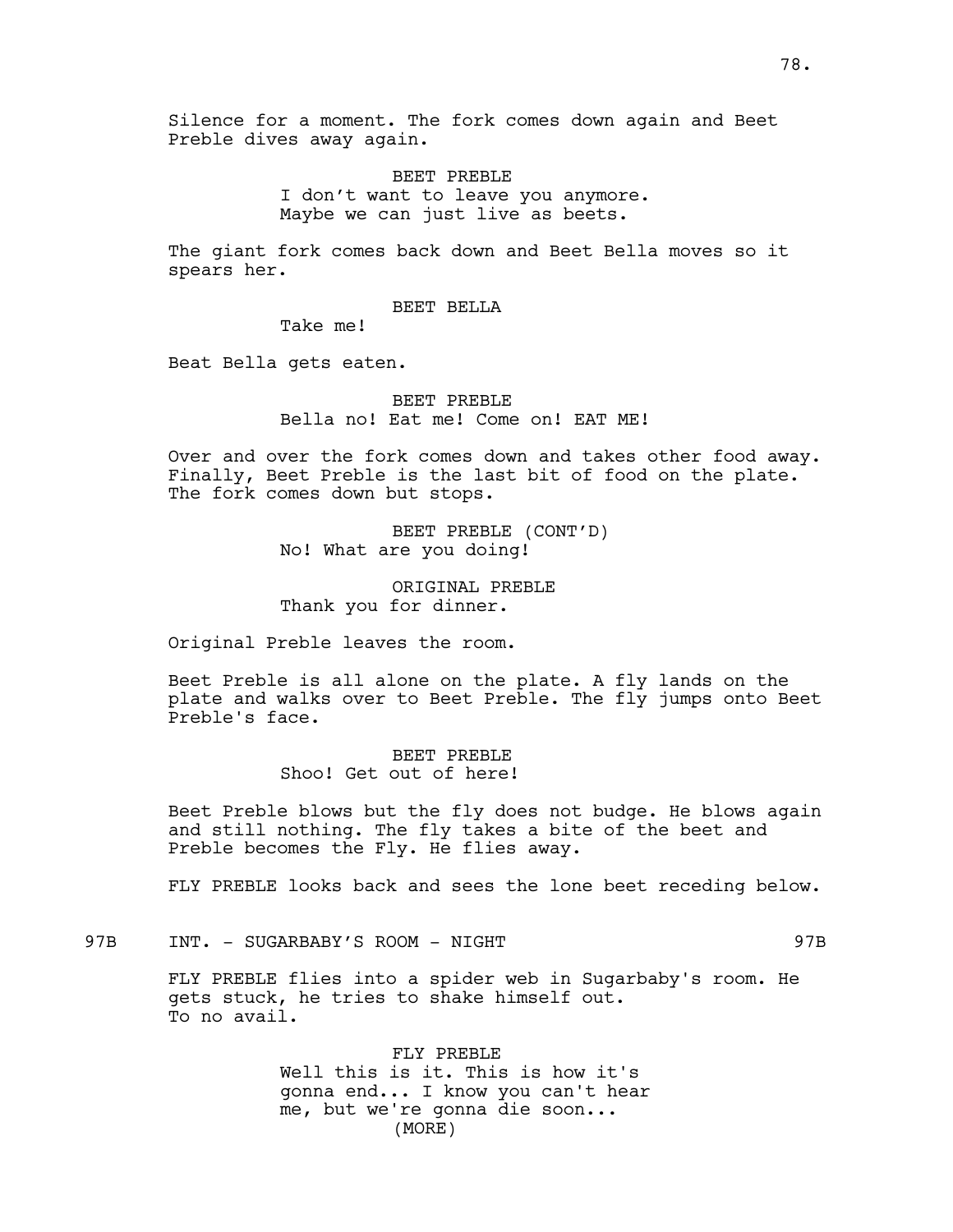I'm sorry. I screwed up. I got scared. That's no way to live, I know. She was right. I was so stupid... FLY PREBLE (CONT'D)

A shot of Preble in bed, flames ever closer...

Fly Preble stuck in the web...

FLY PREBLE (CONT'D) I need your help. I'm just a tiny creature that needs help. I'm stuck. I swear if I just had once more chance, I wouldn't screw it up this time. If there's anyone or anything in this universe listening to me right now.

A finger enters the frame and free FLY PREBLE.

## 99 INT. - MUSIC ROOM 99

Fly Preble flies around the music room, trying to fly into Preble's mouth. (This is the same scene from the beginning of the film when Preble has just arrived at the mansion and swats at the fly.)

> FLY PREBLE (SCREAMING) Open my mouth! OPEN MY MOUTH!

Preble's hand hits Fly Preble in slow motion. Fly Preble hurtles through the air, out of control.

FLY PREBLE (CONT'D)

Ahhhhh!!!

Now it's actually Preble falling through an endless blue sky. He lands on a giant piano key and a single note rings out. We see the scene from earlier when Bella says:

### BELLA

Sometimes they play themselves.

Preble stands up on the piano key and begins running. Slowly the piano keys change into a snowy tundra. Preble is dressed in furs, running through a blizzard.

### 100 EXT. - MOON - NIGHT 100

The blizzard calms down and reveals a sky of endless stars. The frozen snowy ground is now the surface of the moon.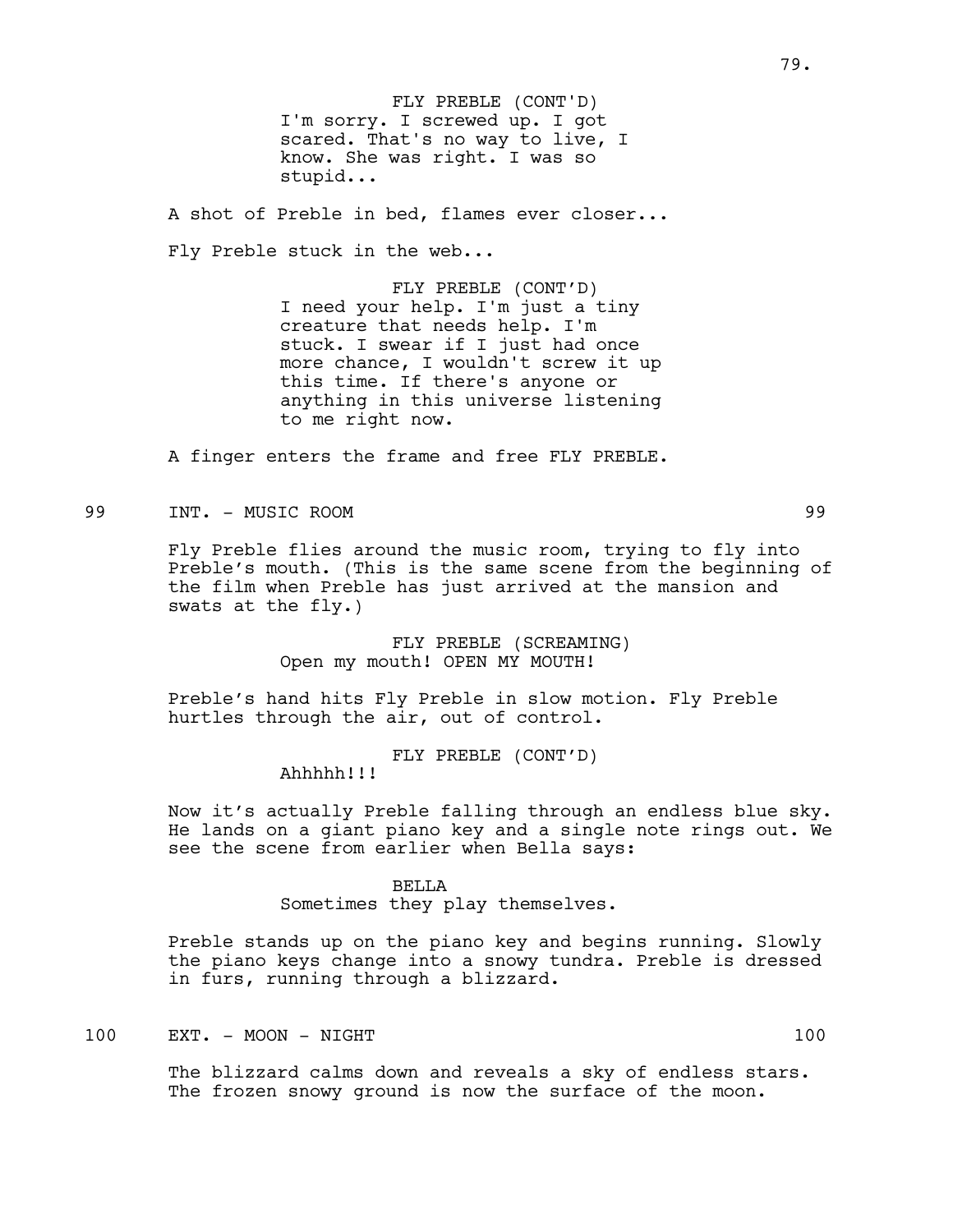Preble keeps trudging along and in the distance sees a small building next to a giant radio tower. The tower is sending bright colors up into the sky.

Preble approaches the building and enters.

101 INT. PINK ROOM - NIGHT 101 101

Preble walks through a door and quickly realizes...

It's the Pink Room.

BUDDY (from offscreen) I've been looking for you.

Preble looks over startled.

Buddy is there sitting in a chair blocking a door. He looks more real now. He doesn't say anything. It's unsettling.

> BUDDY (CONT'D) I know what you did.

PREBLE I don't want you here.

BUDDY That's no way to talk to an old friend.

PREBLE You're not my friend.

BUDDY

No?

Buddy looks over to the wall. Preble hears a sound.

The walls of the room start to move in. The room is rapidly shrinking.

Preble panics.

BUDDY (CONT'D) When you were hungry, I gave you food. (pause for effect) When you were thirsty, I gave you drink. (beat) When you were sick, I made you well.

As Buddy says these lines, food, drinks, and other branded objects start to materialize and fill the now tiny pink room.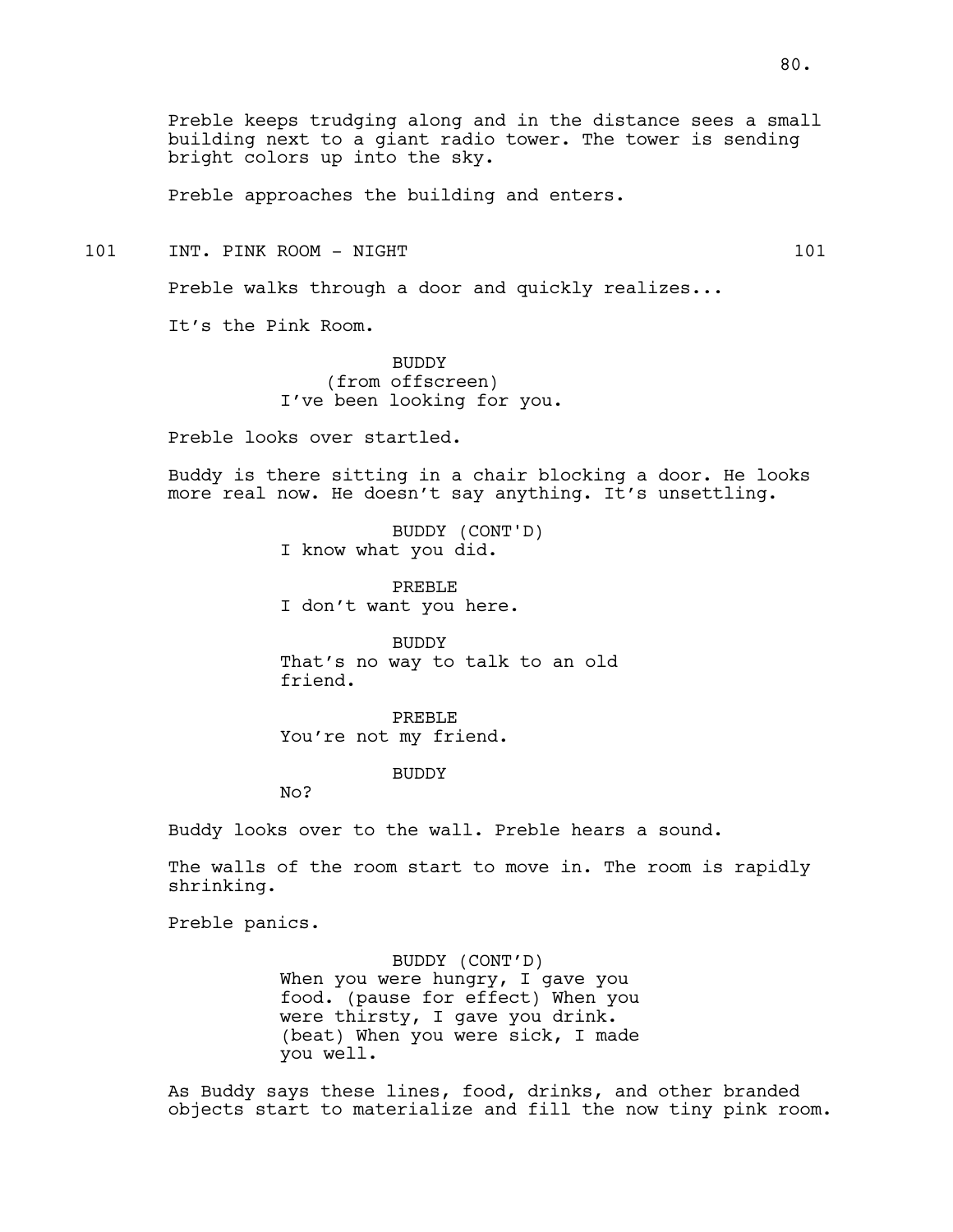The objects are the normal shapes of household items we recognize, but are all painted bright colors.

> PREBLE Buddy stop it!

More products surround Preble, creating a layer that covers the entire room...

> PREBLE (CONT'D) I don't want any of this!

> BUDDY But you wanted it before.

PREBLE Did you give me a choice?!

BUDDY

I just gave you what you wanted.

The room keeps shrinking, and the products keep piling up, starting to crawl up past Preble's head. Preble begins to thrash around...

> PREBLE Buddy I can't breathe!

BUDDY (holding up a plastic bottle) New PureAir™. 100% naturally sourced Oxygen for all of your respiratory needs.

Preble is now completely submerged in products. He gasps for air.

> BUDDY (CONT'D) You need more. (beat) You need me.

With his last breath, Preble yells out...

PREBLE

Bella!

When he says this, it rings out.

Then all goes quiet.

Every centimeter in the room is covered with products.

All hope is lost.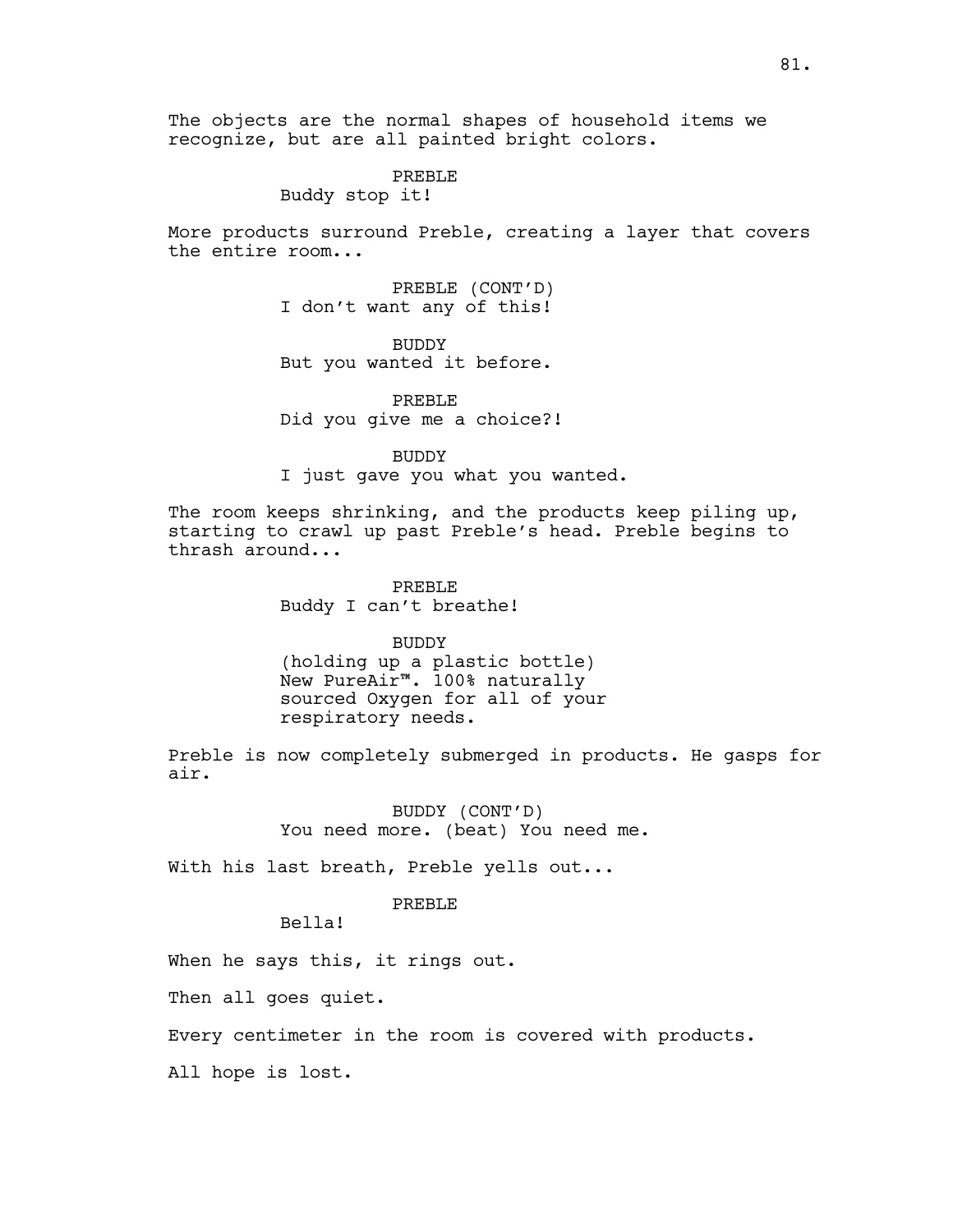For a good five or six seconds, we watch the top of the garbage pile with no sign of life.

Then all of a sudden, a hand punches up triumphantly through the trash, holding the ad-blocker.

Music begins...

The hand starts walking toward where we last saw Preble.

Eventually we see who the hand belongs to, as she emerges from the trash...

YOUNG BELLA

Preble!

She desperately searches for Preble.

YOUNG BELLA (CONT'D) Preble, where are you?!

After several frantic seconds, she feels something in the heap. She shoves aside enough trash to get some room, and confirms its Preble that she's found.

She grabs him and maneuvers him to a position where she can place the ad-blocker helmet on his head.

She throws on the helmet...

YOUNG BELLA (CONT'D) Breathe, Preble! Breathe!

Lights begin to flash on the helmet.

YOUNG BELLA (CONT'D) Breathe! You're okay. Just breathe!

An enormous 'booting up' type sound begins to rumble through the room...

And then it begins...

All the trash begins to be sucked away.

It's a mess of images… hard to see what's going on…

Until eventually we begin to make out Preble laying in the lap of Young Bella.

He's still passed out, but all the trash is gone, and we're back to the normal sized pink room.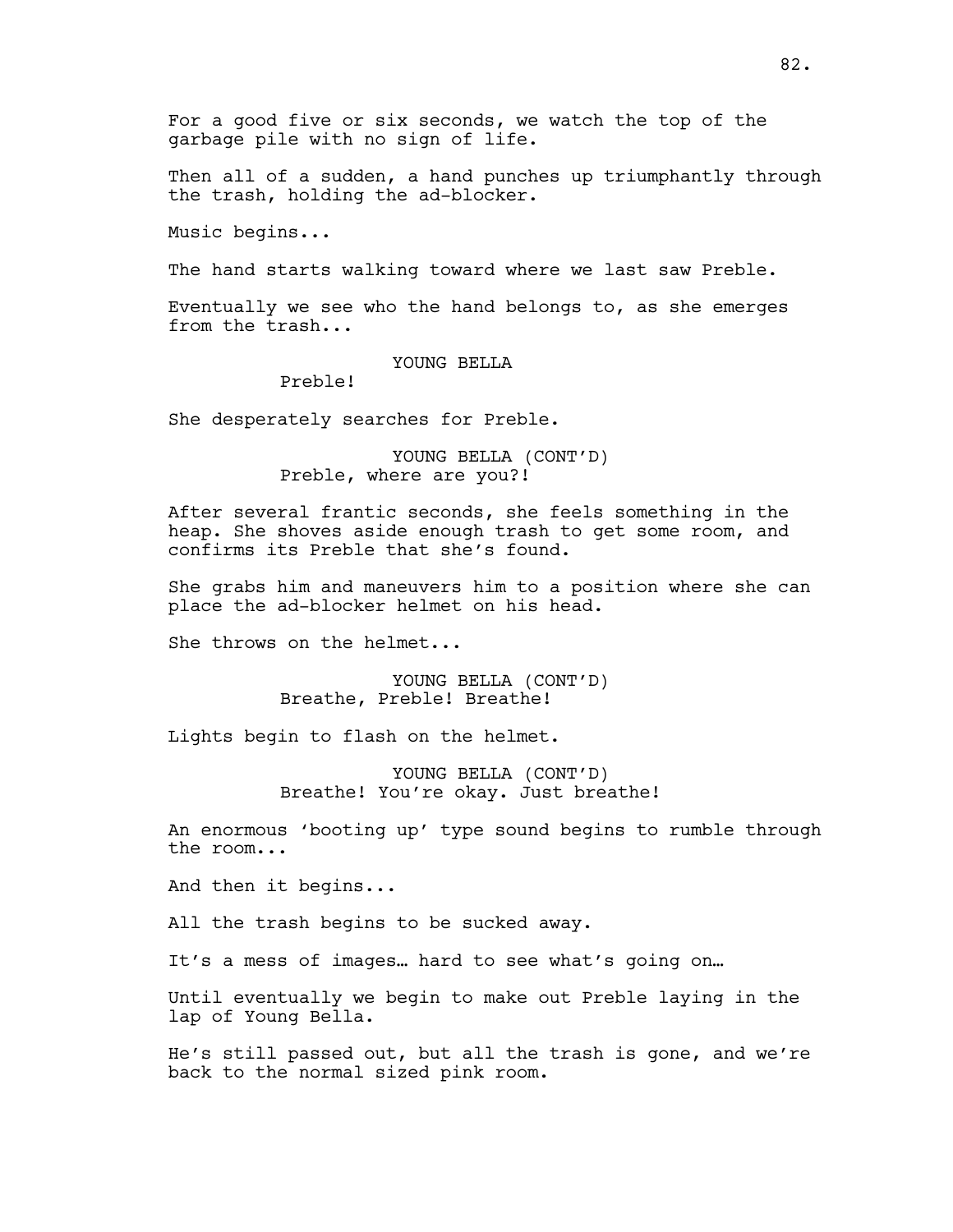# YOUNG BELLA (CONT'D) Wake up. Wake up, Preble.

Finally, Preble comes to.

He looks up at Bella and smiles.

They kiss.

But before long, they begin to hear a disturbing sound...

Buddy is cowering in the corner. He's glitching out.

BUDDY Preble. Don't do this.

Preble sits up and turns toward Buddy. He makes intense eye contact with him.

Then adjusts a dial on the ad blocker and Buddy glitches out even more.

> BUDDY (CONT'D) Preble. Stop.

Preble adjusts the dial again and Buddy glitches once more.

BUDDY (CONT'D)

No.

Preble reaches his hand to the dial one more time and turns it.

All goes quiet and we hear Buddy's last line:

BUDDY (CONT'D) What planets will I be?

Buddy explodes into a thousand blue pixels.

The room is quiet.

Celebratory music begins...

Young Bella helps Preble to his feet and they walk through a door.

102 INT. BROADCAST ROOM - NIGHT 102

Young Bella and Preble walk into a large room, where a group of people and creatures are cheering and smiling and shooting confetti into the air. It's a big celebration.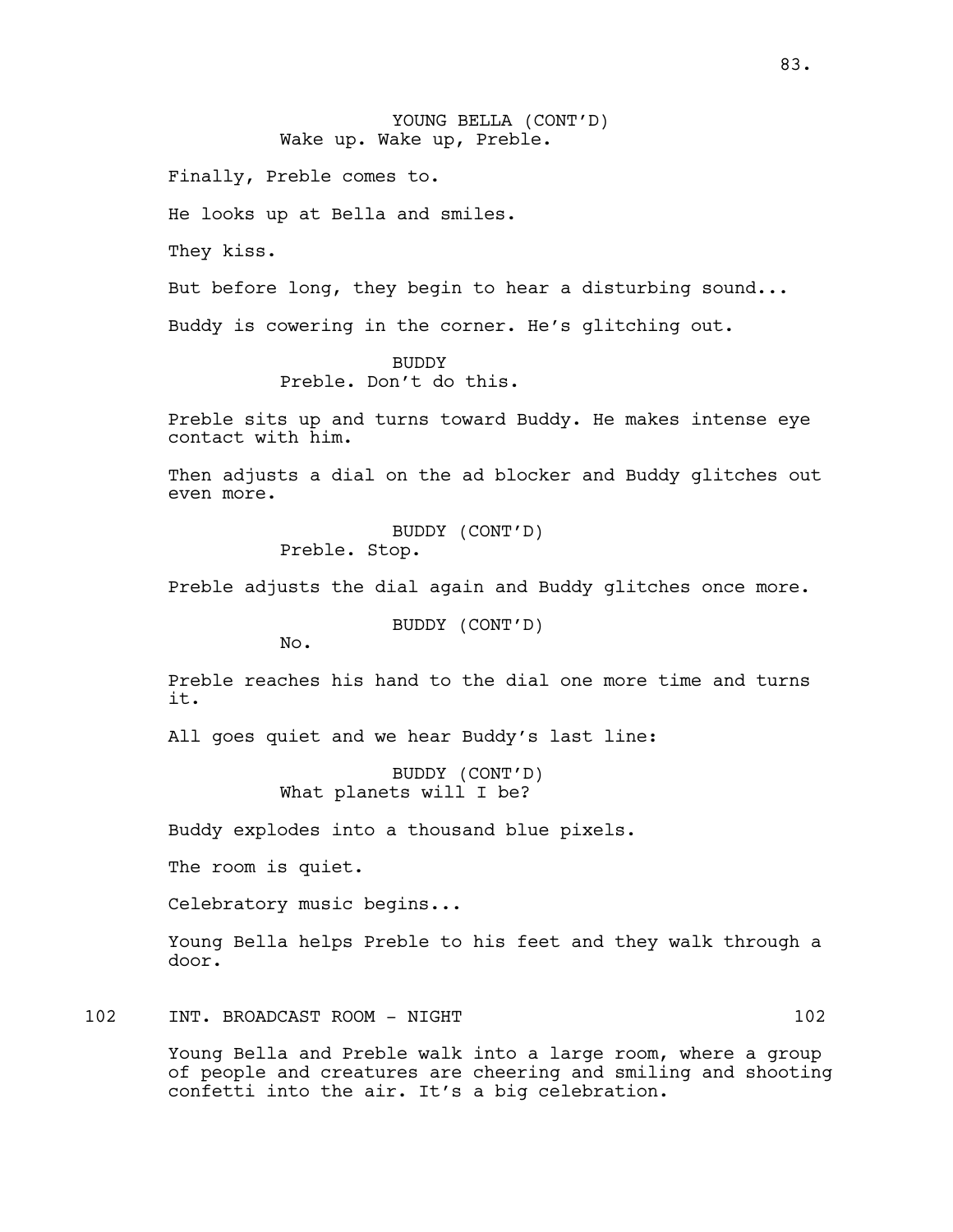Everyone we've seen in the movie is there: Bella's Dad, The Frog Waiter, The Rat Sailers, The Blue Demon, and a few characters we have not even seen yet like Sylvio, Herpert Herpels, and Fanny.

They break off into two lines, forming a tunnel in between them. Young Bella and Preble are led through, and they can't help but get caught up in the reverie even though they don't know exactly what's going on.

They pass Bella's father who says:

FATHER Hello Bella, I'm so proud of you.

After awhile, they look up and see an unsettling sight…

It's Bella's son, Peter, but he has a different air about him. He's all smiles and warmth...

> PETER Hello Mother!

Young Bella smiles in disbelief.

YOUNG BELLA

Peter?

PETER I'm so sorry for everything. I love you so so SO much.

For a moment we see Bella as the older version of herself. She smiles and a single tear falls out of her eye.

Peter smiles and Bella is young again.

Peter and Young Bella embrace. When they pull apart Peter looks at Preble.

> PETER (CONT'D) Hello Preble. It's time to go home.

Preble looks at Young Bella and then at Peter. A giant glowing orb is behind Peter.

> PETER (CONT'D) Step right up. The rides about to begin.

Preble and Bella step into the orb.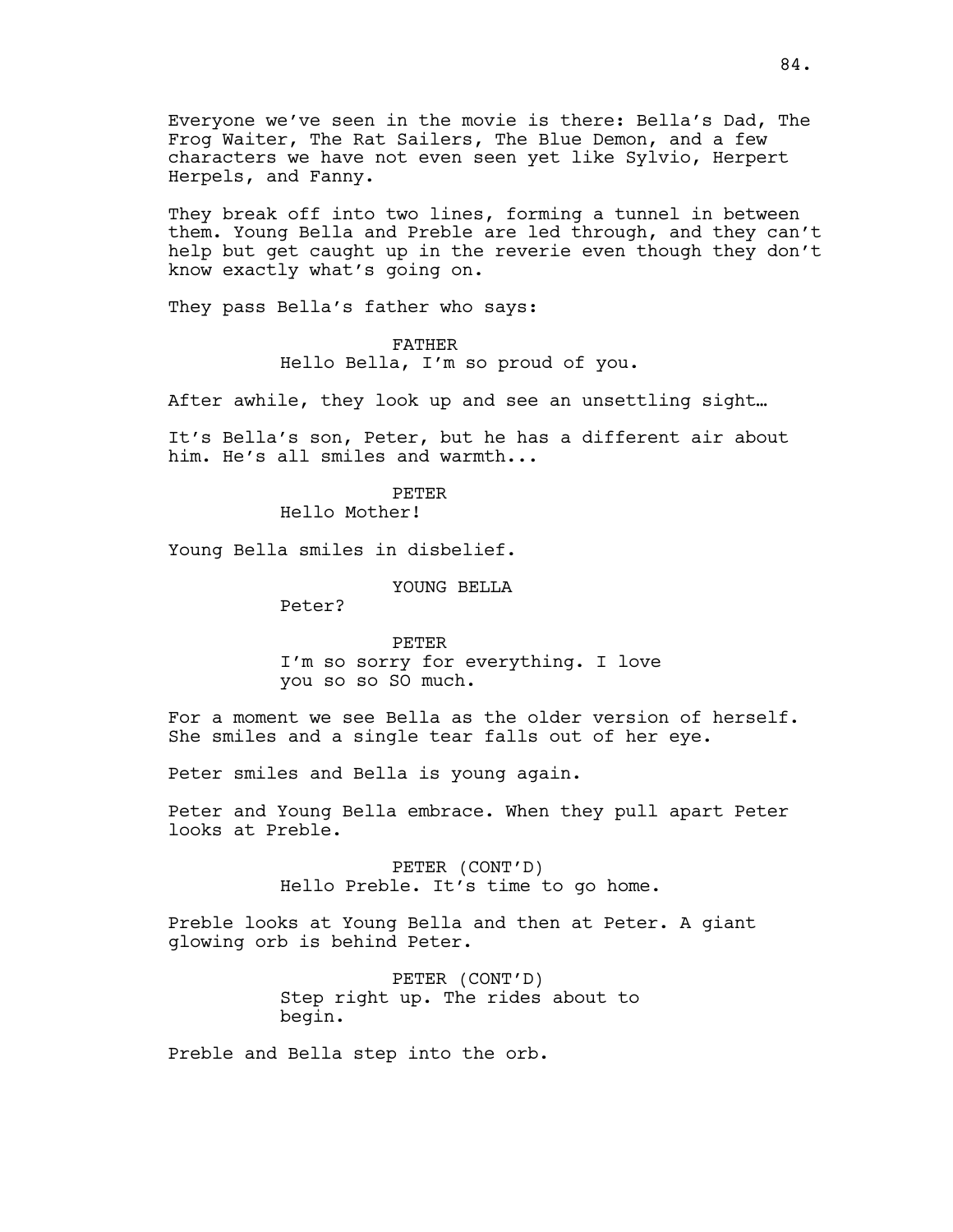Everyone in the room has moved around them as the orb begins to float away.

107 EXT. - MOON - NIGHT 107

When Preble and Young Bella hit the top they becomes a colorful comet of energy and are shot out into space.

108 EXT. - SPACE - NIGHT 108

COMET PREBLE and COMET BELLA, comet's with faces on them, are speeding faster and faster towards Earth. Flames begin to form around them as they pass into Earth's atmosphere.

> COMET PREBLE He tricked us! This isn't the way home! We're disintegrating!

COMET BELLA No! I don't believe that!

COMET PREBLE I can feel the fire. It's overtaking me. I can't stop it.

COMET BELLA Fight it Preble!

COMET PREBLE

I can't!

COMET BELLA Yes you can!

COMET PREBLE Goodbye Bella! I'm melting!

Comet Bella has been disintegrating at a more rapid pace and she is almost gone.

> COMET BELLA Melting! That's it! The ice cream cone...

Comet Bella turns to a single flake of dust and is gone.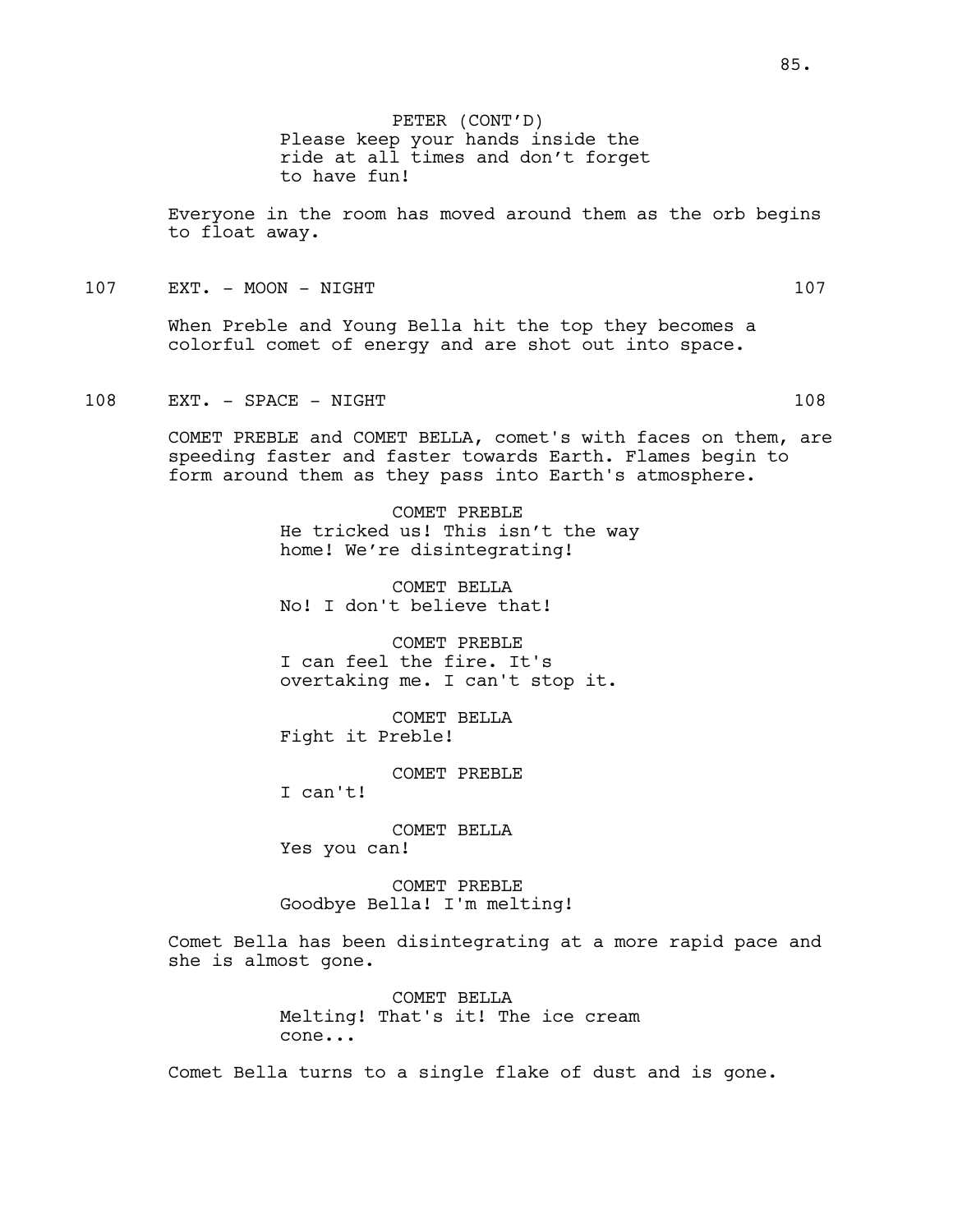COMET PREBLE Ice cream cone? What ice cream cone?

Suddenly he gasps! He knows what to do! He begins to steer himself as a rapidly dwindling fireball.

Triumphant music begins.

### COMET PREBLE (CONT'D) Ahhhhhhhhhhhhhhhhhhhh!

Comet Preble shoots through the atmosphere.

109 INT. - SUGARBABY'S ROOM 109

CLOSE UP of Preble's face in bed. Fire is so close to burning him.

110 EXT. – SPACE – NIGHT 110 and 110

Comet Preble is disintegrating as the dark of space is turning into dark blue and then light blue as we're getting closer to Earth. Eventually the comet is just a speck of dust.

111 EXT. - FRONT PORCH - DAY 111

The speck that was once Preble lands on top of the strawberry ice cream that Bella gives Preble from the very first scene of the film. Super CLOSE UP, SLOW MOTION shot of Preble's tongue licking the ice cream.

- 112 INT. SUGARBABY'S ROOM NIGHT 112 Preble wakes up in the bedroom, fire burning all around him. He's back in his body! He groggily touches his head and jumps out of the bed. He stumbles out of the room.
	- Preble runs downstairs, and sees Sugarbaby sitting on the aquarium on top of the piano. He grabs the turtle.

113 INT. - MUSIC ROOM - NIGHT 113 113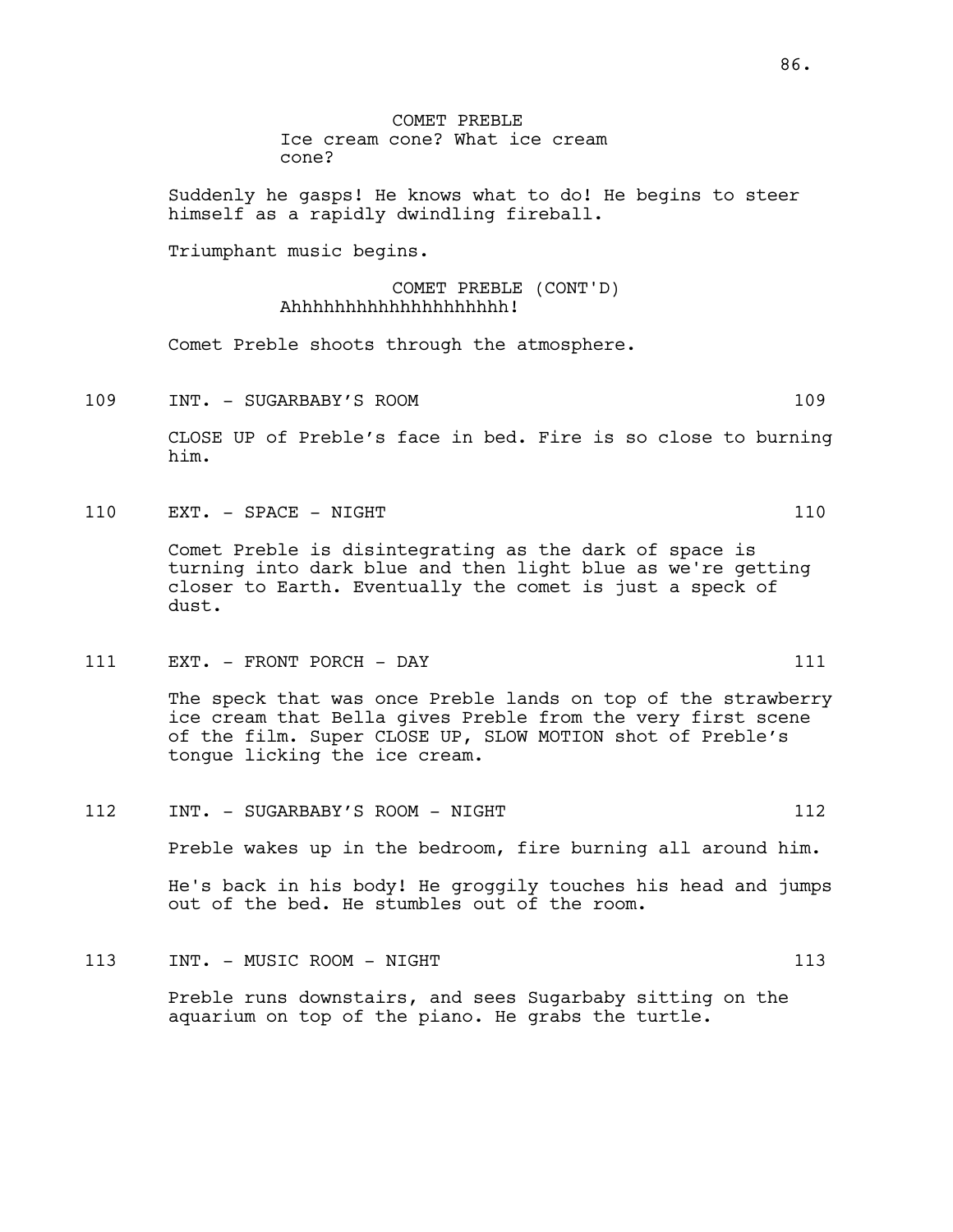## 114 INT. - FRONT DOOR - NIGHT 114 114

Preble, holding Sugarbaby, tries to open the front door but it's locked. He kicks at it. It won't budge. He looks around, unsure of what to do. Smoke is filling up around him.

A quick flash of one of Rat Sailors, wearing an ad-blocker helmet.

## RICHARD RAT Here Captain, I've got the key!

The Rat Sailor holds up a huge, over sized key.

115 INT. - DINING ROOM - NIGHT 115

Preble runs into the room, he breaks the glass around the rat skeleton and grabs the key.

116 INT. - FRONT DOOR - NIGHT 116 116

Preble, still holding Sugarbaby, unlocks the front door and exits the house.

117 EXT. – OUTSIDE MANSION – NIGHT 117

Preble runs out of the house, coughing. He places Sugarbaby on the ground so he can catch his breath. He looks up at the house as it burns.

CU of Preble's face with fire reflecting on it. He stands there a moment.

Then all of the sudden without explanation, he takes off on a sprint back to toward the house...

118 INT. - STAIRS - NIGHT 118

Preble runs back up the stairs through the fire.

119 INT. - SUGARBABY'S ROOM - NIGHT 119

Evading flames all the way, Preble runs back into the burning room and grabs the VHS tape Bella gave him the night she died, and the ad blocker helmet.

Then runs back. Out of the room. Down the stairs.